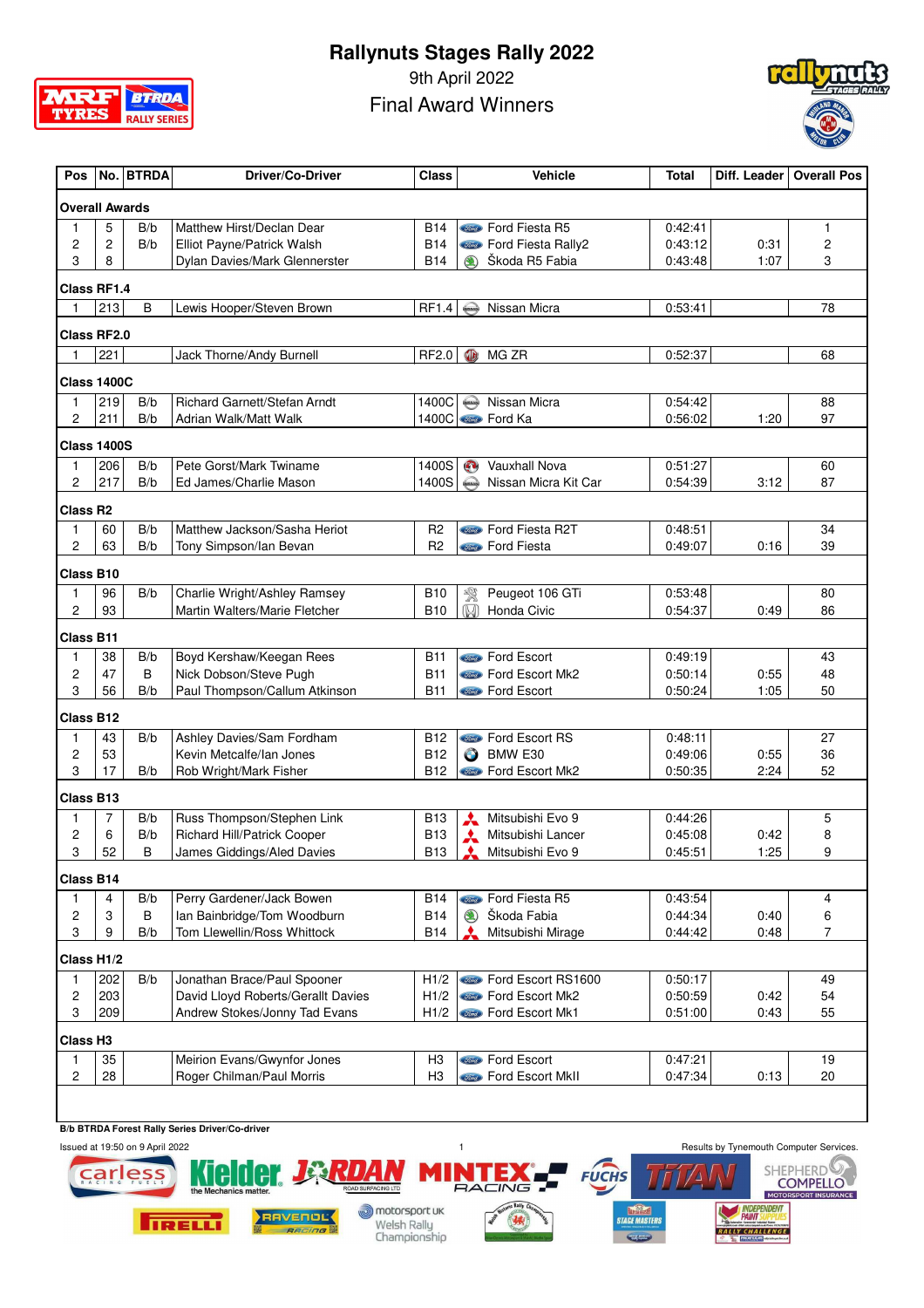

9th April 2022 Final Award Winners



|          |     | Pos   No.   BTRDA                | Driver/Co-Driver             | <b>Class</b>   | <b>Vehicle</b>                 | <b>Total</b> |      | Diff. Leader   Overall Pos |
|----------|-----|----------------------------------|------------------------------|----------------|--------------------------------|--------------|------|----------------------------|
|          |     | Class H <sub>3</sub> (Continued) |                              |                |                                |              |      |                            |
| 3        | 36  |                                  | Robert Gough/Aled Edwards    | H <sub>3</sub> | Ford Escort RS1800             | 0:47:53      | 0:32 | 21                         |
| Class H4 |     |                                  |                              |                |                                |              |      |                            |
|          | 42  |                                  | Alan Walker/John Connor      | H <sub>4</sub> | <b>Come</b> Ford Escort RS1800 | 0:49:07      |      | 38                         |
| Class H6 |     |                                  |                              |                |                                |              |      |                            |
|          | 131 |                                  | Matt Edwards/Hamish Campbell | H <sub>6</sub> | Fiat Abarth 131<br><b>TERT</b> | 0:46:32      |      | 12                         |
| 2        | 16  |                                  | Nick Elliott/Peredur Davies  | H <sub>6</sub> | Fiat Abarth 131                | 0:47:12      | 0:40 | 18                         |

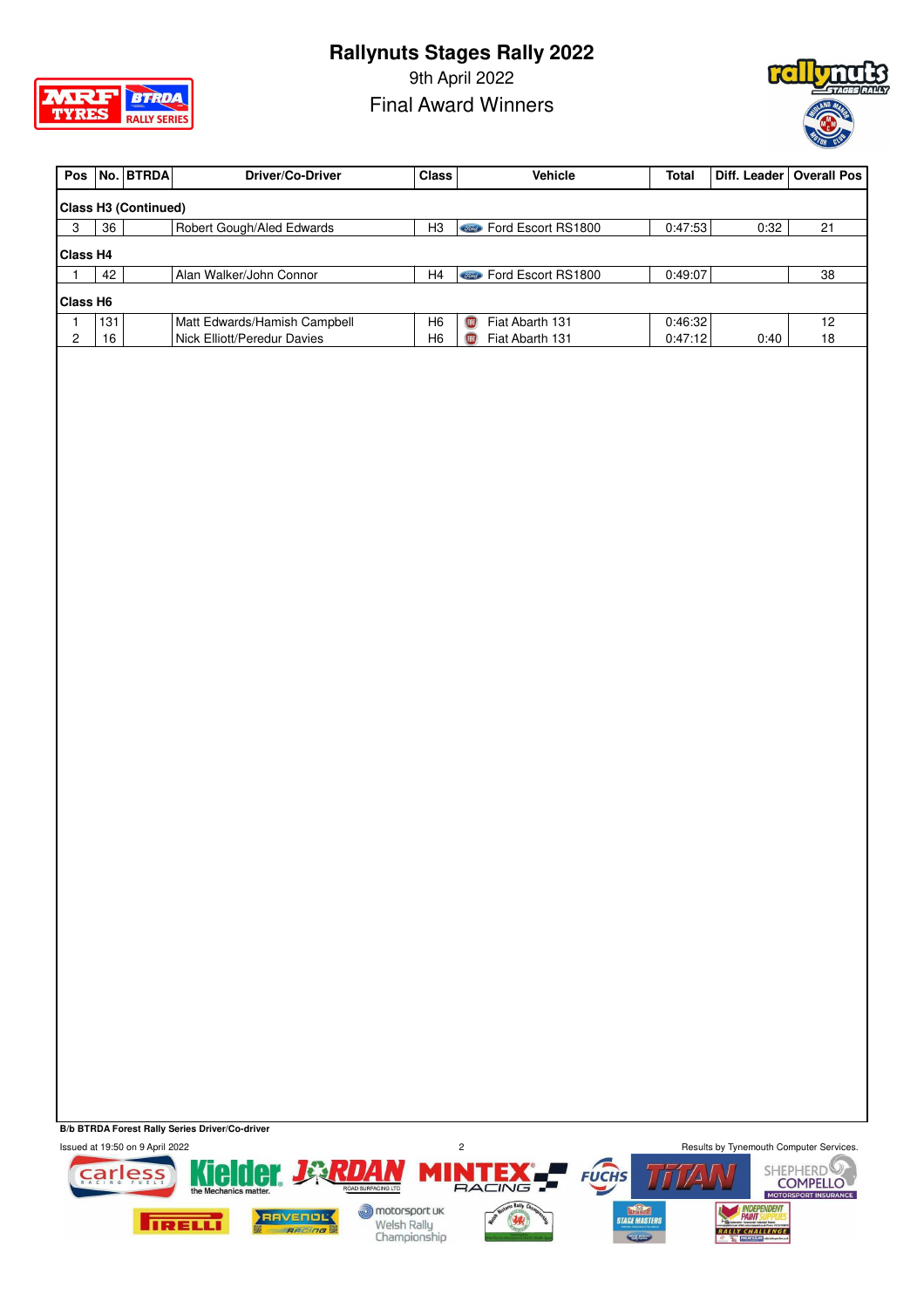

9th April 2022

Final Results



| Posn.<br><b>Stages</b><br>Penalty<br>Time<br>Leader<br><b>Come</b> Ford Fiesta R5<br>0:42:41<br>1<br>5<br>B/b<br>Matthew Hirst/Declan Dear<br><b>B14</b><br>$\mathbf{1}$<br>0:42:41<br>$\overline{c}$<br>$\overline{c}$<br>2<br>B/b<br><b>B14</b><br><b>Street Ford Fiesta Rally2</b><br>0:43:12<br>0:43:12<br>0:31<br>Elliot Payne/Patrick Walsh<br>3<br>8<br>3<br>Škoda R5 Fabia<br><b>B14</b><br>1:07<br>Dylan Davies/Mark Glennerster<br>$\circledast$<br>0:43:48<br>0:43:48<br>$\overline{4}$<br>$\overline{4}$<br>1:13<br>4<br>B/b<br><b>B14</b><br>Ford Fiesta R5<br>0:43:54<br>Perry Gardener/Jack Bowen<br>0:43:54<br>Sird.<br>$\overline{7}$<br>5<br>1:45<br>B/b<br><b>B13</b><br>1<br>⋏<br>Mitsubishi Evo 9<br>0:44:26<br>Russ Thompson/Stephen Link<br>0:44:26<br>3<br>5<br>6<br>В<br><b>B14</b><br>Škoda Fabia<br>0:44:34<br>0:44:34<br>1:53<br>lan Bainbridge/Tom Woodburn<br>$\circledast$<br>$\overline{7}$<br>9<br>6<br>B/b<br><b>B14</b><br>⋏<br>0:44:42<br>2:01<br>Tom Llewellin/Ross Whittock<br>Mitsubishi Mirage<br>0:44:42<br>6<br>$\overline{c}$<br>8<br>B/b<br>Richard Hill/Patrick Cooper<br><b>B13</b><br>0:45:08<br>0:45:08<br>2:27<br>Mitsubishi Lancer<br>⋏<br>3<br>9<br>52<br>B<br><b>B13</b><br>⋏<br>Mitsubishi Evo 9<br>3:10<br>James Giddings/Aled Davies<br>0:45:51<br>0:45:51<br>13<br>$\overline{7}$<br>3:12<br>10<br>B/b<br><b>B14</b><br>Ford Fiesta Rally2<br>0:45:53<br>0:45:53<br>Charles Payne/Carl Williamson<br><b>Sind</b><br>23<br>$\overline{4}$<br>3:30<br>11<br>⋏<br>Mitsubishi Evo X<br>Gunnar Karl Johannesson/George Gwynn<br><b>B13</b><br>0:46:11<br>0:46:11<br>131<br>3:51<br>12<br>H <sub>6</sub><br>$\mathbf{1}$<br>Fiat Abarth 131<br>0:46:32<br>Matt Edwards/Hamish Campbell<br><b>OD</b><br>0:46:32<br>21<br>8<br>4:08<br>13<br>B/b<br><b>B14</b><br>Ford Fiesta Rally 2<br>0:46:49<br>0:46:49<br>Trevor Gamble/Phil Kenny<br>Sird.<br>9<br>4:09<br>14<br>19<br>B/b<br><b>B14</b><br>Škoda Fabia R5<br>0:46:50<br>0:46:50<br>Bob Morgan/Ade Williams<br>$\circledast$<br>51<br>5<br>4:14<br>15<br>B/b<br>Robert Wilson/Richard Morton Crozier<br><b>B13</b><br>Mitsubishi Lancer Evo VII<br>0:46:35<br>0:20<br>0:46:55<br>⋏<br>16<br>22<br>4:20<br>Benjamin Ceen/Caron Tomlinson<br><b>B14</b><br>10<br><b>Compo</b> Ford Fiesta<br>0:47:01<br>0:47:01<br>4:26<br>17<br>18<br><b>B13</b><br>6<br>Gas<br>John Caine/Andrew Sankey<br>Subaru Impreza<br>0:47:07<br>0:47:07<br>$\overline{c}$<br>4:31<br>18<br>16<br>Nick Elliott/Peredur Davies<br>H <sub>6</sub><br>Fiat Abarth 131<br>0:47:12<br><b>GIRT</b><br>0:47:12<br>35<br>4:40<br>19<br>Meirion Evans/Gwynfor Jones<br>H <sub>3</sub><br>$\mathbf{1}$<br><b>Come</b> Ford Escort<br>0:47:21<br>0:47:21<br>28<br>$\overline{c}$<br>4:53<br>20<br>H <sub>3</sub><br><b>Come</b> Ford Escort MkII<br>0:47:34<br>0:47:34<br>Roger Chilman/Paul Morris<br>21<br>36<br>3<br>5:12<br>Robert Gough/Aled Edwards<br>H <sub>3</sub><br>Ford Escort RS1800<br>0:47:53<br>0:47:53<br>22<br>45<br>$\overline{4}$<br>B/b<br>Michael McDaid/Declan Casey<br>H <sub>3</sub><br>Ford Escort Mk2 RS1800<br>0:47:56<br>5:15<br>0:47:56<br>23<br>37<br>Paul Walker/Dan Nieroda<br>$\overline{7}$<br>0:47:56<br>5:15<br>B13<br>Subaru Impreza<br>0:47:56<br>27<br>5:18<br>24<br>B<br>Roland Llewellin/Jamie Edwards<br><b>B14</b><br>11<br>B Hyundai i20 R5<br>0:47:59<br>0:47:59<br>25<br>29<br>5<br><b>State</b> Ford Escort<br>5:27<br>Ben Friend/Cliff Simmons<br>H <sub>3</sub><br>0:48:08<br>0:48:08<br>5:27<br>26<br>20<br>Robert Adamson/Sion Williams<br><b>B14</b><br>12<br><b>State</b> Ford Fiesta Rally2<br>0:48:08<br>0:48:08<br>27<br>43<br>5:30<br>Ashley Davies/Sam Fordham<br>B12<br>1<br>Ford Escort RS<br>B/b<br>0:48:11<br>0:48:11<br>B<br>5:39<br>28<br>33<br>Gary Cooper/Jon Riley<br><b>B13</b><br>8<br>0:48:20<br>0:48:20<br>3.3<br>Subaru Impreza<br>29<br>34<br>9<br>5:45<br>B/b<br>Dave Welch/Andy Smith<br><b>B13</b><br>6.3<br>0:48:26<br>0:48:26<br>Subaru Impreza<br>30<br>31<br>6<br>Will Onions/Dave Williams<br>H <sub>3</sub><br><b>Come</b> Ford Escort RS<br>0:48:27<br>0:48:27<br>5:46<br>44<br>5:59<br>31<br>Wug Utting/Bob Stokoe<br><b>B13</b><br>10<br>0:48:40<br>Subaru Impreza N12b<br>0:48:40<br>6.3<br>32<br>110<br>Rudi Lancaster/Guy Weaver<br>H <sub>6</sub><br>3<br><b>State</b> Ford Escort RS1800<br>0:48:44<br>6:03<br>0:48:44<br>41<br>$\overline{7}$<br>33<br>Paul Street/lan Jones<br>H <sub>3</sub><br><b>Come</b> Ford Escort Mk2<br>0:48:46<br>6:05<br>0:48:46<br>34<br>60<br>B/b<br>Matthew Jackson/Sasha Heriot<br>R <sub>2</sub><br>$\mathbf{1}$<br>Ford Fiesta R2T<br>0:48:51<br>6:10<br>0:48:51<br><i><b>Sord</b></i><br>49<br>6:23<br>35<br>B/b<br><b>B13</b><br>11<br>⋏<br>Mitsubishi Evo 9<br>0:49:04<br>Peter Baylis/Paul Godden<br>0:49:04<br>53<br>$\overline{c}$<br>6:25<br>36<br><b>B12</b><br>$\bullet$<br>BMW E30<br>0:49:06<br>0:49:06<br>Kevin Metcalfe/lan Jones<br>32<br>12<br>6:25<br>37<br>B/b<br><b>B13</b><br>0:49:06<br>Scott Renshaw/Tom Spencer<br><b>Castle</b><br>Subaru Impreza<br>0:49:06<br>38<br>42<br>H <sub>4</sub><br>$\mathbf{1}$<br>Ford Escort RS1800<br>0:49:07<br>6:26<br>Alan Walker/John Connor<br>0:49:07<br>63<br>$\overline{c}$<br>6:26<br>39<br>R <sub>2</sub><br><b>Conce</b> Ford Fiesta<br>0:49:07<br>B/b<br>Tony Simpson/Ian Bevan<br>0:49:07<br>26<br>13<br>40<br>B/b<br><b>B13</b><br>Mitsubishi Evo IX<br>0:49:07<br>0:49:07<br>6:26<br>Darren Craig/Harry Stubbs<br>62<br>B/b<br>R <sub>2</sub><br>3<br>0:49:09<br>0:49:09<br>6:28<br>41<br>Jonathan Jones/Jez Rogers<br>State Ford Fiesta R2<br>8<br>0:49:14<br>42<br>55<br>B/b<br>Grant Inglis/Gavin Chisholm<br>H3<br><b>Sind</b> Ford Escort Mk2<br>0:49:14<br>6:33<br>38<br><b>Sind</b> Ford Escort<br>6:38<br>43<br>B/b<br>Boyd Kershaw/Keegan Rees<br>0:49:19<br>0:49:19<br>B11<br>1<br>40<br>В<br>Steven Ormond-Smith/Simon Jones<br><b>B13</b><br>14<br>Mitsubishi Evo IX<br>0:49:28<br>6:47<br>44<br>0:49:28<br>48<br>B/b<br>Simon Rogers/James How<br><b>B13</b><br>15<br>Mitsubishi Evo 6<br>0:49:32<br>0:49:32<br>6:51<br>45<br>⋏<br>4<br><b>Street Ford Escort Mk2</b><br>0:49:59<br>46<br>59<br>Rob Dennis/Andy Boswell<br>H <sub>6</sub><br>0:49:59<br>7:18<br>65<br>Yaniv Bar/Osian Owen<br><b>Street Ford Fiesta R2</b><br>7:24<br>47<br>B/b<br>R2<br>4<br>0:50:05<br>0:50:05<br>47<br>В<br>Nick Dobson/Steve Pugh<br>$\mathbf{2}$<br><b>Sind</b> Ford Escort Mk2<br>7:33<br>48<br>B11<br>0:50:14<br>0:50:14<br>202<br>Jonathan Brace/Paul Spooner<br>H1/2<br>1<br>Ford Escort RS1600<br>7:36<br>49<br>B/b<br>0:50:17<br>0:50:17<br>Paul Thompson/Callum Atkinson<br>3<br><b>Sind</b> Ford Escort<br>7:43<br>50<br>56<br>B/b<br><b>B11</b><br>0:50:24<br>0:50:24<br>75<br>9<br>Ford Escort RS1800<br>7:44<br>51<br>Peter Littler/Andy Marchbank<br>H <sub>3</sub><br>0:50:25<br>0:50:25<br>17<br>Rob Wright/Mark Fisher<br>3<br><b>Sind</b> Ford Escort Mk2<br>7:54<br>52<br>B/b<br>B12<br>0:50:35<br>0:50:35<br>Ford Fiesta R2 | Pos | No. | <b>BTRDA</b> | Driver/Co-driver             | Class          | <b>Class</b> | Vehicle | <b>Total</b> | <b>Total</b> | <b>Total</b> | Diff. |
|--------------------------------------------------------------------------------------------------------------------------------------------------------------------------------------------------------------------------------------------------------------------------------------------------------------------------------------------------------------------------------------------------------------------------------------------------------------------------------------------------------------------------------------------------------------------------------------------------------------------------------------------------------------------------------------------------------------------------------------------------------------------------------------------------------------------------------------------------------------------------------------------------------------------------------------------------------------------------------------------------------------------------------------------------------------------------------------------------------------------------------------------------------------------------------------------------------------------------------------------------------------------------------------------------------------------------------------------------------------------------------------------------------------------------------------------------------------------------------------------------------------------------------------------------------------------------------------------------------------------------------------------------------------------------------------------------------------------------------------------------------------------------------------------------------------------------------------------------------------------------------------------------------------------------------------------------------------------------------------------------------------------------------------------------------------------------------------------------------------------------------------------------------------------------------------------------------------------------------------------------------------------------------------------------------------------------------------------------------------------------------------------------------------------------------------------------------------------------------------------------------------------------------------------------------------------------------------------------------------------------------------------------------------------------------------------------------------------------------------------------------------------------------------------------------------------------------------------------------------------------------------------------------------------------------------------------------------------------------------------------------------------------------------------------------------------------------------------------------------------------------------------------------------------------------------------------------------------------------------------------------------------------------------------------------------------------------------------------------------------------------------------------------------------------------------------------------------------------------------------------------------------------------------------------------------------------------------------------------------------------------------------------------------------------------------------------------------------------------------------------------------------------------------------------------------------------------------------------------------------------------------------------------------------------------------------------------------------------------------------------------------------------------------------------------------------------------------------------------------------------------------------------------------------------------------------------------------------------------------------------------------------------------------------------------------------------------------------------------------------------------------------------------------------------------------------------------------------------------------------------------------------------------------------------------------------------------------------------------------------------------------------------------------------------------------------------------------------------------------------------------------------------------------------------------------------------------------------------------------------------------------------------------------------------------------------------------------------------------------------------------------------------------------------------------------------------------------------------------------------------------------------------------------------------------------------------------------------------------------------------------------------------------------------------------------------------------------------------------------------------------------------------------------------------------------------------------------------------------------------------------------------------------------------------------------------------------------------------------------------------------------------------------------------------------------------------------------------------------------------------------------------------------------------------------------------------------------------------------------------------------------------------------------------------------------------------------------------------------------------------------------------------------------------------------------------------------------------------------------------------------------------------------------------------------------------------------------------------------------------------------------------------------------------------------------------------------------------------------------------------------------------------------------------------------------------------------------------------------------------------------------------------------------------------------------------------------------------------------------------------------------------------------------------------------------------------------------------------------------------------------------------------------------------------------------------------------------------------------------------------------------------------------------------------------------------------------------------------------------------------------------------|-----|-----|--------------|------------------------------|----------------|--------------|---------|--------------|--------------|--------------|-------|
|                                                                                                                                                                                                                                                                                                                                                                                                                                                                                                                                                                                                                                                                                                                                                                                                                                                                                                                                                                                                                                                                                                                                                                                                                                                                                                                                                                                                                                                                                                                                                                                                                                                                                                                                                                                                                                                                                                                                                                                                                                                                                                                                                                                                                                                                                                                                                                                                                                                                                                                                                                                                                                                                                                                                                                                                                                                                                                                                                                                                                                                                                                                                                                                                                                                                                                                                                                                                                                                                                                                                                                                                                                                                                                                                                                                                                                                                                                                                                                                                                                                                                                                                                                                                                                                                                                                                                                                                                                                                                                                                                                                                                                                                                                                                                                                                                                                                                                                                                                                                                                                                                                                                                                                                                                                                                                                                                                                                                                                                                                                                                                                                                                                                                                                                                                                                                                                                                                                                                                                                                                                                                                                                                                                                                                                                                                                                                                                                                                                                                                                                                                                                                                                                                                                                                                                                                                                                                                                                                                                                                    |     |     |              |                              |                |              |         |              |              |              |       |
|                                                                                                                                                                                                                                                                                                                                                                                                                                                                                                                                                                                                                                                                                                                                                                                                                                                                                                                                                                                                                                                                                                                                                                                                                                                                                                                                                                                                                                                                                                                                                                                                                                                                                                                                                                                                                                                                                                                                                                                                                                                                                                                                                                                                                                                                                                                                                                                                                                                                                                                                                                                                                                                                                                                                                                                                                                                                                                                                                                                                                                                                                                                                                                                                                                                                                                                                                                                                                                                                                                                                                                                                                                                                                                                                                                                                                                                                                                                                                                                                                                                                                                                                                                                                                                                                                                                                                                                                                                                                                                                                                                                                                                                                                                                                                                                                                                                                                                                                                                                                                                                                                                                                                                                                                                                                                                                                                                                                                                                                                                                                                                                                                                                                                                                                                                                                                                                                                                                                                                                                                                                                                                                                                                                                                                                                                                                                                                                                                                                                                                                                                                                                                                                                                                                                                                                                                                                                                                                                                                                                                    |     |     |              |                              |                |              |         |              |              |              |       |
|                                                                                                                                                                                                                                                                                                                                                                                                                                                                                                                                                                                                                                                                                                                                                                                                                                                                                                                                                                                                                                                                                                                                                                                                                                                                                                                                                                                                                                                                                                                                                                                                                                                                                                                                                                                                                                                                                                                                                                                                                                                                                                                                                                                                                                                                                                                                                                                                                                                                                                                                                                                                                                                                                                                                                                                                                                                                                                                                                                                                                                                                                                                                                                                                                                                                                                                                                                                                                                                                                                                                                                                                                                                                                                                                                                                                                                                                                                                                                                                                                                                                                                                                                                                                                                                                                                                                                                                                                                                                                                                                                                                                                                                                                                                                                                                                                                                                                                                                                                                                                                                                                                                                                                                                                                                                                                                                                                                                                                                                                                                                                                                                                                                                                                                                                                                                                                                                                                                                                                                                                                                                                                                                                                                                                                                                                                                                                                                                                                                                                                                                                                                                                                                                                                                                                                                                                                                                                                                                                                                                                    |     |     |              |                              |                |              |         |              |              |              |       |
|                                                                                                                                                                                                                                                                                                                                                                                                                                                                                                                                                                                                                                                                                                                                                                                                                                                                                                                                                                                                                                                                                                                                                                                                                                                                                                                                                                                                                                                                                                                                                                                                                                                                                                                                                                                                                                                                                                                                                                                                                                                                                                                                                                                                                                                                                                                                                                                                                                                                                                                                                                                                                                                                                                                                                                                                                                                                                                                                                                                                                                                                                                                                                                                                                                                                                                                                                                                                                                                                                                                                                                                                                                                                                                                                                                                                                                                                                                                                                                                                                                                                                                                                                                                                                                                                                                                                                                                                                                                                                                                                                                                                                                                                                                                                                                                                                                                                                                                                                                                                                                                                                                                                                                                                                                                                                                                                                                                                                                                                                                                                                                                                                                                                                                                                                                                                                                                                                                                                                                                                                                                                                                                                                                                                                                                                                                                                                                                                                                                                                                                                                                                                                                                                                                                                                                                                                                                                                                                                                                                                                    |     |     |              |                              |                |              |         |              |              |              |       |
|                                                                                                                                                                                                                                                                                                                                                                                                                                                                                                                                                                                                                                                                                                                                                                                                                                                                                                                                                                                                                                                                                                                                                                                                                                                                                                                                                                                                                                                                                                                                                                                                                                                                                                                                                                                                                                                                                                                                                                                                                                                                                                                                                                                                                                                                                                                                                                                                                                                                                                                                                                                                                                                                                                                                                                                                                                                                                                                                                                                                                                                                                                                                                                                                                                                                                                                                                                                                                                                                                                                                                                                                                                                                                                                                                                                                                                                                                                                                                                                                                                                                                                                                                                                                                                                                                                                                                                                                                                                                                                                                                                                                                                                                                                                                                                                                                                                                                                                                                                                                                                                                                                                                                                                                                                                                                                                                                                                                                                                                                                                                                                                                                                                                                                                                                                                                                                                                                                                                                                                                                                                                                                                                                                                                                                                                                                                                                                                                                                                                                                                                                                                                                                                                                                                                                                                                                                                                                                                                                                                                                    |     |     |              |                              |                |              |         |              |              |              |       |
|                                                                                                                                                                                                                                                                                                                                                                                                                                                                                                                                                                                                                                                                                                                                                                                                                                                                                                                                                                                                                                                                                                                                                                                                                                                                                                                                                                                                                                                                                                                                                                                                                                                                                                                                                                                                                                                                                                                                                                                                                                                                                                                                                                                                                                                                                                                                                                                                                                                                                                                                                                                                                                                                                                                                                                                                                                                                                                                                                                                                                                                                                                                                                                                                                                                                                                                                                                                                                                                                                                                                                                                                                                                                                                                                                                                                                                                                                                                                                                                                                                                                                                                                                                                                                                                                                                                                                                                                                                                                                                                                                                                                                                                                                                                                                                                                                                                                                                                                                                                                                                                                                                                                                                                                                                                                                                                                                                                                                                                                                                                                                                                                                                                                                                                                                                                                                                                                                                                                                                                                                                                                                                                                                                                                                                                                                                                                                                                                                                                                                                                                                                                                                                                                                                                                                                                                                                                                                                                                                                                                                    |     |     |              |                              |                |              |         |              |              |              |       |
|                                                                                                                                                                                                                                                                                                                                                                                                                                                                                                                                                                                                                                                                                                                                                                                                                                                                                                                                                                                                                                                                                                                                                                                                                                                                                                                                                                                                                                                                                                                                                                                                                                                                                                                                                                                                                                                                                                                                                                                                                                                                                                                                                                                                                                                                                                                                                                                                                                                                                                                                                                                                                                                                                                                                                                                                                                                                                                                                                                                                                                                                                                                                                                                                                                                                                                                                                                                                                                                                                                                                                                                                                                                                                                                                                                                                                                                                                                                                                                                                                                                                                                                                                                                                                                                                                                                                                                                                                                                                                                                                                                                                                                                                                                                                                                                                                                                                                                                                                                                                                                                                                                                                                                                                                                                                                                                                                                                                                                                                                                                                                                                                                                                                                                                                                                                                                                                                                                                                                                                                                                                                                                                                                                                                                                                                                                                                                                                                                                                                                                                                                                                                                                                                                                                                                                                                                                                                                                                                                                                                                    |     |     |              |                              |                |              |         |              |              |              |       |
|                                                                                                                                                                                                                                                                                                                                                                                                                                                                                                                                                                                                                                                                                                                                                                                                                                                                                                                                                                                                                                                                                                                                                                                                                                                                                                                                                                                                                                                                                                                                                                                                                                                                                                                                                                                                                                                                                                                                                                                                                                                                                                                                                                                                                                                                                                                                                                                                                                                                                                                                                                                                                                                                                                                                                                                                                                                                                                                                                                                                                                                                                                                                                                                                                                                                                                                                                                                                                                                                                                                                                                                                                                                                                                                                                                                                                                                                                                                                                                                                                                                                                                                                                                                                                                                                                                                                                                                                                                                                                                                                                                                                                                                                                                                                                                                                                                                                                                                                                                                                                                                                                                                                                                                                                                                                                                                                                                                                                                                                                                                                                                                                                                                                                                                                                                                                                                                                                                                                                                                                                                                                                                                                                                                                                                                                                                                                                                                                                                                                                                                                                                                                                                                                                                                                                                                                                                                                                                                                                                                                                    |     |     |              |                              |                |              |         |              |              |              |       |
|                                                                                                                                                                                                                                                                                                                                                                                                                                                                                                                                                                                                                                                                                                                                                                                                                                                                                                                                                                                                                                                                                                                                                                                                                                                                                                                                                                                                                                                                                                                                                                                                                                                                                                                                                                                                                                                                                                                                                                                                                                                                                                                                                                                                                                                                                                                                                                                                                                                                                                                                                                                                                                                                                                                                                                                                                                                                                                                                                                                                                                                                                                                                                                                                                                                                                                                                                                                                                                                                                                                                                                                                                                                                                                                                                                                                                                                                                                                                                                                                                                                                                                                                                                                                                                                                                                                                                                                                                                                                                                                                                                                                                                                                                                                                                                                                                                                                                                                                                                                                                                                                                                                                                                                                                                                                                                                                                                                                                                                                                                                                                                                                                                                                                                                                                                                                                                                                                                                                                                                                                                                                                                                                                                                                                                                                                                                                                                                                                                                                                                                                                                                                                                                                                                                                                                                                                                                                                                                                                                                                                    |     |     |              |                              |                |              |         |              |              |              |       |
|                                                                                                                                                                                                                                                                                                                                                                                                                                                                                                                                                                                                                                                                                                                                                                                                                                                                                                                                                                                                                                                                                                                                                                                                                                                                                                                                                                                                                                                                                                                                                                                                                                                                                                                                                                                                                                                                                                                                                                                                                                                                                                                                                                                                                                                                                                                                                                                                                                                                                                                                                                                                                                                                                                                                                                                                                                                                                                                                                                                                                                                                                                                                                                                                                                                                                                                                                                                                                                                                                                                                                                                                                                                                                                                                                                                                                                                                                                                                                                                                                                                                                                                                                                                                                                                                                                                                                                                                                                                                                                                                                                                                                                                                                                                                                                                                                                                                                                                                                                                                                                                                                                                                                                                                                                                                                                                                                                                                                                                                                                                                                                                                                                                                                                                                                                                                                                                                                                                                                                                                                                                                                                                                                                                                                                                                                                                                                                                                                                                                                                                                                                                                                                                                                                                                                                                                                                                                                                                                                                                                                    |     |     |              |                              |                |              |         |              |              |              |       |
|                                                                                                                                                                                                                                                                                                                                                                                                                                                                                                                                                                                                                                                                                                                                                                                                                                                                                                                                                                                                                                                                                                                                                                                                                                                                                                                                                                                                                                                                                                                                                                                                                                                                                                                                                                                                                                                                                                                                                                                                                                                                                                                                                                                                                                                                                                                                                                                                                                                                                                                                                                                                                                                                                                                                                                                                                                                                                                                                                                                                                                                                                                                                                                                                                                                                                                                                                                                                                                                                                                                                                                                                                                                                                                                                                                                                                                                                                                                                                                                                                                                                                                                                                                                                                                                                                                                                                                                                                                                                                                                                                                                                                                                                                                                                                                                                                                                                                                                                                                                                                                                                                                                                                                                                                                                                                                                                                                                                                                                                                                                                                                                                                                                                                                                                                                                                                                                                                                                                                                                                                                                                                                                                                                                                                                                                                                                                                                                                                                                                                                                                                                                                                                                                                                                                                                                                                                                                                                                                                                                                                    |     |     |              |                              |                |              |         |              |              |              |       |
|                                                                                                                                                                                                                                                                                                                                                                                                                                                                                                                                                                                                                                                                                                                                                                                                                                                                                                                                                                                                                                                                                                                                                                                                                                                                                                                                                                                                                                                                                                                                                                                                                                                                                                                                                                                                                                                                                                                                                                                                                                                                                                                                                                                                                                                                                                                                                                                                                                                                                                                                                                                                                                                                                                                                                                                                                                                                                                                                                                                                                                                                                                                                                                                                                                                                                                                                                                                                                                                                                                                                                                                                                                                                                                                                                                                                                                                                                                                                                                                                                                                                                                                                                                                                                                                                                                                                                                                                                                                                                                                                                                                                                                                                                                                                                                                                                                                                                                                                                                                                                                                                                                                                                                                                                                                                                                                                                                                                                                                                                                                                                                                                                                                                                                                                                                                                                                                                                                                                                                                                                                                                                                                                                                                                                                                                                                                                                                                                                                                                                                                                                                                                                                                                                                                                                                                                                                                                                                                                                                                                                    |     |     |              |                              |                |              |         |              |              |              |       |
|                                                                                                                                                                                                                                                                                                                                                                                                                                                                                                                                                                                                                                                                                                                                                                                                                                                                                                                                                                                                                                                                                                                                                                                                                                                                                                                                                                                                                                                                                                                                                                                                                                                                                                                                                                                                                                                                                                                                                                                                                                                                                                                                                                                                                                                                                                                                                                                                                                                                                                                                                                                                                                                                                                                                                                                                                                                                                                                                                                                                                                                                                                                                                                                                                                                                                                                                                                                                                                                                                                                                                                                                                                                                                                                                                                                                                                                                                                                                                                                                                                                                                                                                                                                                                                                                                                                                                                                                                                                                                                                                                                                                                                                                                                                                                                                                                                                                                                                                                                                                                                                                                                                                                                                                                                                                                                                                                                                                                                                                                                                                                                                                                                                                                                                                                                                                                                                                                                                                                                                                                                                                                                                                                                                                                                                                                                                                                                                                                                                                                                                                                                                                                                                                                                                                                                                                                                                                                                                                                                                                                    |     |     |              |                              |                |              |         |              |              |              |       |
|                                                                                                                                                                                                                                                                                                                                                                                                                                                                                                                                                                                                                                                                                                                                                                                                                                                                                                                                                                                                                                                                                                                                                                                                                                                                                                                                                                                                                                                                                                                                                                                                                                                                                                                                                                                                                                                                                                                                                                                                                                                                                                                                                                                                                                                                                                                                                                                                                                                                                                                                                                                                                                                                                                                                                                                                                                                                                                                                                                                                                                                                                                                                                                                                                                                                                                                                                                                                                                                                                                                                                                                                                                                                                                                                                                                                                                                                                                                                                                                                                                                                                                                                                                                                                                                                                                                                                                                                                                                                                                                                                                                                                                                                                                                                                                                                                                                                                                                                                                                                                                                                                                                                                                                                                                                                                                                                                                                                                                                                                                                                                                                                                                                                                                                                                                                                                                                                                                                                                                                                                                                                                                                                                                                                                                                                                                                                                                                                                                                                                                                                                                                                                                                                                                                                                                                                                                                                                                                                                                                                                    |     |     |              |                              |                |              |         |              |              |              |       |
|                                                                                                                                                                                                                                                                                                                                                                                                                                                                                                                                                                                                                                                                                                                                                                                                                                                                                                                                                                                                                                                                                                                                                                                                                                                                                                                                                                                                                                                                                                                                                                                                                                                                                                                                                                                                                                                                                                                                                                                                                                                                                                                                                                                                                                                                                                                                                                                                                                                                                                                                                                                                                                                                                                                                                                                                                                                                                                                                                                                                                                                                                                                                                                                                                                                                                                                                                                                                                                                                                                                                                                                                                                                                                                                                                                                                                                                                                                                                                                                                                                                                                                                                                                                                                                                                                                                                                                                                                                                                                                                                                                                                                                                                                                                                                                                                                                                                                                                                                                                                                                                                                                                                                                                                                                                                                                                                                                                                                                                                                                                                                                                                                                                                                                                                                                                                                                                                                                                                                                                                                                                                                                                                                                                                                                                                                                                                                                                                                                                                                                                                                                                                                                                                                                                                                                                                                                                                                                                                                                                                                    |     |     |              |                              |                |              |         |              |              |              |       |
|                                                                                                                                                                                                                                                                                                                                                                                                                                                                                                                                                                                                                                                                                                                                                                                                                                                                                                                                                                                                                                                                                                                                                                                                                                                                                                                                                                                                                                                                                                                                                                                                                                                                                                                                                                                                                                                                                                                                                                                                                                                                                                                                                                                                                                                                                                                                                                                                                                                                                                                                                                                                                                                                                                                                                                                                                                                                                                                                                                                                                                                                                                                                                                                                                                                                                                                                                                                                                                                                                                                                                                                                                                                                                                                                                                                                                                                                                                                                                                                                                                                                                                                                                                                                                                                                                                                                                                                                                                                                                                                                                                                                                                                                                                                                                                                                                                                                                                                                                                                                                                                                                                                                                                                                                                                                                                                                                                                                                                                                                                                                                                                                                                                                                                                                                                                                                                                                                                                                                                                                                                                                                                                                                                                                                                                                                                                                                                                                                                                                                                                                                                                                                                                                                                                                                                                                                                                                                                                                                                                                                    |     |     |              |                              |                |              |         |              |              |              |       |
|                                                                                                                                                                                                                                                                                                                                                                                                                                                                                                                                                                                                                                                                                                                                                                                                                                                                                                                                                                                                                                                                                                                                                                                                                                                                                                                                                                                                                                                                                                                                                                                                                                                                                                                                                                                                                                                                                                                                                                                                                                                                                                                                                                                                                                                                                                                                                                                                                                                                                                                                                                                                                                                                                                                                                                                                                                                                                                                                                                                                                                                                                                                                                                                                                                                                                                                                                                                                                                                                                                                                                                                                                                                                                                                                                                                                                                                                                                                                                                                                                                                                                                                                                                                                                                                                                                                                                                                                                                                                                                                                                                                                                                                                                                                                                                                                                                                                                                                                                                                                                                                                                                                                                                                                                                                                                                                                                                                                                                                                                                                                                                                                                                                                                                                                                                                                                                                                                                                                                                                                                                                                                                                                                                                                                                                                                                                                                                                                                                                                                                                                                                                                                                                                                                                                                                                                                                                                                                                                                                                                                    |     |     |              |                              |                |              |         |              |              |              |       |
|                                                                                                                                                                                                                                                                                                                                                                                                                                                                                                                                                                                                                                                                                                                                                                                                                                                                                                                                                                                                                                                                                                                                                                                                                                                                                                                                                                                                                                                                                                                                                                                                                                                                                                                                                                                                                                                                                                                                                                                                                                                                                                                                                                                                                                                                                                                                                                                                                                                                                                                                                                                                                                                                                                                                                                                                                                                                                                                                                                                                                                                                                                                                                                                                                                                                                                                                                                                                                                                                                                                                                                                                                                                                                                                                                                                                                                                                                                                                                                                                                                                                                                                                                                                                                                                                                                                                                                                                                                                                                                                                                                                                                                                                                                                                                                                                                                                                                                                                                                                                                                                                                                                                                                                                                                                                                                                                                                                                                                                                                                                                                                                                                                                                                                                                                                                                                                                                                                                                                                                                                                                                                                                                                                                                                                                                                                                                                                                                                                                                                                                                                                                                                                                                                                                                                                                                                                                                                                                                                                                                                    |     |     |              |                              |                |              |         |              |              |              |       |
|                                                                                                                                                                                                                                                                                                                                                                                                                                                                                                                                                                                                                                                                                                                                                                                                                                                                                                                                                                                                                                                                                                                                                                                                                                                                                                                                                                                                                                                                                                                                                                                                                                                                                                                                                                                                                                                                                                                                                                                                                                                                                                                                                                                                                                                                                                                                                                                                                                                                                                                                                                                                                                                                                                                                                                                                                                                                                                                                                                                                                                                                                                                                                                                                                                                                                                                                                                                                                                                                                                                                                                                                                                                                                                                                                                                                                                                                                                                                                                                                                                                                                                                                                                                                                                                                                                                                                                                                                                                                                                                                                                                                                                                                                                                                                                                                                                                                                                                                                                                                                                                                                                                                                                                                                                                                                                                                                                                                                                                                                                                                                                                                                                                                                                                                                                                                                                                                                                                                                                                                                                                                                                                                                                                                                                                                                                                                                                                                                                                                                                                                                                                                                                                                                                                                                                                                                                                                                                                                                                                                                    |     |     |              |                              |                |              |         |              |              |              |       |
|                                                                                                                                                                                                                                                                                                                                                                                                                                                                                                                                                                                                                                                                                                                                                                                                                                                                                                                                                                                                                                                                                                                                                                                                                                                                                                                                                                                                                                                                                                                                                                                                                                                                                                                                                                                                                                                                                                                                                                                                                                                                                                                                                                                                                                                                                                                                                                                                                                                                                                                                                                                                                                                                                                                                                                                                                                                                                                                                                                                                                                                                                                                                                                                                                                                                                                                                                                                                                                                                                                                                                                                                                                                                                                                                                                                                                                                                                                                                                                                                                                                                                                                                                                                                                                                                                                                                                                                                                                                                                                                                                                                                                                                                                                                                                                                                                                                                                                                                                                                                                                                                                                                                                                                                                                                                                                                                                                                                                                                                                                                                                                                                                                                                                                                                                                                                                                                                                                                                                                                                                                                                                                                                                                                                                                                                                                                                                                                                                                                                                                                                                                                                                                                                                                                                                                                                                                                                                                                                                                                                                    |     |     |              |                              |                |              |         |              |              |              |       |
|                                                                                                                                                                                                                                                                                                                                                                                                                                                                                                                                                                                                                                                                                                                                                                                                                                                                                                                                                                                                                                                                                                                                                                                                                                                                                                                                                                                                                                                                                                                                                                                                                                                                                                                                                                                                                                                                                                                                                                                                                                                                                                                                                                                                                                                                                                                                                                                                                                                                                                                                                                                                                                                                                                                                                                                                                                                                                                                                                                                                                                                                                                                                                                                                                                                                                                                                                                                                                                                                                                                                                                                                                                                                                                                                                                                                                                                                                                                                                                                                                                                                                                                                                                                                                                                                                                                                                                                                                                                                                                                                                                                                                                                                                                                                                                                                                                                                                                                                                                                                                                                                                                                                                                                                                                                                                                                                                                                                                                                                                                                                                                                                                                                                                                                                                                                                                                                                                                                                                                                                                                                                                                                                                                                                                                                                                                                                                                                                                                                                                                                                                                                                                                                                                                                                                                                                                                                                                                                                                                                                                    |     |     |              |                              |                |              |         |              |              |              |       |
|                                                                                                                                                                                                                                                                                                                                                                                                                                                                                                                                                                                                                                                                                                                                                                                                                                                                                                                                                                                                                                                                                                                                                                                                                                                                                                                                                                                                                                                                                                                                                                                                                                                                                                                                                                                                                                                                                                                                                                                                                                                                                                                                                                                                                                                                                                                                                                                                                                                                                                                                                                                                                                                                                                                                                                                                                                                                                                                                                                                                                                                                                                                                                                                                                                                                                                                                                                                                                                                                                                                                                                                                                                                                                                                                                                                                                                                                                                                                                                                                                                                                                                                                                                                                                                                                                                                                                                                                                                                                                                                                                                                                                                                                                                                                                                                                                                                                                                                                                                                                                                                                                                                                                                                                                                                                                                                                                                                                                                                                                                                                                                                                                                                                                                                                                                                                                                                                                                                                                                                                                                                                                                                                                                                                                                                                                                                                                                                                                                                                                                                                                                                                                                                                                                                                                                                                                                                                                                                                                                                                                    |     |     |              |                              |                |              |         |              |              |              |       |
|                                                                                                                                                                                                                                                                                                                                                                                                                                                                                                                                                                                                                                                                                                                                                                                                                                                                                                                                                                                                                                                                                                                                                                                                                                                                                                                                                                                                                                                                                                                                                                                                                                                                                                                                                                                                                                                                                                                                                                                                                                                                                                                                                                                                                                                                                                                                                                                                                                                                                                                                                                                                                                                                                                                                                                                                                                                                                                                                                                                                                                                                                                                                                                                                                                                                                                                                                                                                                                                                                                                                                                                                                                                                                                                                                                                                                                                                                                                                                                                                                                                                                                                                                                                                                                                                                                                                                                                                                                                                                                                                                                                                                                                                                                                                                                                                                                                                                                                                                                                                                                                                                                                                                                                                                                                                                                                                                                                                                                                                                                                                                                                                                                                                                                                                                                                                                                                                                                                                                                                                                                                                                                                                                                                                                                                                                                                                                                                                                                                                                                                                                                                                                                                                                                                                                                                                                                                                                                                                                                                                                    |     |     |              |                              |                |              |         |              |              |              |       |
|                                                                                                                                                                                                                                                                                                                                                                                                                                                                                                                                                                                                                                                                                                                                                                                                                                                                                                                                                                                                                                                                                                                                                                                                                                                                                                                                                                                                                                                                                                                                                                                                                                                                                                                                                                                                                                                                                                                                                                                                                                                                                                                                                                                                                                                                                                                                                                                                                                                                                                                                                                                                                                                                                                                                                                                                                                                                                                                                                                                                                                                                                                                                                                                                                                                                                                                                                                                                                                                                                                                                                                                                                                                                                                                                                                                                                                                                                                                                                                                                                                                                                                                                                                                                                                                                                                                                                                                                                                                                                                                                                                                                                                                                                                                                                                                                                                                                                                                                                                                                                                                                                                                                                                                                                                                                                                                                                                                                                                                                                                                                                                                                                                                                                                                                                                                                                                                                                                                                                                                                                                                                                                                                                                                                                                                                                                                                                                                                                                                                                                                                                                                                                                                                                                                                                                                                                                                                                                                                                                                                                    |     |     |              |                              |                |              |         |              |              |              |       |
|                                                                                                                                                                                                                                                                                                                                                                                                                                                                                                                                                                                                                                                                                                                                                                                                                                                                                                                                                                                                                                                                                                                                                                                                                                                                                                                                                                                                                                                                                                                                                                                                                                                                                                                                                                                                                                                                                                                                                                                                                                                                                                                                                                                                                                                                                                                                                                                                                                                                                                                                                                                                                                                                                                                                                                                                                                                                                                                                                                                                                                                                                                                                                                                                                                                                                                                                                                                                                                                                                                                                                                                                                                                                                                                                                                                                                                                                                                                                                                                                                                                                                                                                                                                                                                                                                                                                                                                                                                                                                                                                                                                                                                                                                                                                                                                                                                                                                                                                                                                                                                                                                                                                                                                                                                                                                                                                                                                                                                                                                                                                                                                                                                                                                                                                                                                                                                                                                                                                                                                                                                                                                                                                                                                                                                                                                                                                                                                                                                                                                                                                                                                                                                                                                                                                                                                                                                                                                                                                                                                                                    |     |     |              |                              |                |              |         |              |              |              |       |
|                                                                                                                                                                                                                                                                                                                                                                                                                                                                                                                                                                                                                                                                                                                                                                                                                                                                                                                                                                                                                                                                                                                                                                                                                                                                                                                                                                                                                                                                                                                                                                                                                                                                                                                                                                                                                                                                                                                                                                                                                                                                                                                                                                                                                                                                                                                                                                                                                                                                                                                                                                                                                                                                                                                                                                                                                                                                                                                                                                                                                                                                                                                                                                                                                                                                                                                                                                                                                                                                                                                                                                                                                                                                                                                                                                                                                                                                                                                                                                                                                                                                                                                                                                                                                                                                                                                                                                                                                                                                                                                                                                                                                                                                                                                                                                                                                                                                                                                                                                                                                                                                                                                                                                                                                                                                                                                                                                                                                                                                                                                                                                                                                                                                                                                                                                                                                                                                                                                                                                                                                                                                                                                                                                                                                                                                                                                                                                                                                                                                                                                                                                                                                                                                                                                                                                                                                                                                                                                                                                                                                    |     |     |              |                              |                |              |         |              |              |              |       |
|                                                                                                                                                                                                                                                                                                                                                                                                                                                                                                                                                                                                                                                                                                                                                                                                                                                                                                                                                                                                                                                                                                                                                                                                                                                                                                                                                                                                                                                                                                                                                                                                                                                                                                                                                                                                                                                                                                                                                                                                                                                                                                                                                                                                                                                                                                                                                                                                                                                                                                                                                                                                                                                                                                                                                                                                                                                                                                                                                                                                                                                                                                                                                                                                                                                                                                                                                                                                                                                                                                                                                                                                                                                                                                                                                                                                                                                                                                                                                                                                                                                                                                                                                                                                                                                                                                                                                                                                                                                                                                                                                                                                                                                                                                                                                                                                                                                                                                                                                                                                                                                                                                                                                                                                                                                                                                                                                                                                                                                                                                                                                                                                                                                                                                                                                                                                                                                                                                                                                                                                                                                                                                                                                                                                                                                                                                                                                                                                                                                                                                                                                                                                                                                                                                                                                                                                                                                                                                                                                                                                                    |     |     |              |                              |                |              |         |              |              |              |       |
|                                                                                                                                                                                                                                                                                                                                                                                                                                                                                                                                                                                                                                                                                                                                                                                                                                                                                                                                                                                                                                                                                                                                                                                                                                                                                                                                                                                                                                                                                                                                                                                                                                                                                                                                                                                                                                                                                                                                                                                                                                                                                                                                                                                                                                                                                                                                                                                                                                                                                                                                                                                                                                                                                                                                                                                                                                                                                                                                                                                                                                                                                                                                                                                                                                                                                                                                                                                                                                                                                                                                                                                                                                                                                                                                                                                                                                                                                                                                                                                                                                                                                                                                                                                                                                                                                                                                                                                                                                                                                                                                                                                                                                                                                                                                                                                                                                                                                                                                                                                                                                                                                                                                                                                                                                                                                                                                                                                                                                                                                                                                                                                                                                                                                                                                                                                                                                                                                                                                                                                                                                                                                                                                                                                                                                                                                                                                                                                                                                                                                                                                                                                                                                                                                                                                                                                                                                                                                                                                                                                                                    |     |     |              |                              |                |              |         |              |              |              |       |
|                                                                                                                                                                                                                                                                                                                                                                                                                                                                                                                                                                                                                                                                                                                                                                                                                                                                                                                                                                                                                                                                                                                                                                                                                                                                                                                                                                                                                                                                                                                                                                                                                                                                                                                                                                                                                                                                                                                                                                                                                                                                                                                                                                                                                                                                                                                                                                                                                                                                                                                                                                                                                                                                                                                                                                                                                                                                                                                                                                                                                                                                                                                                                                                                                                                                                                                                                                                                                                                                                                                                                                                                                                                                                                                                                                                                                                                                                                                                                                                                                                                                                                                                                                                                                                                                                                                                                                                                                                                                                                                                                                                                                                                                                                                                                                                                                                                                                                                                                                                                                                                                                                                                                                                                                                                                                                                                                                                                                                                                                                                                                                                                                                                                                                                                                                                                                                                                                                                                                                                                                                                                                                                                                                                                                                                                                                                                                                                                                                                                                                                                                                                                                                                                                                                                                                                                                                                                                                                                                                                                                    |     |     |              |                              |                |              |         |              |              |              |       |
|                                                                                                                                                                                                                                                                                                                                                                                                                                                                                                                                                                                                                                                                                                                                                                                                                                                                                                                                                                                                                                                                                                                                                                                                                                                                                                                                                                                                                                                                                                                                                                                                                                                                                                                                                                                                                                                                                                                                                                                                                                                                                                                                                                                                                                                                                                                                                                                                                                                                                                                                                                                                                                                                                                                                                                                                                                                                                                                                                                                                                                                                                                                                                                                                                                                                                                                                                                                                                                                                                                                                                                                                                                                                                                                                                                                                                                                                                                                                                                                                                                                                                                                                                                                                                                                                                                                                                                                                                                                                                                                                                                                                                                                                                                                                                                                                                                                                                                                                                                                                                                                                                                                                                                                                                                                                                                                                                                                                                                                                                                                                                                                                                                                                                                                                                                                                                                                                                                                                                                                                                                                                                                                                                                                                                                                                                                                                                                                                                                                                                                                                                                                                                                                                                                                                                                                                                                                                                                                                                                                                                    |     |     |              |                              |                |              |         |              |              |              |       |
|                                                                                                                                                                                                                                                                                                                                                                                                                                                                                                                                                                                                                                                                                                                                                                                                                                                                                                                                                                                                                                                                                                                                                                                                                                                                                                                                                                                                                                                                                                                                                                                                                                                                                                                                                                                                                                                                                                                                                                                                                                                                                                                                                                                                                                                                                                                                                                                                                                                                                                                                                                                                                                                                                                                                                                                                                                                                                                                                                                                                                                                                                                                                                                                                                                                                                                                                                                                                                                                                                                                                                                                                                                                                                                                                                                                                                                                                                                                                                                                                                                                                                                                                                                                                                                                                                                                                                                                                                                                                                                                                                                                                                                                                                                                                                                                                                                                                                                                                                                                                                                                                                                                                                                                                                                                                                                                                                                                                                                                                                                                                                                                                                                                                                                                                                                                                                                                                                                                                                                                                                                                                                                                                                                                                                                                                                                                                                                                                                                                                                                                                                                                                                                                                                                                                                                                                                                                                                                                                                                                                                    |     |     |              |                              |                |              |         |              |              |              |       |
|                                                                                                                                                                                                                                                                                                                                                                                                                                                                                                                                                                                                                                                                                                                                                                                                                                                                                                                                                                                                                                                                                                                                                                                                                                                                                                                                                                                                                                                                                                                                                                                                                                                                                                                                                                                                                                                                                                                                                                                                                                                                                                                                                                                                                                                                                                                                                                                                                                                                                                                                                                                                                                                                                                                                                                                                                                                                                                                                                                                                                                                                                                                                                                                                                                                                                                                                                                                                                                                                                                                                                                                                                                                                                                                                                                                                                                                                                                                                                                                                                                                                                                                                                                                                                                                                                                                                                                                                                                                                                                                                                                                                                                                                                                                                                                                                                                                                                                                                                                                                                                                                                                                                                                                                                                                                                                                                                                                                                                                                                                                                                                                                                                                                                                                                                                                                                                                                                                                                                                                                                                                                                                                                                                                                                                                                                                                                                                                                                                                                                                                                                                                                                                                                                                                                                                                                                                                                                                                                                                                                                    |     |     |              |                              |                |              |         |              |              |              |       |
|                                                                                                                                                                                                                                                                                                                                                                                                                                                                                                                                                                                                                                                                                                                                                                                                                                                                                                                                                                                                                                                                                                                                                                                                                                                                                                                                                                                                                                                                                                                                                                                                                                                                                                                                                                                                                                                                                                                                                                                                                                                                                                                                                                                                                                                                                                                                                                                                                                                                                                                                                                                                                                                                                                                                                                                                                                                                                                                                                                                                                                                                                                                                                                                                                                                                                                                                                                                                                                                                                                                                                                                                                                                                                                                                                                                                                                                                                                                                                                                                                                                                                                                                                                                                                                                                                                                                                                                                                                                                                                                                                                                                                                                                                                                                                                                                                                                                                                                                                                                                                                                                                                                                                                                                                                                                                                                                                                                                                                                                                                                                                                                                                                                                                                                                                                                                                                                                                                                                                                                                                                                                                                                                                                                                                                                                                                                                                                                                                                                                                                                                                                                                                                                                                                                                                                                                                                                                                                                                                                                                                    |     |     |              |                              |                |              |         |              |              |              |       |
|                                                                                                                                                                                                                                                                                                                                                                                                                                                                                                                                                                                                                                                                                                                                                                                                                                                                                                                                                                                                                                                                                                                                                                                                                                                                                                                                                                                                                                                                                                                                                                                                                                                                                                                                                                                                                                                                                                                                                                                                                                                                                                                                                                                                                                                                                                                                                                                                                                                                                                                                                                                                                                                                                                                                                                                                                                                                                                                                                                                                                                                                                                                                                                                                                                                                                                                                                                                                                                                                                                                                                                                                                                                                                                                                                                                                                                                                                                                                                                                                                                                                                                                                                                                                                                                                                                                                                                                                                                                                                                                                                                                                                                                                                                                                                                                                                                                                                                                                                                                                                                                                                                                                                                                                                                                                                                                                                                                                                                                                                                                                                                                                                                                                                                                                                                                                                                                                                                                                                                                                                                                                                                                                                                                                                                                                                                                                                                                                                                                                                                                                                                                                                                                                                                                                                                                                                                                                                                                                                                                                                    |     |     |              |                              |                |              |         |              |              |              |       |
|                                                                                                                                                                                                                                                                                                                                                                                                                                                                                                                                                                                                                                                                                                                                                                                                                                                                                                                                                                                                                                                                                                                                                                                                                                                                                                                                                                                                                                                                                                                                                                                                                                                                                                                                                                                                                                                                                                                                                                                                                                                                                                                                                                                                                                                                                                                                                                                                                                                                                                                                                                                                                                                                                                                                                                                                                                                                                                                                                                                                                                                                                                                                                                                                                                                                                                                                                                                                                                                                                                                                                                                                                                                                                                                                                                                                                                                                                                                                                                                                                                                                                                                                                                                                                                                                                                                                                                                                                                                                                                                                                                                                                                                                                                                                                                                                                                                                                                                                                                                                                                                                                                                                                                                                                                                                                                                                                                                                                                                                                                                                                                                                                                                                                                                                                                                                                                                                                                                                                                                                                                                                                                                                                                                                                                                                                                                                                                                                                                                                                                                                                                                                                                                                                                                                                                                                                                                                                                                                                                                                                    |     |     |              |                              |                |              |         |              |              |              |       |
|                                                                                                                                                                                                                                                                                                                                                                                                                                                                                                                                                                                                                                                                                                                                                                                                                                                                                                                                                                                                                                                                                                                                                                                                                                                                                                                                                                                                                                                                                                                                                                                                                                                                                                                                                                                                                                                                                                                                                                                                                                                                                                                                                                                                                                                                                                                                                                                                                                                                                                                                                                                                                                                                                                                                                                                                                                                                                                                                                                                                                                                                                                                                                                                                                                                                                                                                                                                                                                                                                                                                                                                                                                                                                                                                                                                                                                                                                                                                                                                                                                                                                                                                                                                                                                                                                                                                                                                                                                                                                                                                                                                                                                                                                                                                                                                                                                                                                                                                                                                                                                                                                                                                                                                                                                                                                                                                                                                                                                                                                                                                                                                                                                                                                                                                                                                                                                                                                                                                                                                                                                                                                                                                                                                                                                                                                                                                                                                                                                                                                                                                                                                                                                                                                                                                                                                                                                                                                                                                                                                                                    |     |     |              |                              |                |              |         |              |              |              |       |
|                                                                                                                                                                                                                                                                                                                                                                                                                                                                                                                                                                                                                                                                                                                                                                                                                                                                                                                                                                                                                                                                                                                                                                                                                                                                                                                                                                                                                                                                                                                                                                                                                                                                                                                                                                                                                                                                                                                                                                                                                                                                                                                                                                                                                                                                                                                                                                                                                                                                                                                                                                                                                                                                                                                                                                                                                                                                                                                                                                                                                                                                                                                                                                                                                                                                                                                                                                                                                                                                                                                                                                                                                                                                                                                                                                                                                                                                                                                                                                                                                                                                                                                                                                                                                                                                                                                                                                                                                                                                                                                                                                                                                                                                                                                                                                                                                                                                                                                                                                                                                                                                                                                                                                                                                                                                                                                                                                                                                                                                                                                                                                                                                                                                                                                                                                                                                                                                                                                                                                                                                                                                                                                                                                                                                                                                                                                                                                                                                                                                                                                                                                                                                                                                                                                                                                                                                                                                                                                                                                                                                    |     |     |              |                              |                |              |         |              |              |              |       |
|                                                                                                                                                                                                                                                                                                                                                                                                                                                                                                                                                                                                                                                                                                                                                                                                                                                                                                                                                                                                                                                                                                                                                                                                                                                                                                                                                                                                                                                                                                                                                                                                                                                                                                                                                                                                                                                                                                                                                                                                                                                                                                                                                                                                                                                                                                                                                                                                                                                                                                                                                                                                                                                                                                                                                                                                                                                                                                                                                                                                                                                                                                                                                                                                                                                                                                                                                                                                                                                                                                                                                                                                                                                                                                                                                                                                                                                                                                                                                                                                                                                                                                                                                                                                                                                                                                                                                                                                                                                                                                                                                                                                                                                                                                                                                                                                                                                                                                                                                                                                                                                                                                                                                                                                                                                                                                                                                                                                                                                                                                                                                                                                                                                                                                                                                                                                                                                                                                                                                                                                                                                                                                                                                                                                                                                                                                                                                                                                                                                                                                                                                                                                                                                                                                                                                                                                                                                                                                                                                                                                                    |     |     |              |                              |                |              |         |              |              |              |       |
|                                                                                                                                                                                                                                                                                                                                                                                                                                                                                                                                                                                                                                                                                                                                                                                                                                                                                                                                                                                                                                                                                                                                                                                                                                                                                                                                                                                                                                                                                                                                                                                                                                                                                                                                                                                                                                                                                                                                                                                                                                                                                                                                                                                                                                                                                                                                                                                                                                                                                                                                                                                                                                                                                                                                                                                                                                                                                                                                                                                                                                                                                                                                                                                                                                                                                                                                                                                                                                                                                                                                                                                                                                                                                                                                                                                                                                                                                                                                                                                                                                                                                                                                                                                                                                                                                                                                                                                                                                                                                                                                                                                                                                                                                                                                                                                                                                                                                                                                                                                                                                                                                                                                                                                                                                                                                                                                                                                                                                                                                                                                                                                                                                                                                                                                                                                                                                                                                                                                                                                                                                                                                                                                                                                                                                                                                                                                                                                                                                                                                                                                                                                                                                                                                                                                                                                                                                                                                                                                                                                                                    |     |     |              |                              |                |              |         |              |              |              |       |
|                                                                                                                                                                                                                                                                                                                                                                                                                                                                                                                                                                                                                                                                                                                                                                                                                                                                                                                                                                                                                                                                                                                                                                                                                                                                                                                                                                                                                                                                                                                                                                                                                                                                                                                                                                                                                                                                                                                                                                                                                                                                                                                                                                                                                                                                                                                                                                                                                                                                                                                                                                                                                                                                                                                                                                                                                                                                                                                                                                                                                                                                                                                                                                                                                                                                                                                                                                                                                                                                                                                                                                                                                                                                                                                                                                                                                                                                                                                                                                                                                                                                                                                                                                                                                                                                                                                                                                                                                                                                                                                                                                                                                                                                                                                                                                                                                                                                                                                                                                                                                                                                                                                                                                                                                                                                                                                                                                                                                                                                                                                                                                                                                                                                                                                                                                                                                                                                                                                                                                                                                                                                                                                                                                                                                                                                                                                                                                                                                                                                                                                                                                                                                                                                                                                                                                                                                                                                                                                                                                                                                    |     |     |              |                              |                |              |         |              |              |              |       |
|                                                                                                                                                                                                                                                                                                                                                                                                                                                                                                                                                                                                                                                                                                                                                                                                                                                                                                                                                                                                                                                                                                                                                                                                                                                                                                                                                                                                                                                                                                                                                                                                                                                                                                                                                                                                                                                                                                                                                                                                                                                                                                                                                                                                                                                                                                                                                                                                                                                                                                                                                                                                                                                                                                                                                                                                                                                                                                                                                                                                                                                                                                                                                                                                                                                                                                                                                                                                                                                                                                                                                                                                                                                                                                                                                                                                                                                                                                                                                                                                                                                                                                                                                                                                                                                                                                                                                                                                                                                                                                                                                                                                                                                                                                                                                                                                                                                                                                                                                                                                                                                                                                                                                                                                                                                                                                                                                                                                                                                                                                                                                                                                                                                                                                                                                                                                                                                                                                                                                                                                                                                                                                                                                                                                                                                                                                                                                                                                                                                                                                                                                                                                                                                                                                                                                                                                                                                                                                                                                                                                                    |     |     |              |                              |                |              |         |              |              |              |       |
|                                                                                                                                                                                                                                                                                                                                                                                                                                                                                                                                                                                                                                                                                                                                                                                                                                                                                                                                                                                                                                                                                                                                                                                                                                                                                                                                                                                                                                                                                                                                                                                                                                                                                                                                                                                                                                                                                                                                                                                                                                                                                                                                                                                                                                                                                                                                                                                                                                                                                                                                                                                                                                                                                                                                                                                                                                                                                                                                                                                                                                                                                                                                                                                                                                                                                                                                                                                                                                                                                                                                                                                                                                                                                                                                                                                                                                                                                                                                                                                                                                                                                                                                                                                                                                                                                                                                                                                                                                                                                                                                                                                                                                                                                                                                                                                                                                                                                                                                                                                                                                                                                                                                                                                                                                                                                                                                                                                                                                                                                                                                                                                                                                                                                                                                                                                                                                                                                                                                                                                                                                                                                                                                                                                                                                                                                                                                                                                                                                                                                                                                                                                                                                                                                                                                                                                                                                                                                                                                                                                                                    |     |     |              |                              |                |              |         |              |              |              |       |
|                                                                                                                                                                                                                                                                                                                                                                                                                                                                                                                                                                                                                                                                                                                                                                                                                                                                                                                                                                                                                                                                                                                                                                                                                                                                                                                                                                                                                                                                                                                                                                                                                                                                                                                                                                                                                                                                                                                                                                                                                                                                                                                                                                                                                                                                                                                                                                                                                                                                                                                                                                                                                                                                                                                                                                                                                                                                                                                                                                                                                                                                                                                                                                                                                                                                                                                                                                                                                                                                                                                                                                                                                                                                                                                                                                                                                                                                                                                                                                                                                                                                                                                                                                                                                                                                                                                                                                                                                                                                                                                                                                                                                                                                                                                                                                                                                                                                                                                                                                                                                                                                                                                                                                                                                                                                                                                                                                                                                                                                                                                                                                                                                                                                                                                                                                                                                                                                                                                                                                                                                                                                                                                                                                                                                                                                                                                                                                                                                                                                                                                                                                                                                                                                                                                                                                                                                                                                                                                                                                                                                    |     |     |              |                              |                |              |         |              |              |              |       |
|                                                                                                                                                                                                                                                                                                                                                                                                                                                                                                                                                                                                                                                                                                                                                                                                                                                                                                                                                                                                                                                                                                                                                                                                                                                                                                                                                                                                                                                                                                                                                                                                                                                                                                                                                                                                                                                                                                                                                                                                                                                                                                                                                                                                                                                                                                                                                                                                                                                                                                                                                                                                                                                                                                                                                                                                                                                                                                                                                                                                                                                                                                                                                                                                                                                                                                                                                                                                                                                                                                                                                                                                                                                                                                                                                                                                                                                                                                                                                                                                                                                                                                                                                                                                                                                                                                                                                                                                                                                                                                                                                                                                                                                                                                                                                                                                                                                                                                                                                                                                                                                                                                                                                                                                                                                                                                                                                                                                                                                                                                                                                                                                                                                                                                                                                                                                                                                                                                                                                                                                                                                                                                                                                                                                                                                                                                                                                                                                                                                                                                                                                                                                                                                                                                                                                                                                                                                                                                                                                                                                                    |     |     |              |                              |                |              |         |              |              |              |       |
|                                                                                                                                                                                                                                                                                                                                                                                                                                                                                                                                                                                                                                                                                                                                                                                                                                                                                                                                                                                                                                                                                                                                                                                                                                                                                                                                                                                                                                                                                                                                                                                                                                                                                                                                                                                                                                                                                                                                                                                                                                                                                                                                                                                                                                                                                                                                                                                                                                                                                                                                                                                                                                                                                                                                                                                                                                                                                                                                                                                                                                                                                                                                                                                                                                                                                                                                                                                                                                                                                                                                                                                                                                                                                                                                                                                                                                                                                                                                                                                                                                                                                                                                                                                                                                                                                                                                                                                                                                                                                                                                                                                                                                                                                                                                                                                                                                                                                                                                                                                                                                                                                                                                                                                                                                                                                                                                                                                                                                                                                                                                                                                                                                                                                                                                                                                                                                                                                                                                                                                                                                                                                                                                                                                                                                                                                                                                                                                                                                                                                                                                                                                                                                                                                                                                                                                                                                                                                                                                                                                                                    |     |     |              |                              |                |              |         |              |              |              |       |
|                                                                                                                                                                                                                                                                                                                                                                                                                                                                                                                                                                                                                                                                                                                                                                                                                                                                                                                                                                                                                                                                                                                                                                                                                                                                                                                                                                                                                                                                                                                                                                                                                                                                                                                                                                                                                                                                                                                                                                                                                                                                                                                                                                                                                                                                                                                                                                                                                                                                                                                                                                                                                                                                                                                                                                                                                                                                                                                                                                                                                                                                                                                                                                                                                                                                                                                                                                                                                                                                                                                                                                                                                                                                                                                                                                                                                                                                                                                                                                                                                                                                                                                                                                                                                                                                                                                                                                                                                                                                                                                                                                                                                                                                                                                                                                                                                                                                                                                                                                                                                                                                                                                                                                                                                                                                                                                                                                                                                                                                                                                                                                                                                                                                                                                                                                                                                                                                                                                                                                                                                                                                                                                                                                                                                                                                                                                                                                                                                                                                                                                                                                                                                                                                                                                                                                                                                                                                                                                                                                                                                    |     |     |              |                              |                |              |         |              |              |              |       |
|                                                                                                                                                                                                                                                                                                                                                                                                                                                                                                                                                                                                                                                                                                                                                                                                                                                                                                                                                                                                                                                                                                                                                                                                                                                                                                                                                                                                                                                                                                                                                                                                                                                                                                                                                                                                                                                                                                                                                                                                                                                                                                                                                                                                                                                                                                                                                                                                                                                                                                                                                                                                                                                                                                                                                                                                                                                                                                                                                                                                                                                                                                                                                                                                                                                                                                                                                                                                                                                                                                                                                                                                                                                                                                                                                                                                                                                                                                                                                                                                                                                                                                                                                                                                                                                                                                                                                                                                                                                                                                                                                                                                                                                                                                                                                                                                                                                                                                                                                                                                                                                                                                                                                                                                                                                                                                                                                                                                                                                                                                                                                                                                                                                                                                                                                                                                                                                                                                                                                                                                                                                                                                                                                                                                                                                                                                                                                                                                                                                                                                                                                                                                                                                                                                                                                                                                                                                                                                                                                                                                                    |     |     |              |                              |                |              |         |              |              |              |       |
|                                                                                                                                                                                                                                                                                                                                                                                                                                                                                                                                                                                                                                                                                                                                                                                                                                                                                                                                                                                                                                                                                                                                                                                                                                                                                                                                                                                                                                                                                                                                                                                                                                                                                                                                                                                                                                                                                                                                                                                                                                                                                                                                                                                                                                                                                                                                                                                                                                                                                                                                                                                                                                                                                                                                                                                                                                                                                                                                                                                                                                                                                                                                                                                                                                                                                                                                                                                                                                                                                                                                                                                                                                                                                                                                                                                                                                                                                                                                                                                                                                                                                                                                                                                                                                                                                                                                                                                                                                                                                                                                                                                                                                                                                                                                                                                                                                                                                                                                                                                                                                                                                                                                                                                                                                                                                                                                                                                                                                                                                                                                                                                                                                                                                                                                                                                                                                                                                                                                                                                                                                                                                                                                                                                                                                                                                                                                                                                                                                                                                                                                                                                                                                                                                                                                                                                                                                                                                                                                                                                                                    |     |     |              |                              |                |              |         |              |              |              |       |
|                                                                                                                                                                                                                                                                                                                                                                                                                                                                                                                                                                                                                                                                                                                                                                                                                                                                                                                                                                                                                                                                                                                                                                                                                                                                                                                                                                                                                                                                                                                                                                                                                                                                                                                                                                                                                                                                                                                                                                                                                                                                                                                                                                                                                                                                                                                                                                                                                                                                                                                                                                                                                                                                                                                                                                                                                                                                                                                                                                                                                                                                                                                                                                                                                                                                                                                                                                                                                                                                                                                                                                                                                                                                                                                                                                                                                                                                                                                                                                                                                                                                                                                                                                                                                                                                                                                                                                                                                                                                                                                                                                                                                                                                                                                                                                                                                                                                                                                                                                                                                                                                                                                                                                                                                                                                                                                                                                                                                                                                                                                                                                                                                                                                                                                                                                                                                                                                                                                                                                                                                                                                                                                                                                                                                                                                                                                                                                                                                                                                                                                                                                                                                                                                                                                                                                                                                                                                                                                                                                                                                    |     |     |              |                              |                |              |         |              |              |              |       |
|                                                                                                                                                                                                                                                                                                                                                                                                                                                                                                                                                                                                                                                                                                                                                                                                                                                                                                                                                                                                                                                                                                                                                                                                                                                                                                                                                                                                                                                                                                                                                                                                                                                                                                                                                                                                                                                                                                                                                                                                                                                                                                                                                                                                                                                                                                                                                                                                                                                                                                                                                                                                                                                                                                                                                                                                                                                                                                                                                                                                                                                                                                                                                                                                                                                                                                                                                                                                                                                                                                                                                                                                                                                                                                                                                                                                                                                                                                                                                                                                                                                                                                                                                                                                                                                                                                                                                                                                                                                                                                                                                                                                                                                                                                                                                                                                                                                                                                                                                                                                                                                                                                                                                                                                                                                                                                                                                                                                                                                                                                                                                                                                                                                                                                                                                                                                                                                                                                                                                                                                                                                                                                                                                                                                                                                                                                                                                                                                                                                                                                                                                                                                                                                                                                                                                                                                                                                                                                                                                                                                                    |     |     |              |                              |                |              |         |              |              |              |       |
|                                                                                                                                                                                                                                                                                                                                                                                                                                                                                                                                                                                                                                                                                                                                                                                                                                                                                                                                                                                                                                                                                                                                                                                                                                                                                                                                                                                                                                                                                                                                                                                                                                                                                                                                                                                                                                                                                                                                                                                                                                                                                                                                                                                                                                                                                                                                                                                                                                                                                                                                                                                                                                                                                                                                                                                                                                                                                                                                                                                                                                                                                                                                                                                                                                                                                                                                                                                                                                                                                                                                                                                                                                                                                                                                                                                                                                                                                                                                                                                                                                                                                                                                                                                                                                                                                                                                                                                                                                                                                                                                                                                                                                                                                                                                                                                                                                                                                                                                                                                                                                                                                                                                                                                                                                                                                                                                                                                                                                                                                                                                                                                                                                                                                                                                                                                                                                                                                                                                                                                                                                                                                                                                                                                                                                                                                                                                                                                                                                                                                                                                                                                                                                                                                                                                                                                                                                                                                                                                                                                                                    |     |     |              |                              |                |              |         |              |              |              |       |
|                                                                                                                                                                                                                                                                                                                                                                                                                                                                                                                                                                                                                                                                                                                                                                                                                                                                                                                                                                                                                                                                                                                                                                                                                                                                                                                                                                                                                                                                                                                                                                                                                                                                                                                                                                                                                                                                                                                                                                                                                                                                                                                                                                                                                                                                                                                                                                                                                                                                                                                                                                                                                                                                                                                                                                                                                                                                                                                                                                                                                                                                                                                                                                                                                                                                                                                                                                                                                                                                                                                                                                                                                                                                                                                                                                                                                                                                                                                                                                                                                                                                                                                                                                                                                                                                                                                                                                                                                                                                                                                                                                                                                                                                                                                                                                                                                                                                                                                                                                                                                                                                                                                                                                                                                                                                                                                                                                                                                                                                                                                                                                                                                                                                                                                                                                                                                                                                                                                                                                                                                                                                                                                                                                                                                                                                                                                                                                                                                                                                                                                                                                                                                                                                                                                                                                                                                                                                                                                                                                                                                    |     |     |              |                              |                |              |         |              |              |              |       |
|                                                                                                                                                                                                                                                                                                                                                                                                                                                                                                                                                                                                                                                                                                                                                                                                                                                                                                                                                                                                                                                                                                                                                                                                                                                                                                                                                                                                                                                                                                                                                                                                                                                                                                                                                                                                                                                                                                                                                                                                                                                                                                                                                                                                                                                                                                                                                                                                                                                                                                                                                                                                                                                                                                                                                                                                                                                                                                                                                                                                                                                                                                                                                                                                                                                                                                                                                                                                                                                                                                                                                                                                                                                                                                                                                                                                                                                                                                                                                                                                                                                                                                                                                                                                                                                                                                                                                                                                                                                                                                                                                                                                                                                                                                                                                                                                                                                                                                                                                                                                                                                                                                                                                                                                                                                                                                                                                                                                                                                                                                                                                                                                                                                                                                                                                                                                                                                                                                                                                                                                                                                                                                                                                                                                                                                                                                                                                                                                                                                                                                                                                                                                                                                                                                                                                                                                                                                                                                                                                                                                                    |     |     |              |                              |                |              |         |              |              |              |       |
|                                                                                                                                                                                                                                                                                                                                                                                                                                                                                                                                                                                                                                                                                                                                                                                                                                                                                                                                                                                                                                                                                                                                                                                                                                                                                                                                                                                                                                                                                                                                                                                                                                                                                                                                                                                                                                                                                                                                                                                                                                                                                                                                                                                                                                                                                                                                                                                                                                                                                                                                                                                                                                                                                                                                                                                                                                                                                                                                                                                                                                                                                                                                                                                                                                                                                                                                                                                                                                                                                                                                                                                                                                                                                                                                                                                                                                                                                                                                                                                                                                                                                                                                                                                                                                                                                                                                                                                                                                                                                                                                                                                                                                                                                                                                                                                                                                                                                                                                                                                                                                                                                                                                                                                                                                                                                                                                                                                                                                                                                                                                                                                                                                                                                                                                                                                                                                                                                                                                                                                                                                                                                                                                                                                                                                                                                                                                                                                                                                                                                                                                                                                                                                                                                                                                                                                                                                                                                                                                                                                                                    | 53  | 69  | B/b          | Billy Grew/Simon John Rogers | R <sub>2</sub> | 5            |         | 0:50:53      |              | 0:50:53      | 8:12  |

**B/b BTRDA Forest Rally Series Driver/Co-driver**

Chris Ashley, Clerk of the Course

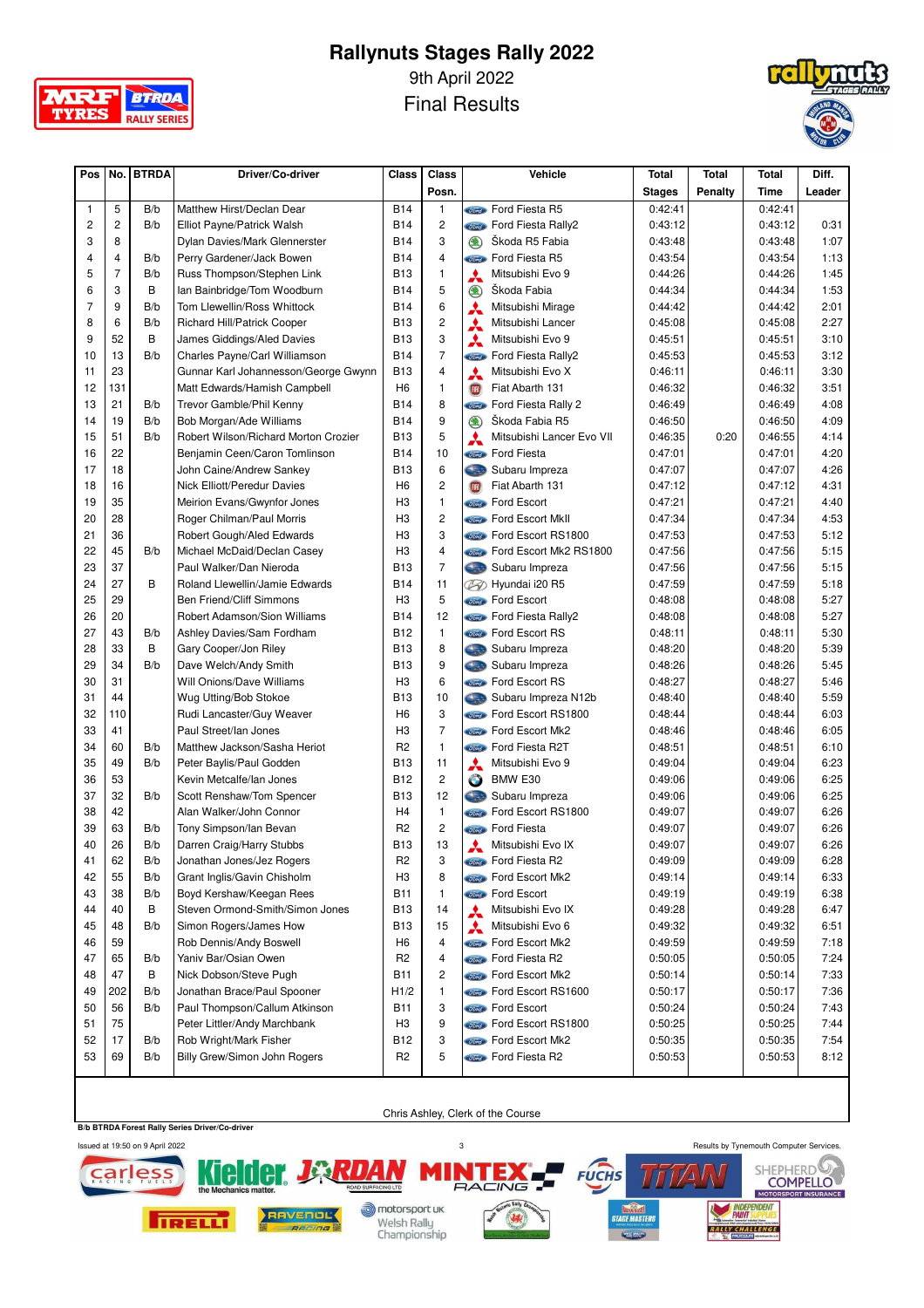

9th April 2022

Final Results



| Pos      |     | No.   BTRDA | Driver/Co-driver                                        | Class             | Class          |               | Vehicle                        | Total              | Total          | Total   | Diff.        |
|----------|-----|-------------|---------------------------------------------------------|-------------------|----------------|---------------|--------------------------------|--------------------|----------------|---------|--------------|
|          |     |             |                                                         |                   | Posn.          |               |                                | <b>Stages</b>      | <b>Penalty</b> | Time    | Leader       |
| 54       | 203 |             | David Lloyd Roberts/Gerallt Davies                      | H1/2              | $\overline{c}$ |               | <b>State</b> Ford Escort Mk2   | 0:50:59            |                | 0:50:59 | 8:18         |
| 55       | 209 |             | Andrew Stokes/Jonny Tad Evans                           | H1/2              | 3              |               | <b>Example Ford Escort Mk1</b> | 0:51:00            |                | 0:51:00 | 8:19         |
| 56       | 71  |             | Philip Jones/Ryan Griffiths                             | <b>B11</b>        | $\overline{4}$ |               | <b>Come</b> Ford Escort        | 0:51:06            |                | 0:51:06 | 8:25         |
| 57       | 214 |             | Neal James/Kevin Jones                                  | H1/2              | $\overline{4}$ |               | <b>Component</b> Ford Escort   | 0:51:16            |                | 0:51:16 | 8:35         |
| 58       | 76  | B/b         | Scott Sloan/David Sloan                                 | R <sub>2</sub>    | 6              | 寰             | Peugeot 208                    | 0:51:23            |                | 0:51:23 | 8:42         |
| 59       | 15  |             | Robert Ceen/Shaun Layland                               | <b>B14</b>        | 13             |               | <b>Come</b> Ford Fiesta        | 0:51:24            |                | 0:51:24 | 8:43         |
| 60       | 206 | B/b         | Pete Gorst/Mark Twiname                                 | 1400S             | $\mathbf{1}$   | G)            | <b>Vauxhall Nova</b>           | 0:51:27            |                | 0:51:27 | 8:46         |
| 61       | 73  |             | Liam Griffiths/Daniel James                             | B <sub>11</sub>   | 5              |               | Ford Fiesta ST                 | 0:51:50            |                | 0:51:50 | 9:09         |
|          | 83  |             |                                                         |                   | $\overline{4}$ | <b>DATSUN</b> | Datsun 1600                    |                    |                | 0:51:50 | 9:09         |
| 62<br>63 | 61  |             | Michael Sawyer/Gareth Price<br>Andrew Fox/Jaime-Lee Fox | B12<br><b>B12</b> | 5              |               | <b>BMW 325</b>                 | 0:51:50<br>0:51:57 |                | 0:51:57 |              |
|          | 79  | B/b         | John Gribbins/Colin Blunt                               | <b>B11</b>        | 6              | $\bullet$     |                                |                    |                |         | 9:16<br>9:18 |
| 64       | 204 |             |                                                         |                   | 5              |               | <b>Ford Escort RS</b>          | 0:51:59            |                | 0:51:59 | 9:32         |
| 65       |     |             | Phil Jobson/Ken Bowman                                  | H1/2              |                |               | <b>Come</b> Ford Escort Mk1    | 0:52:13            |                | 0:52:13 |              |
| 66       | 92  | B/b         | Colin Minton/Bryan Hull                                 | <b>B14</b>        | 14             |               | <b>Come</b> Ford Fiesta        | 0:52:18            |                | 0:52:18 | 9:37         |
| 67       | 208 |             | David Kirby/Martin Corbett                              | H1/2              | 6              |               | Ford Escort Mk1 RS1600         | 0:52:19            |                | 0:52:19 | 9:38         |
| 68       | 221 |             | Jack Thorne/Andy Burnell                                | RF2.0             | $\mathbf{1}$   | <b>CD</b>     | MG ZR                          | 0:52:37            |                | 0:52:37 | 9:56         |
| 69       | 225 |             | Chris Squires/Shaun Hughes                              | H1/2              | $\overline{7}$ |               | <b>Come</b> Ford Escort        | 0:52:58            |                | 0:52:58 | 10:17        |
| 70       | 84  |             | Stephen Ward/Philip Sandham                             | H <sub>6</sub>    | 5              |               | <b>Example Ford Escort Mk2</b> | 0:52:59            |                | 0:52:59 | 10:18        |
| 71       | 205 |             | Hywel Davies/Clive Jones                                | H1/2              | 8              |               | <b>Example Ford Escort Mk2</b> | 0:52:59            |                | 0:52:59 | 10:18        |
| 72       | 90  |             | Ron Morgan/Marc Clatworthy                              | H <sub>3</sub>    | 10             |               | <b>Example Ford Escort Mk2</b> | 0:53:02            |                | 0:53:02 | 10:21        |
| 73       | 88  | B/b         | Tim Phelps/Elwyn Manuel                                 | <b>B12</b>        | 6              |               | Ford Escort Mk2                | 0:53:06            |                | 0:53:06 | 10:25        |
| 74       | 78  |             | David Jones/Glyn Price                                  | <b>B12</b>        | $\overline{7}$ | $\bigcirc$    | BMW E30                        | 0:53:19            |                | 0:53:19 | 10:38        |
| 75       | 64  |             | Richard Ceen/Alun Hayward                               | <b>B14</b>        | 15             |               | Ford Focus WRC 2005            | 0:53:21            |                | 0:53:21 | 10:40        |
| 76       | 54  | B/b         | Terry Pankhurst/Jamie Sparks                            | <b>B12</b>        | 8              |               | <b>State</b> Ford Mk1 Escort   | 0:53:27            |                | 0:53:27 | 10:46        |
| 77       | 67  | B           | Simon Smith/Andrew Lawson                               | <b>B12</b>        | 9              |               | <b>Come</b> Ford Escort        | 0:53:33            |                | 0:53:33 | 10:52        |
| 78       | 213 | B           | Lewis Hooper/Steven Brown                               | RF1.4             | 1              | $\bigoplus$   | Nissan Micra                   | 0:53:41            |                | 0:53:41 | 11:00        |
| 79       | 58  | b           | Tim Jones/Liam Andrew Whiteley                          | <b>B11</b>        | $\overline{7}$ | Sind.         | Ford Escort Mk2                | 0:53:47            |                | 0:53:47 | 11:06        |
| 80       | 96  | B/b         | Charlie Wright/Ashley Ramsey                            | <b>B10</b>        | $\mathbf{1}$   | 窝             | Peugeot 106 GTi                | 0:53:48            |                | 0:53:48 | 11:07        |
| 81       | 235 | b           | Chris Hellings/Glyn Thomas                              | H1/2              | 9              | W             | VW Mk1 Golf GTi                | 0:54:06            |                | 0:54:06 | 11:25        |
| 82       | 82  |             | Philip Clarke/Richard Bonner                            | H <sub>3</sub>    | 11             |               | <b>Store Ford Escort</b>       | 0:54:12            |                | 0:54:12 | 11:31        |
| 83       | 224 | B/b         | lan Barnes/Emma Morrison                                | H1/2              | 10             | Sird.         | Ford Escort Mk1 RS2000         | 0:54:14            |                | 0:54:14 | 11:33        |
| 84       | 85  |             | Stuart Anderson/Kenny Owen                              | H <sub>3</sub>    | 12             | $\mathbf{O}$  | Vauxhall Chevette HSR GP4      | 0:54:30            |                | 0:54:30 | 11:49        |
| 85       | 220 |             | Simon Stanbury/Alex Stanbury                            | RF2.0             | $\overline{c}$ | O             | MG ZR                          | 0:54:34            |                | 0:54:34 | 11:53        |
| 86       | 93  |             | Martin Walters/Marie Fletcher                           | <b>B10</b>        | $\overline{c}$ | $\mathbb{W}$  | Honda Civic                    | 0:54:37            |                | 0:54:37 | 11:56        |
| 87       | 217 | B/b         | Ed James/Charlie Mason                                  | 1400S             | $\overline{c}$ | $\bigoplus$   | Nissan Micra Kit Car           | 0:54:39            |                | 0:54:39 | 11:58        |
| 88       | 219 | B/b         | Richard Garnett/Stefan Arndt                            | 1400C             | $\mathbf{1}$   | $\bigoplus$   | Nissan Micra                   | 0:54:42            |                | 0:54:42 | 12:01        |
| 89       | 207 |             | Tony Jardine/Allan Harryman                             | H1/2              | 11             | $\star$       | Hillman Avenger                | 0:54:44            |                | 0:54:44 | 12:03        |
| 90       | 226 | B/b         | Paddy Homan/Tom Homan                                   | 1400S             | 3              |               | <b>Come</b> Ford Puma          | 0:54:45            |                | 0:54:45 | 12:04        |
| 91       | 91  |             | Richard Warne/Chris Deal                                | <b>B11</b>        | 8              |               | <b>State</b> Ford Escort Mk2   | 0:54:50            |                | 0:54:50 | 12:09        |
| 92       | 103 |             | Brynli Thomas/Steve Griffith                            | <b>B11</b>        | 9              | 絮             | Peugeot 306                    | 0:55:01            |                | 0:55:01 | 12:20        |
| 93       | 102 | B           | Dan Chester/Paul Barbet                                 | <b>B12</b>        | 10             | $\bullet$     | BMW E30                        | 0:55:23            |                | 0:55:23 | 12:42        |
| 94       | 216 |             | David Peters/Andrew Richards                            | H1/2              | 12             |               | <b>Come</b> Ford Escort        | 0:55:24            |                | 0:55:24 | 12:43        |
| 95       | 101 |             | Paul Morris/Jon Madoc Jones                             | <b>B12</b>        | 11             | $\bullet$     | <b>BMW Compact</b>             | 0:55:46            |                | 0:55:46 | 13:05        |
| 96       | 105 | B/b         | Robert Bradley/Kevin Booth                              | <b>B11</b>        | 10             |               | <i><b>Sime</b></i> Ford Escort | 0:55:47            |                | 0:55:47 | 13:06        |
| 97       | 211 | B/b         | Adrian Walk/Matt Walk                                   | 1400C             | $\overline{c}$ |               | <b>Stand</b> Ford Ka           | 0:56:02            |                | 0:56:02 | 13:21        |
| 98       | 106 | B/b         | Lucy Wigley/Emma Cooper                                 | R <sub>2</sub>    | $\overline{7}$ | R             | Citroën C2 R2                  | 0:56:35            |                | 0:56:35 | 13:54        |
| 99       | 97  |             | Kevin Downes/Dave Jackson                               | B13               | 16             | ⋏             | Mitsubishi Lancer Evo 8        | 0:56:56            |                | 0:56:56 | 14:15        |
| 100      | 98  |             | Graham Thatcher/Tim Samuel                              | <b>B11</b>        | 11             | %             | Peugeot 206 GTI                | 0:57:05            |                | 0:57:05 | 14:24        |
| 101      | 228 | B           | Jeremy Wells/Martin Saunders                            | H1/2              | 13             |               | <b>State</b> Ford Escort MkII  | 0:57:36            |                | 0:57:36 | 14:55        |
| 102      | 227 |             | Miles Chamberlain/Nick Wilkins                          | H1/2              | 14             |               | Sime Ford Cortina              | 0:58:25            |                | 0:58:25 | 15:44        |
| 103      | 100 |             | Bob Morris/Dil John                                     | <b>B13</b>        | 17             | Cast          | Subaru Impreza                 | 0:57:05            | 2:00           | 0:59:05 | 16:24        |
| 104      | 231 | B/b         | Jacob E T Neal/Tom Bishop                               | RF1.4             | $\overline{c}$ | $\mathbf{O}$  | Vauxhall Corsa                 | 0:59:26            |                | 0:59:26 | 16:45        |
| 105      | 233 |             | Ross Clements/Christopher Lear                          | 1400C             | 3              | O             | MG ZR                          | 1:01:36            |                | 1:01:36 | 18:55        |
| 106      | 234 | B/b         | <b>Brett Murray/Andrew Murray</b>                       | 1400C             | 4              | O             | MG ZR                          | 1:03:26            |                | 1:03:26 | 20:45        |
|          |     |             |                                                         |                   |                |               |                                |                    |                |         |              |

**B/b BTRDA Forest Rally Series Driver/Co-driver**

Chris Ashley, Clerk of the Course

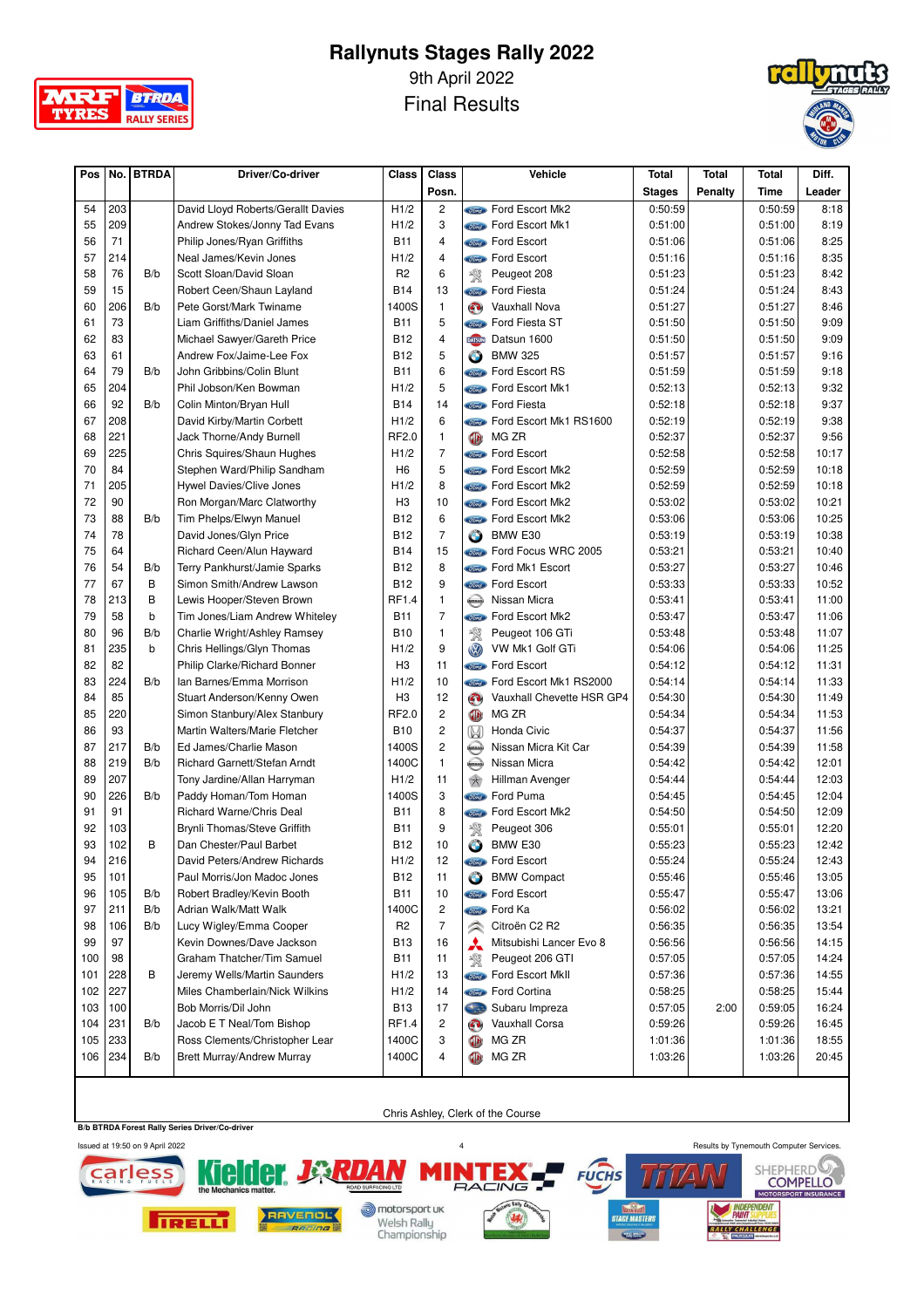

9th April 2022

Final Results



| Pos No. BTRDA<br>Posn.<br><b>Stages</b><br>Penalty<br>Leader<br>Time<br>1:03:55<br>Giles Armitage/Josh Rhodes<br>Peugeot 205 GTi<br>1:04:55<br>$\frac{107}{100}$<br>$\frac{108}{100}$<br>H3<br>$\overline{13}$<br>1:00<br>22:14<br>108<br>James Lepley/Arwel Jenkins<br>Ford Escort<br>68<br>14<br>1:55:34<br>B/b<br>H <sub>3</sub><br>1:55:34<br>72:53 |  |  | Driver/Co-driver | Class | Class | Vehicle | Total | Total | Total | Diff. |
|---------------------------------------------------------------------------------------------------------------------------------------------------------------------------------------------------------------------------------------------------------------------------------------------------------------------------------------------------------|--|--|------------------|-------|-------|---------|-------|-------|-------|-------|
|                                                                                                                                                                                                                                                                                                                                                         |  |  |                  |       |       |         |       |       |       |       |
|                                                                                                                                                                                                                                                                                                                                                         |  |  |                  |       |       |         |       |       |       |       |
|                                                                                                                                                                                                                                                                                                                                                         |  |  |                  |       |       |         |       |       |       |       |
|                                                                                                                                                                                                                                                                                                                                                         |  |  |                  |       |       |         |       |       |       |       |
|                                                                                                                                                                                                                                                                                                                                                         |  |  |                  |       |       |         |       |       |       |       |
|                                                                                                                                                                                                                                                                                                                                                         |  |  |                  |       |       |         |       |       |       |       |
|                                                                                                                                                                                                                                                                                                                                                         |  |  |                  |       |       |         |       |       |       |       |
|                                                                                                                                                                                                                                                                                                                                                         |  |  |                  |       |       |         |       |       |       |       |
|                                                                                                                                                                                                                                                                                                                                                         |  |  |                  |       |       |         |       |       |       |       |
|                                                                                                                                                                                                                                                                                                                                                         |  |  |                  |       |       |         |       |       |       |       |
|                                                                                                                                                                                                                                                                                                                                                         |  |  |                  |       |       |         |       |       |       |       |
|                                                                                                                                                                                                                                                                                                                                                         |  |  |                  |       |       |         |       |       |       |       |
|                                                                                                                                                                                                                                                                                                                                                         |  |  |                  |       |       |         |       |       |       |       |
|                                                                                                                                                                                                                                                                                                                                                         |  |  |                  |       |       |         |       |       |       |       |
|                                                                                                                                                                                                                                                                                                                                                         |  |  |                  |       |       |         |       |       |       |       |
|                                                                                                                                                                                                                                                                                                                                                         |  |  |                  |       |       |         |       |       |       |       |
|                                                                                                                                                                                                                                                                                                                                                         |  |  |                  |       |       |         |       |       |       |       |
|                                                                                                                                                                                                                                                                                                                                                         |  |  |                  |       |       |         |       |       |       |       |
|                                                                                                                                                                                                                                                                                                                                                         |  |  |                  |       |       |         |       |       |       |       |
|                                                                                                                                                                                                                                                                                                                                                         |  |  |                  |       |       |         |       |       |       |       |
|                                                                                                                                                                                                                                                                                                                                                         |  |  |                  |       |       |         |       |       |       |       |
|                                                                                                                                                                                                                                                                                                                                                         |  |  |                  |       |       |         |       |       |       |       |
|                                                                                                                                                                                                                                                                                                                                                         |  |  |                  |       |       |         |       |       |       |       |
|                                                                                                                                                                                                                                                                                                                                                         |  |  |                  |       |       |         |       |       |       |       |
|                                                                                                                                                                                                                                                                                                                                                         |  |  |                  |       |       |         |       |       |       |       |
|                                                                                                                                                                                                                                                                                                                                                         |  |  |                  |       |       |         |       |       |       |       |
|                                                                                                                                                                                                                                                                                                                                                         |  |  |                  |       |       |         |       |       |       |       |
|                                                                                                                                                                                                                                                                                                                                                         |  |  |                  |       |       |         |       |       |       |       |
|                                                                                                                                                                                                                                                                                                                                                         |  |  |                  |       |       |         |       |       |       |       |
|                                                                                                                                                                                                                                                                                                                                                         |  |  |                  |       |       |         |       |       |       |       |
|                                                                                                                                                                                                                                                                                                                                                         |  |  |                  |       |       |         |       |       |       |       |
|                                                                                                                                                                                                                                                                                                                                                         |  |  |                  |       |       |         |       |       |       |       |
|                                                                                                                                                                                                                                                                                                                                                         |  |  |                  |       |       |         |       |       |       |       |
|                                                                                                                                                                                                                                                                                                                                                         |  |  |                  |       |       |         |       |       |       |       |
|                                                                                                                                                                                                                                                                                                                                                         |  |  |                  |       |       |         |       |       |       |       |
|                                                                                                                                                                                                                                                                                                                                                         |  |  |                  |       |       |         |       |       |       |       |
|                                                                                                                                                                                                                                                                                                                                                         |  |  |                  |       |       |         |       |       |       |       |
|                                                                                                                                                                                                                                                                                                                                                         |  |  |                  |       |       |         |       |       |       |       |
|                                                                                                                                                                                                                                                                                                                                                         |  |  |                  |       |       |         |       |       |       |       |
|                                                                                                                                                                                                                                                                                                                                                         |  |  |                  |       |       |         |       |       |       |       |
|                                                                                                                                                                                                                                                                                                                                                         |  |  |                  |       |       |         |       |       |       |       |
|                                                                                                                                                                                                                                                                                                                                                         |  |  |                  |       |       |         |       |       |       |       |
|                                                                                                                                                                                                                                                                                                                                                         |  |  |                  |       |       |         |       |       |       |       |
|                                                                                                                                                                                                                                                                                                                                                         |  |  |                  |       |       |         |       |       |       |       |
|                                                                                                                                                                                                                                                                                                                                                         |  |  |                  |       |       |         |       |       |       |       |
|                                                                                                                                                                                                                                                                                                                                                         |  |  |                  |       |       |         |       |       |       |       |
|                                                                                                                                                                                                                                                                                                                                                         |  |  |                  |       |       |         |       |       |       |       |
|                                                                                                                                                                                                                                                                                                                                                         |  |  |                  |       |       |         |       |       |       |       |
|                                                                                                                                                                                                                                                                                                                                                         |  |  |                  |       |       |         |       |       |       |       |
|                                                                                                                                                                                                                                                                                                                                                         |  |  |                  |       |       |         |       |       |       |       |
|                                                                                                                                                                                                                                                                                                                                                         |  |  |                  |       |       |         |       |       |       |       |
|                                                                                                                                                                                                                                                                                                                                                         |  |  |                  |       |       |         |       |       |       |       |
|                                                                                                                                                                                                                                                                                                                                                         |  |  |                  |       |       |         |       |       |       |       |
|                                                                                                                                                                                                                                                                                                                                                         |  |  |                  |       |       |         |       |       |       |       |
|                                                                                                                                                                                                                                                                                                                                                         |  |  |                  |       |       |         |       |       |       |       |
|                                                                                                                                                                                                                                                                                                                                                         |  |  |                  |       |       |         |       |       |       |       |
|                                                                                                                                                                                                                                                                                                                                                         |  |  |                  |       |       |         |       |       |       |       |
|                                                                                                                                                                                                                                                                                                                                                         |  |  |                  |       |       |         |       |       |       |       |
|                                                                                                                                                                                                                                                                                                                                                         |  |  |                  |       |       |         |       |       |       |       |

Chris Ashley, Clerk of the Course

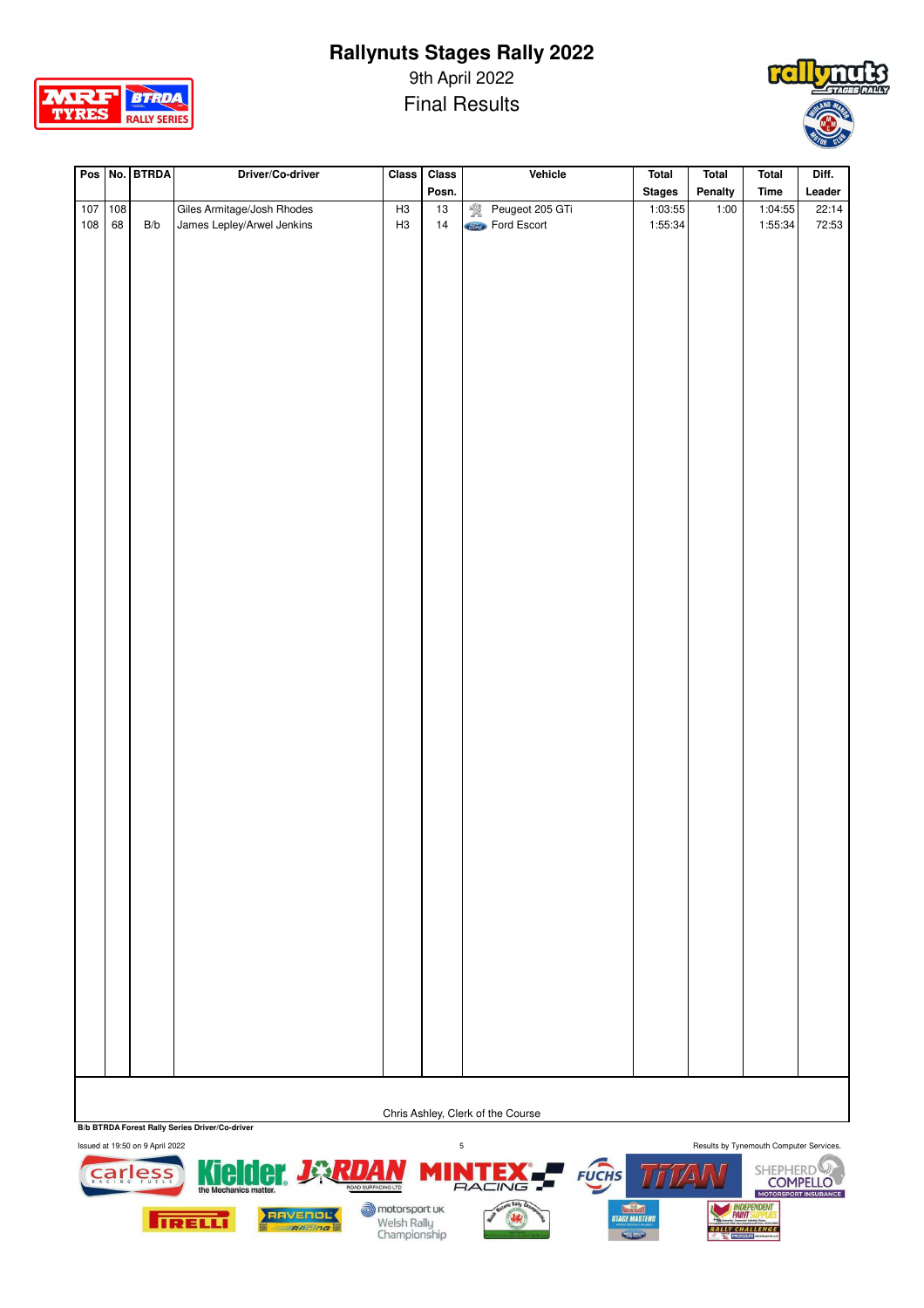



9th April 2022

Final Results by Competition Number



Results to MC4 **Number of starters is 139**

| No. | Pos | <b>BTRDA</b> | Sponsor                                                                        | Class        | <b>Class</b>   |              | Vehicle                             | <b>Total</b>       | Total          | Total   | Diff.  |
|-----|-----|--------------|--------------------------------------------------------------------------------|--------------|----------------|--------------|-------------------------------------|--------------------|----------------|---------|--------|
|     |     |              | Driver/Co-driver                                                               |              | Posn.          |              |                                     | <b>Stages</b>      | <b>Penalty</b> | Time    | Leader |
| 201 |     | B/b          | T N T Tyres (Ludlow) Ltd                                                       |              |                |              |                                     |                    |                |         |        |
|     |     |              | Dave Brick/Freddy Brick                                                        | 1400S        |                | GO)          | <b>Vauxhall Nova</b>                | <b>Retired SS2</b> |                |         |        |
| 202 | 49  | B/b          | Braces Bakery, Dave Jenkins Motorsport, Pirelli                                |              |                |              |                                     |                    |                |         |        |
|     |     |              | Jonathan Brace/Paul Spooner                                                    | H1/2         | 1              |              | <b>Conce</b> Ford Escort RS1600     | 0:50:17            |                | 0:50:17 | 7:36   |
| 203 | 54  |              | David Lloyd Roberts/Gerallt Davies                                             | H1/2         | $\overline{c}$ |              | <b>Come</b> Ford Escort Mk2         | 0:50:59            |                | 0:50:59 | 8:18   |
| 204 | 65  |              | Minvit Tonic for Lambs ALS Group Carlisle                                      |              |                |              |                                     |                    |                |         |        |
|     |     |              | Phil Jobson/Ken Bowman                                                         | H1/2         | 5              |              | <b>Come</b> Ford Escort Mk1         | 0:52:13            |                | 0:52:13 | 9:32   |
| 205 | 71  |              | <b>North Wales Rally Services</b>                                              |              |                |              |                                     |                    |                |         |        |
|     |     |              | Hywel Davies/Clive Jones                                                       | H1/2         | 8              |              | <b>State</b> Ford Escort Mk2        | 0:52:59            |                | 0:52:59 | 10:18  |
| 206 | 60  | B/b          | <b>Westmorland Flooring</b>                                                    |              |                |              |                                     |                    |                |         |        |
|     |     |              | Pete Gorst/Mark Twiname                                                        | 1400S        | 1              | $\mathbf{C}$ | Vauxhall Nova                       | 0:51:27            |                | 0:51:27 | 8:46   |
| 207 | 89  |              | <b>NET-HERO</b>                                                                |              |                |              |                                     |                    |                |         |        |
|     |     |              | Tony Jardine/Allan Harryman                                                    | H1/2         | 11             |              | Hillman Avenger                     | 0:54:44            |                | 0:54:44 | 12:03  |
| 208 | 67  |              | <b>Avenue Taxis Ipswich</b>                                                    |              |                |              |                                     |                    |                |         |        |
|     |     |              | David Kirby/Martin Corbett                                                     | H1/2         | 6              |              | <b>Conce</b> Ford Escort Mk1 RS1600 | 0:52:19            |                | 0:52:19 | 9:38   |
| 209 | 55  |              | <b>Stokes Rally Team</b>                                                       |              |                |              |                                     |                    |                |         |        |
|     |     |              | Andrew Stokes/Jonny Tad Evans                                                  | H1/2         | 3              |              | Ford Escort Mk1                     | 0:51:00            |                | 0:51:00 | 8:19   |
| 211 | 97  | B/b          | Www.part-Box.com, Coordsport, MAR Motorsport, Bhperformace, Anembo Engineering |              |                |              |                                     |                    |                |         |        |
|     |     |              | Adrian Walk/Matt Walk                                                          | 1400C        | $\overline{c}$ |              | <b>Compo</b> Ford Ka                | 0:56:02            |                | 0:56:02 | 13:21  |
| 212 |     | B/b          | Gary Scott/James Hedges                                                        | 1400S        |                | $\bullet$    | Proton Satria                       | Retired after SS5  |                |         |        |
| 213 | 78  | B            | <b>Hooper Sport</b>                                                            |              |                |              |                                     |                    |                |         |        |
|     |     |              | Lewis Hooper/Steven Brown                                                      | <b>RF1.4</b> | 1              | MASSARI      | Nissan Micra                        | 0:53:41            |                | 0:53:41 | 11:00  |
| 214 | 57  |              | Cwm Engineering, Mosely Rolling Road                                           |              |                |              |                                     |                    |                |         |        |
|     |     |              | Neal James/Kevin Jones                                                         | H1/2         | 4              |              | Come Ford Escort                    | 0:51:16            |                | 0:51:16 | 8:35   |
| 215 |     |              | Rikki Proffitt/Graham Wild                                                     | H1/2         |                | 教            | Porsche 911S                        | <b>Retired SS5</b> |                |         |        |
| 216 | 94  |              | <b>Traditional Finishes</b>                                                    |              |                |              |                                     |                    |                |         |        |
|     |     |              | David Peters/Andrew Richards                                                   | H1/2         | 12             |              | <b>Come</b> Ford Escort             | 0:55:24            |                | 0:55:24 | 12:43  |
| 217 | 87  | B/b          | <b>EJM Preparation</b>                                                         |              |                |              |                                     |                    |                |         |        |
|     |     |              | Ed James/Charlie Mason                                                         | 1400S        | $\overline{c}$ | MSSAN        | Nissan Micra Kit Car                | 0:54:39            |                | 0:54:39 | 11:58  |
| 218 |     | B            | <b>Octane Partners</b>                                                         |              |                |              |                                     |                    |                |         |        |
|     |     |              | Alfie Hammond/Phil Boyle                                                       | 1400C        |                |              | Nissan Micra                        | Retired after SS2  |                |         |        |
| 219 | 88  | B/b          | <b>Humphris Rallysport</b>                                                     |              |                |              |                                     |                    |                |         |        |
|     |     |              | Richard Garnett/Stefan Arndt                                                   | 1400C        | 1              | MSSAN        | Nissan Micra                        | 0:54:42            |                | 0:54:42 | 12:01  |
| 220 | 85  |              | GC Stanbury & Son                                                              |              |                |              |                                     |                    |                |         |        |
|     |     |              | Simon Stanbury/Alex Stanbury                                                   | RF2.0        | 2              | GD.          | MG ZR                               | 0:54:34            |                | 0:54:34 | 11:53  |
| 221 | 68  |              | <b>Graham Roberts Autos</b>                                                    |              |                |              |                                     |                    |                |         |        |
|     |     |              | Jack Thorne/Andy Burnell                                                       | RF2.0        | 1              | <b>GD</b>    | MG ZR                               | 0:52:37            |                | 0:52:37 | 9:56   |
| 222 |     | B/b          | <b>Rix Engineering</b>                                                         |              |                |              |                                     |                    |                |         |        |
|     |     |              | Aaron Rix/Abi Haycock                                                          | 1400S        |                |              | <b>State</b> Ford Escort Mk2        | Retired after SS2  |                |         |        |
| 223 |     | b            | Snowden Motorsport, Cast Iron Bath Co                                          |              |                |              |                                     |                    |                |         |        |
|     |     |              | Carl Stuttard/Hannah McKillop                                                  | H1/2         |                |              | Ford Mk2 Escort                     | Broke sump SS5     |                |         |        |
| 224 | 83  | B/b          | Ian Barnes/Emma Morrison                                                       | H1/2         | 10             |              | Ford Escort Mk1 RS2000              | 0:54:14            |                | 0:54:14 | 11:33  |
| 225 | 69  |              | <b>Rally and Competition Equipment</b>                                         |              |                |              |                                     |                    |                |         |        |
|     |     |              | Chris Squires/Shaun Hughes                                                     | H1/2         | 7              |              | Sime Ford Escort                    | 0:52:58            |                | 0:52:58 | 10:17  |
| 226 | 90  | B/b          | Gallant, Spark Developments, AP Racing Engines                                 |              |                |              |                                     |                    |                |         |        |
|     |     |              | Paddy Homan/Tom Homan                                                          | 1400S        | 3              |              | <b>State</b> Ford Puma              | 0:54:45            |                | 0:54:45 | 12:04  |
| 227 | 102 |              | <b>EJM Preparation, Rallynuts</b>                                              |              |                |              |                                     |                    |                |         |        |
|     |     |              | Miles Chamberlain/Nick Wilkins                                                 | H1/2         | 14             |              | <b>State</b> Ford Cortina           | 0:58:25            |                | 0:58:25 | 15:44  |
| 228 | 101 | В            | Jeremy Wells/Martin Saunders                                                   | H1/2         | 13             |              | <b>Come</b> Ford Escort MkII        | 0:57:36            |                | 0:57:36 | 14:55  |
| 230 |     | B/b          | <b>Richard Keith Price Haulage Ltd</b>                                         |              |                |              |                                     |                    |                |         |        |
|     |     |              | Gethin Price/Matthew Baddeley                                                  | 1400C        |                | <b>MESAN</b> | Nissan Micra                        | Gearbox SS2        |                |         |        |
| 231 | 104 | B/b          | Jacob E T Neal/Tom Bishop                                                      | RF1.4        | 2              | ⊛            | Vauxhall Corsa                      | 0:59:26            |                | 0:59:26 | 16:45  |
| 233 | 105 |              | Ross Clements/Christopher Lear                                                 | 1400C        | 3              | OD           | MG ZR                               | 1:01:36            |                | 1:01:36 | 18:55  |
| 234 | 106 | B/b          | Custom Concrete, Murray's Electrical Ltd, Racing Mentor, Countrifi Networks    |              |                |              |                                     |                    |                |         |        |
|     |     |              | Brett Murray/Andrew Murray                                                     | 1400C        | 4              | <b>CD</b>    | MG ZR                               | 1:03:26            |                | 1:03:26 | 20:45  |
|     |     |              |                                                                                |              |                |              |                                     |                    |                |         |        |

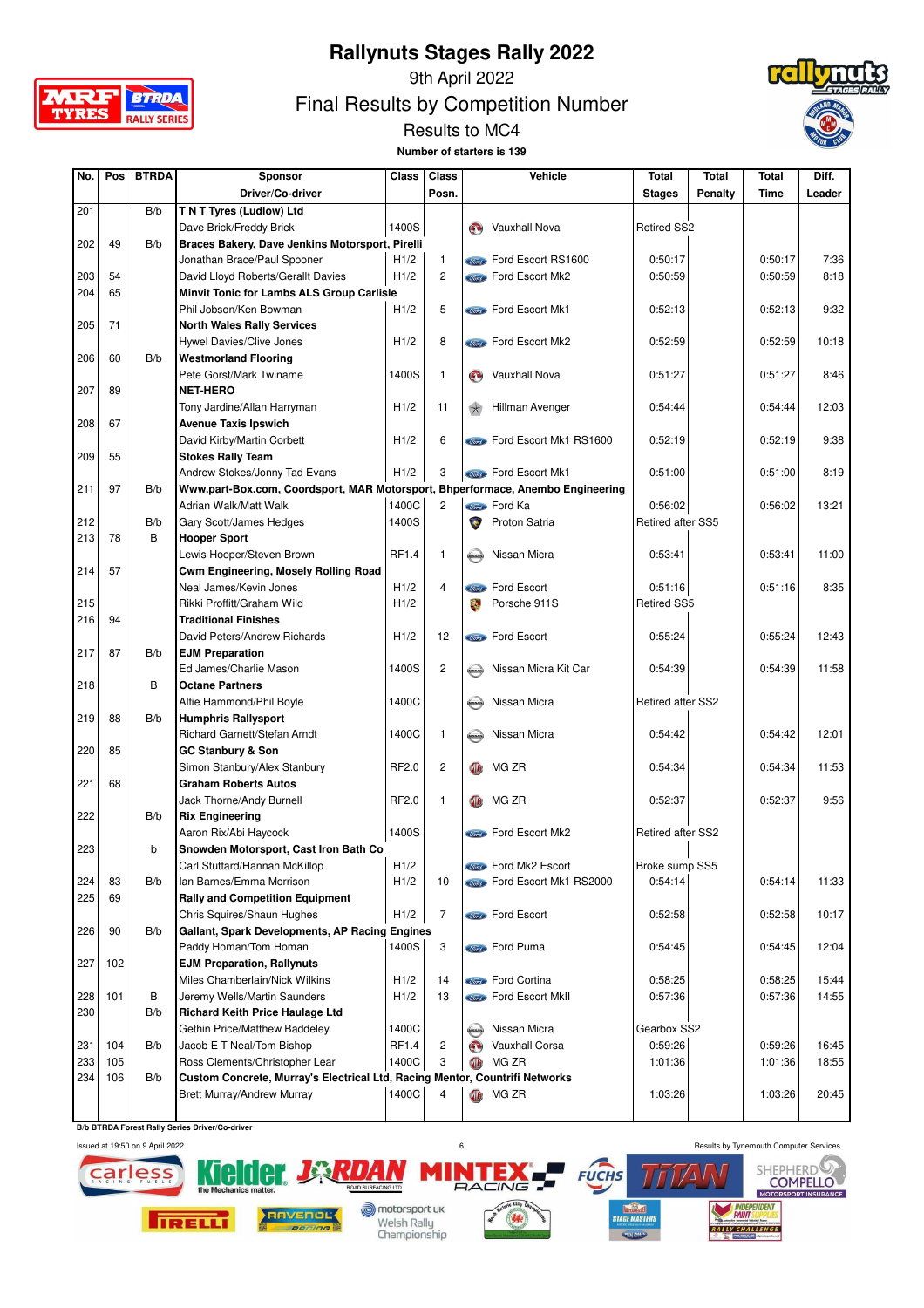



9th April 2022

Final Results by Competition Number





| No.            | Pos            | <b>BTRDA</b> | Sponsor                                                                               | <b>Class</b>   | Class          |               | Vehicle                         | Total               | Total                   | Total   | Diff.  |
|----------------|----------------|--------------|---------------------------------------------------------------------------------------|----------------|----------------|---------------|---------------------------------|---------------------|-------------------------|---------|--------|
|                |                |              | Driver/Co-driver                                                                      |                | Posn.          |               |                                 | <b>Stages</b>       | <b>Penalty</b>          | Time    | Leader |
| 235            | 81             | b            | Flat Crest Rally Collection UK Historic Motorsport SW                                 |                |                |               |                                 |                     |                         |         |        |
|                |                |              | Chris Hellings/Glyn Thomas                                                            | H1/2           | 9              | <b>ORD</b>    | VW Mk1 Golf GTi                 | 0:54:06             |                         | 0:54:06 | 11:25  |
| $\mathbf{1}$   |                | B/b          | SGP Motorsport/SGPetch 4X4                                                            |                |                |               |                                 |                     |                         |         |        |
|                |                |              | Stephen Petch/Michael Wilkinson                                                       | <b>B14</b>     |                |               | <b>Come</b> Ford Fiesta         |                     | Stopped after SS2 (OTL) |         |        |
| 2              | 2              | B/b          | Elliot Payne/Patrick Walsh                                                            | <b>B14</b>     | $\overline{c}$ |               | <b>State</b> Ford Fiesta Rally2 | 0:43:12             |                         | 0:43:12 | 0:31   |
| 3              | 6              | B            | Ian Bainbridge/Tom Woodburn                                                           | <b>B14</b>     | 5              | $\circledast$ | Škoda Fabia                     | 0:44:34             |                         | 0:44:34 | 1:53   |
| 4              | $\overline{4}$ | B/b          | <b>TNT Tyres (Ludlow) Ltd</b>                                                         |                |                |               |                                 |                     |                         |         |        |
|                |                |              | Perry Gardener/Jack Bowen                                                             | <b>B14</b>     | 4              |               | <b>Compose</b> Ford Fiesta R5   | 0:43:54             |                         | 0:43:54 | 1:13   |
| 5              | $\mathbf{1}$   | B/b          | Delta Salvage Ltd                                                                     |                |                |               |                                 |                     |                         |         |        |
|                |                |              | Matthew Hirst/Declan Dear                                                             | <b>B14</b>     | 1              |               | Ford Fiesta R5                  | 0:42:41             |                         | 0:42:41 |        |
| 6              | 8              | B/b          | <b>R H Motors</b>                                                                     |                |                |               |                                 |                     |                         |         |        |
|                |                |              | <b>Richard Hill/Patrick Cooper</b>                                                    | <b>B13</b>     | $\overline{c}$ |               | Mitsubishi Lancer               | 0:45:08             |                         | 0:45:08 | 2:27   |
| $\overline{7}$ | 5              | B/b          | <b>GPM/PD Extinguishers</b>                                                           |                |                |               |                                 |                     |                         |         |        |
|                |                |              | Russ Thompson/Stephen Link                                                            | <b>B13</b>     | 1              | $\mathbf{A}$  | Mitsubishi Evo 9                | 0:44:26             |                         | 0:44:26 | 1:45   |
| 8              | 3              |              | <b>Dylan Davies Rallying</b>                                                          |                |                |               |                                 |                     |                         |         |        |
|                |                |              | Dylan Davies/Mark Glennerster                                                         | <b>B14</b>     | 3              | $\circledast$ | Škoda R5 Fabia                  | 0:43:48             |                         | 0:43:48 | 1:07   |
| 9              | $\overline{7}$ | B/b          | <b>Brace's Bakery, MRF Tyres</b>                                                      |                |                |               |                                 |                     |                         |         |        |
|                |                |              | Tom Llewellin/Ross Whittock                                                           | <b>B14</b>     | 6              | $\mathbf{r}$  | Mitsubishi Mirage               | 0:44:42             |                         | 0:44:42 | 2:01   |
| 10             |                | B/b          | <b>MRF Competition Tyres/Proflex UK/Fuchs/Stratospdi</b>                              |                |                |               |                                 |                     |                         |         |        |
|                |                |              | lan Joel/Graeme Wood                                                                  | <b>B13</b>     |                |               | Ford Escort Cosworth            | Turbo issues        |                         |         |        |
| 11             |                | B/b          | Mercian Cutting Tools/MRF Tyres/GPM/Fuchs Lubricants                                  |                |                |               |                                 |                     |                         |         |        |
|                |                |              | Pat Naylor/lan Lawrence                                                               | <b>B13</b>     |                |               | Mitsubishi Evo 9                | Retired after SS3   |                         |         |        |
| 12             |                | B            | <b>Crossen Engineering</b>                                                            |                |                |               |                                 |                     |                         |         |        |
|                |                |              | David Crossen/Aileen Kelly                                                            | <b>B12</b>     |                |               | <b>Contact Ford Mk2</b>         | <b>Retired SS2</b>  |                         |         |        |
| 13             | 10             | B/b          | Charles Payne/Carl Williamson                                                         | <b>B14</b>     | $\overline{7}$ |               | <b>Como Ford Fiesta Rally2</b>  | 0:45:53             |                         | 0:45:53 | 3:12   |
| 14             |                | B            | <b>Mechanical Solutions Ltd, Newark Steel</b>                                         |                |                |               |                                 |                     |                         |         |        |
|                |                |              | Eddie Lewis/Max Freeman                                                               | <b>B14</b>     |                |               | <b>Como</b> Ford Fiesta R5      |                     | Retired in Service Area |         |        |
| 15             | 59             |              | Axes Design Ltd                                                                       |                |                |               |                                 |                     |                         |         |        |
|                |                |              | Robert Ceen/Shaun Layland                                                             | <b>B14</b>     | 13             |               | <b>State</b> Ford Fiesta        | 0:51:24             |                         | 0:51:24 | 8:43   |
| 16             | 18             |              | Kellands.com                                                                          |                |                |               |                                 |                     |                         |         |        |
|                |                |              | Nick Elliott/Peredur Davies                                                           | H <sub>6</sub> | 2              |               | Fiat Abarth 131                 | 0:47:12             |                         | 0:47:12 | 4:31   |
| 17             | 52             | B/b          | <b>Kirkland Carpets &amp; Bed Centre</b>                                              |                |                |               |                                 |                     |                         |         |        |
|                |                |              | Rob Wright/Mark Fisher                                                                | <b>B12</b>     | 3              |               | <b>Come</b> Ford Escort Mk2     | 0:50:35             |                         | 0:50:35 | 7:54   |
| 18             | 17             |              | <b>Phil Price Rally School</b>                                                        |                |                |               |                                 |                     |                         |         |        |
|                |                |              | John Caine/Andrew Sankey                                                              | <b>B13</b>     | 6              |               | Subaru Impreza                  | 0:47:07             |                         | 0:47:07 | 4:26   |
| 19             | 14             | B/b          | Winner Garage Skoda Cinderford                                                        |                |                |               |                                 |                     |                         |         |        |
|                |                |              | Bob Morgan/Ade Williams                                                               | <b>B14</b>     | 9              | QO)           | Škoda Fabia R5                  | 0:46:50             |                         | 0:46:50 | 4:09   |
| 20             | 26             |              | <b>Robert Adamson/Sion Williams</b>                                                   | <b>B14</b>     | 12             |               | <b>Como</b> Ford Fiesta Rally2  | 0:48:08             |                         | 0:48:08 | 5:27   |
| 21             | 13             | B/b          | <b>Fordparts UK/Keldine Autos</b>                                                     |                |                |               |                                 |                     |                         |         |        |
|                |                |              | Trevor Gamble/Phil Kenny                                                              | <b>B14</b>     | 8              |               | <b>Come</b> Ford Fiesta Rally 2 | 0:46:49             |                         | 0:46:49 | 4:08   |
| 22             | 16             |              | Coedwigaeth Pencelyn Ltd                                                              |                |                |               |                                 |                     |                         |         |        |
|                |                |              | Benjamin Ceen/Caron Tomlinson                                                         | B14            | 10             |               | <b>State</b> Ford Fiesta        | 0:47:01             |                         | 0:47:01 | 4:20   |
| 23             | 11             |              | Gunnar Karl Johannesson/George Gwynn                                                  | <b>B13</b>     | $\overline{4}$ |               | Mitsubishi Evo X                | 0:46:11             |                         | 0:46:11 | 3:30   |
| 24             |                |              | <b>Firth Construction Ltd</b>                                                         |                |                |               |                                 |                     |                         |         |        |
|                |                |              | Lewers Firth/Shaun Lapper                                                             | <b>B13</b>     |                |               | Subaru Impreza                  | <b>Retired SS1</b>  |                         |         |        |
| 25             |                |              | Rallynuts                                                                             |                |                |               |                                 |                     |                         |         |        |
|                |                |              | Craig Cameron/Dafydd Evans                                                            | B13            |                |               | Subaru Impreza                  | Fuel starvation SS1 |                         |         |        |
| 26             | 40             | B/b          | Darren Craig/Harry Stubbs                                                             | B13            | 13             |               | Mitsubishi Evo IX               | 0:49:07             |                         | 0:49:07 | 6:26   |
| 27             | 24             | B            | <b>Hyundai Power Products</b>                                                         |                |                |               |                                 |                     |                         |         |        |
|                |                |              | Roland Llewellin/Jamie Edwards                                                        | <b>B14</b>     | 11             |               | <b>B</b> Hyundai i20 R5         | 0:47:59             |                         | 0:47:59 | 5:18   |
| 28             | 20             |              | Securcom Systems, Connop and Son, Danfords, Evans Cleaning, Morspan, Wales Motorsport |                |                |               |                                 |                     |                         |         |        |
|                |                |              | Roger Chilman/Paul Morris                                                             | H <sub>3</sub> | 2              |               | <b>State</b> Ford Escort MkII   | 0:47:34             |                         | 0:47:34 | 4:53   |
| 29             | 25             |              | Ben Friend/Cliff Simmons                                                              | H <sub>3</sub> | 5              |               | Sond Ford Escort                | 0:48:08             |                         | 0:48:08 | 5:27   |
| 31             | 30             |              | Will Onions/Dave Williams                                                             | H <sub>3</sub> | 6              |               | <b>State</b> Ford Escort RS     | 0:48:27             |                         | 0:48:27 | 5:46   |
| 32             | 37             | B/b          | Sheffield Rolling Road, Gallant Race Keeper                                           |                |                |               |                                 |                     |                         |         |        |
|                |                |              | Scott Renshaw/Tom Spencer                                                             | <b>B13</b>     | 12             |               | Subaru Impreza                  | 0:49:06             |                         | 0:49:06 | 6:25   |

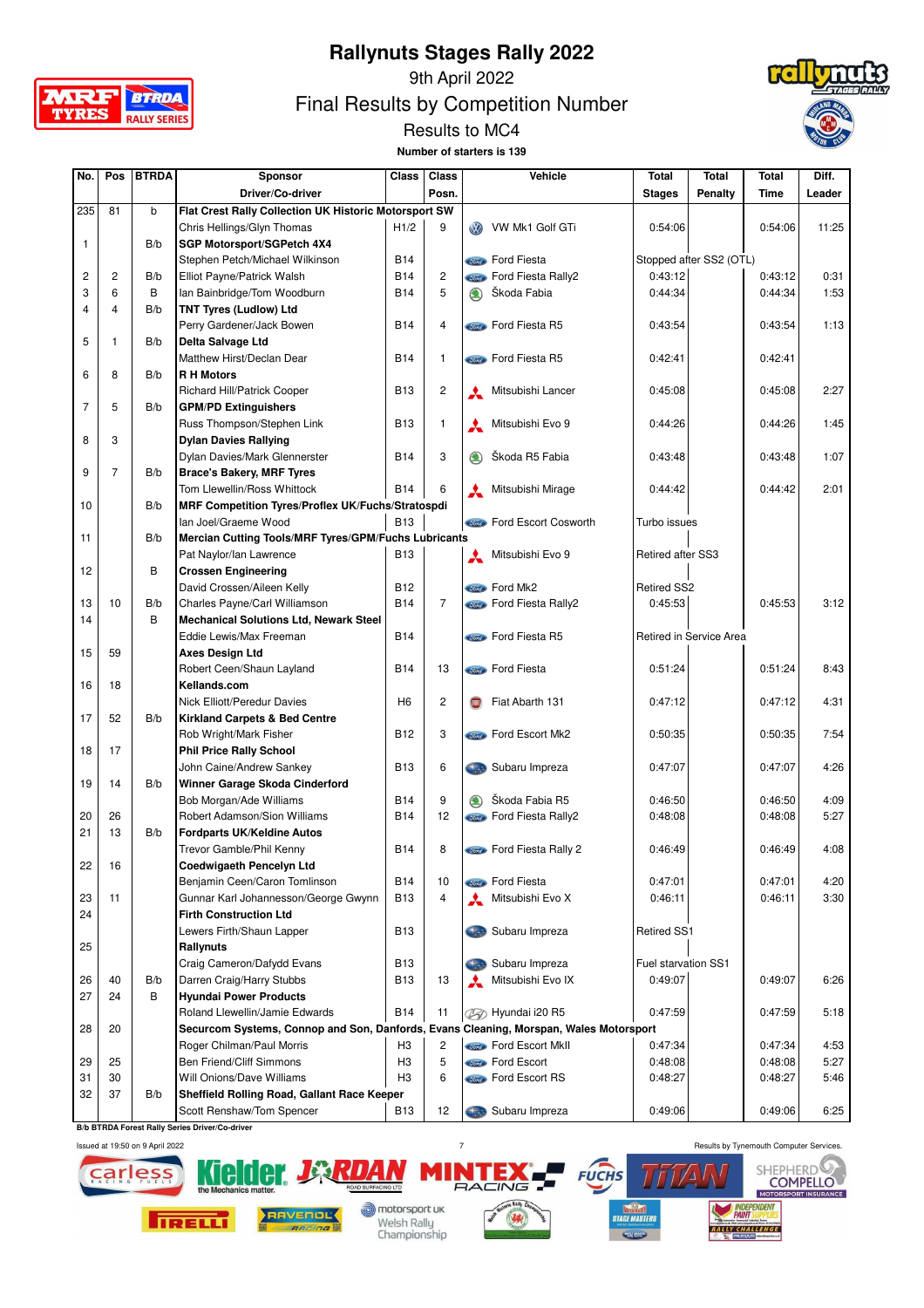



9th April 2022

Final Results by Competition Number





| No. | Pos | <b>BTRDA</b> | Sponsor                                                             | <b>Class</b>    | <b>Class</b>   |              | Vehicle                          | <b>Total</b>   | <b>Total</b> | <b>Total</b> | Diff.  |
|-----|-----|--------------|---------------------------------------------------------------------|-----------------|----------------|--------------|----------------------------------|----------------|--------------|--------------|--------|
|     |     |              | Driver/Co-driver                                                    |                 | Posn.          |              |                                  | <b>Stages</b>  | Penalty      | Time         | Leader |
| 33  | 28  | В            | <b>AG Motor Engineers Crockey Hill</b>                              |                 |                |              |                                  |                |              |              |        |
|     |     |              | Gary Cooper/Jon Riley                                               | <b>B13</b>      | 8              |              | Subaru Impreza                   | 0:48:20        |              | 0:48:20      | 5:39   |
| 34  | 29  | B/b          | <b>3D Plant</b>                                                     |                 |                |              |                                  |                |              |              |        |
|     |     |              | Dave Welch/Andy Smith                                               | <b>B13</b>      | 9              |              | Subaru Impreza                   | 0:48:26        |              | 0:48:26      | 5:45   |
| 35  | 19  |              | <b>Wales Motorsport</b>                                             |                 |                |              |                                  |                |              |              |        |
|     |     |              | Meirion Evans/Gwynfor Jones                                         | H <sub>3</sub>  | $\mathbf{1}$   |              | Ford Escort                      | 0:47:21        |              | 0:47:21      | 4:40   |
| 36  | 21  |              | Robert Gough/Aled Edwards                                           | H <sub>3</sub>  | 3              |              | <b>Come</b> Ford Escort RS1800   | 0:47:53        |              | 0:47:53      | 5:12   |
| 37  | 23  |              | Paul Walker/Dan Nieroda                                             | <b>B13</b>      | $\overline{7}$ |              | Subaru Impreza                   | 0:47:56        |              | 0:47:56      | 5:15   |
| 38  | 43  | B/b          | <b>Flying Kiwi Rally Team</b>                                       |                 |                |              |                                  |                |              |              |        |
|     |     |              | Boyd Kershaw/Keegan Rees                                            | <b>B11</b>      | $\mathbf{1}$   |              | Ford Escort                      | 0:49:19        |              | 0:49:19      | 6:38   |
| 39  |     | B/b          | RES Teesdale Scaffold Ltd. StayYorkshire.co.uk                      |                 |                |              |                                  |                |              |              |        |
|     |     |              |                                                                     | <b>B12</b>      |                |              |                                  | Lost wheel SS5 |              |              |        |
| 40  | 44  | B            | Andy Davison/Tom Murphy                                             |                 |                |              | Talbot Sunbeam VRX               |                |              |              |        |
|     |     |              | Ormcoaccounts.com, Manx Rally Sport, DPM                            |                 |                |              |                                  |                |              |              |        |
|     |     |              | Steven Ormond-Smith/Simon Jones                                     | <b>B13</b>      | 14             |              | Mitsubishi Evo IX                | 0:49:28        |              | 0:49:28      | 6:47   |
| 41  | 33  |              | Paul Street/lan Jones                                               | H <sub>3</sub>  | $\overline{7}$ |              | <b>Come</b> Ford Escort Mk2      | 0:48:46        |              | 0:48:46      | 6:05   |
| 42  | 38  |              | <b>JWC Financial Solutions Ltd</b>                                  |                 |                |              |                                  |                |              |              |        |
|     |     |              | Alan Walker/John Connor                                             | H <sub>4</sub>  | 1              |              | <b>Street Ford Escort RS1800</b> | 0:49:07        |              | 0:49:07      | 6:26   |
| 43  | 27  | B/b          | <b>Burton Power G&amp;B Finch Deranged Trucks</b>                   |                 |                |              |                                  |                |              |              |        |
|     |     |              | Ashley Davies/Sam Fordham                                           | B <sub>12</sub> | 1              |              | <b>Compass Ford Escort RS</b>    | 0:48:11        |              | 0:48:11      | 5:30   |
| 44  | 31  |              | Geoff Jones Motorsport (Wales), Utting Estates Ltd                  |                 |                |              |                                  |                |              |              |        |
|     |     |              | Wug Utting/Bob Stokoe                                               | <b>B13</b>      | 10             |              | Subaru Impreza N12b              | 0:48:40        |              | 0:48:40      | 5:59   |
| 45  | 22  | B/b          | <b>McDaid Pharmacy</b>                                              |                 |                |              |                                  |                |              |              |        |
|     |     |              | Michael McDaid/Declan Casey                                         | H <sub>3</sub>  | 4              |              | Ford Escort Mk2 RS1800           | 0:47:56        |              | 0:47:56      | 5:15   |
| 47  | 48  | B            | <b>Dobson Construction</b>                                          |                 |                |              |                                  |                |              |              |        |
|     |     |              | Nick Dobson/Steve Pugh                                              | B11             | 2              |              | <b>Come</b> Ford Escort Mk2      | 0:50:14        |              | 0:50:14      | 7:33   |
| 48  | 45  | B/b          | Simon Rogers/James How                                              | <b>B13</b>      | 15             | $\mathbf{A}$ | Mitsubishi Evo 6                 | 0:49:32        |              | 0:49:32      | 6:51   |
| 49  | 35  | B/b          | <b>Artificial Lawn Company</b>                                      |                 |                |              |                                  |                |              |              |        |
|     |     |              | Peter Baylis/Paul Godden                                            | <b>B13</b>      | 11             | $\mathbf{A}$ | Mitsubishi Evo 9                 | 0:49:04        |              | 0:49:04      | 6:23   |
| 50  |     |              | <b>Axon Catering Equipment</b>                                      |                 |                |              |                                  |                |              |              |        |
|     |     |              | David Tomlin/Keith Ashley                                           | <b>B14</b>      |                |              | Ford Fiesta R5                   | Off SS5        |              |              |        |
| 51  | 15  | B/b          | <b>RAVENOL</b>                                                      |                 |                |              |                                  |                |              |              |        |
|     |     |              | Robert Wilson/Richard Morton Crozier                                | <b>B13</b>      | 5              | $\mathbf{A}$ | Mitsubishi Lancer Evo VII        | 0:46:35        | 0:20         | 0:46:55      | 4:14   |
| 52  | 9   | В            | Fordpad, SAR Metals, Trojan-Mek, South Wales Fork Trucks, MRF Tyres |                 |                |              |                                  |                |              |              |        |
|     |     |              | James Giddings/Aled Davies                                          | <b>B13</b>      | 3              | ᆇ            | Mitsubishi Evo 9                 | 0:45:51        |              | 0:45:51      | 3:10   |
| 53  | 36  |              | Kevin Metcalfe/lan Jones                                            | <b>B12</b>      | $\overline{c}$ | $\bigodot$   | BMW E30                          | 0:49:06        |              | 0:49:06      | 6:25   |
| 54  | 76  | B/b          | Hampson Classic Car Auctions, MRF Tyres, Dimma                      |                 |                |              |                                  |                |              |              |        |
|     |     |              | Terry Pankhurst/Jamie Sparks                                        | <b>B12</b>      | 8              |              | <b>Come</b> Ford Mk1 Escort      | 0:53:27        |              | 0:53:27      | 10:46  |
| 55  | 42  | B/b          | <b>G2 Interiors</b>                                                 |                 |                |              |                                  |                |              |              |        |
|     |     |              | Grant Inglis/Gavin Chisholm                                         | H <sub>3</sub>  | 8              |              | <b>Come Ford Escort Mk2</b>      | 0:49:14        |              | 0:49:14      | 6:33   |
| 56  | 50  | B/b          | Paul Thompson/Callum Atkinson                                       | <b>B11</b>      | 3              |              | <b>Como Ford Escort</b>          | 0:50:24        |              | 0:50:24      | 7:43   |
| 58  | 79  | b            | Tim Jones/Liam Andrew Whiteley                                      | <b>B11</b>      | 7              |              | <b>Sind</b> Ford Escort Mk2      | 0:53:47        |              | 0:53:47      | 11:06  |
| 59  | 46  |              | Rob Dennis/Andy Boswell                                             | H <sub>6</sub>  | $\overline{4}$ |              | Ford Escort Mk2                  | 0:49:59        |              | 0:49:59      | 7:18   |
| 60  | 34  | B/b          | Matthew Jackson/Sasha Heriot                                        | R <sub>2</sub>  | $\mathbf{1}$   |              | Ford Fiesta R2T                  | 0:48:51        |              | 0:48:51      | 6:10   |
| 61  | 63  |              | <b>Xwatch Safety Solutions</b>                                      |                 |                |              |                                  |                |              |              |        |
|     |     |              | Andrew Fox/Jaime-Lee Fox                                            | <b>B12</b>      | 5              | $\bullet$    | <b>BMW 325</b>                   | 0:51:57        |              | 0:51:57      | 9:16   |
| 62  | 41  | B/b          | <b>Ingospec Aluminum</b>                                            |                 |                |              |                                  |                |              |              |        |
|     |     |              | Jonathan Jones/Jez Rogers                                           | R <sub>2</sub>  | 3              |              | <b>Come</b> Ford Fiesta R2       | 0:49:09        |              | 0:49:09      | 6:28   |
| 63  | 39  | B/b          | <b>MRF Tyres, Seacon UK Kielder Tools</b>                           |                 |                |              |                                  |                |              |              |        |
|     |     |              | Tony Simpson/Ian Bevan                                              | R2              | $\overline{c}$ |              | <b>Compo</b> Ford Fiesta         | 0:49:07        |              | 0:49:07      | 6:26   |
| 64  | 75  |              | <b>Coedwigaeth Pencelyn R4W</b>                                     |                 |                |              |                                  |                |              |              |        |
|     |     |              | Richard Ceen/Alun Hayward                                           | <b>B14</b>      | 15             |              | Ford Focus WRC 2005              | 0:53:21        |              | 0:53:21      | 10:40  |
| 65  | 47  | B/b          | <b>Ptravels Club EDSL Sport</b>                                     |                 |                |              |                                  |                |              |              |        |
|     |     |              | Yaniv Bar/Osian Owen                                                | R <sub>2</sub>  | 4              |              | <b>Compact Ford Fiesta R2</b>    | 0:50:05        |              | 0:50:05      | 7:24   |
| 66  |     | B/b          | Nathan Wearden/Ethan Thompson                                       | <b>B10</b>      |                |              | <b>Store Ford Fiesta</b>         | Rolled SS5     |              |              |        |
| 67  | 77  | В            | Simon Smith/Andrew Lawson                                           | <b>B12</b>      | 9              |              | Ford Escort                      | 0:53:33        |              | 0:53:33      | 10:52  |
|     |     |              |                                                                     |                 |                |              |                                  |                |              |              |        |

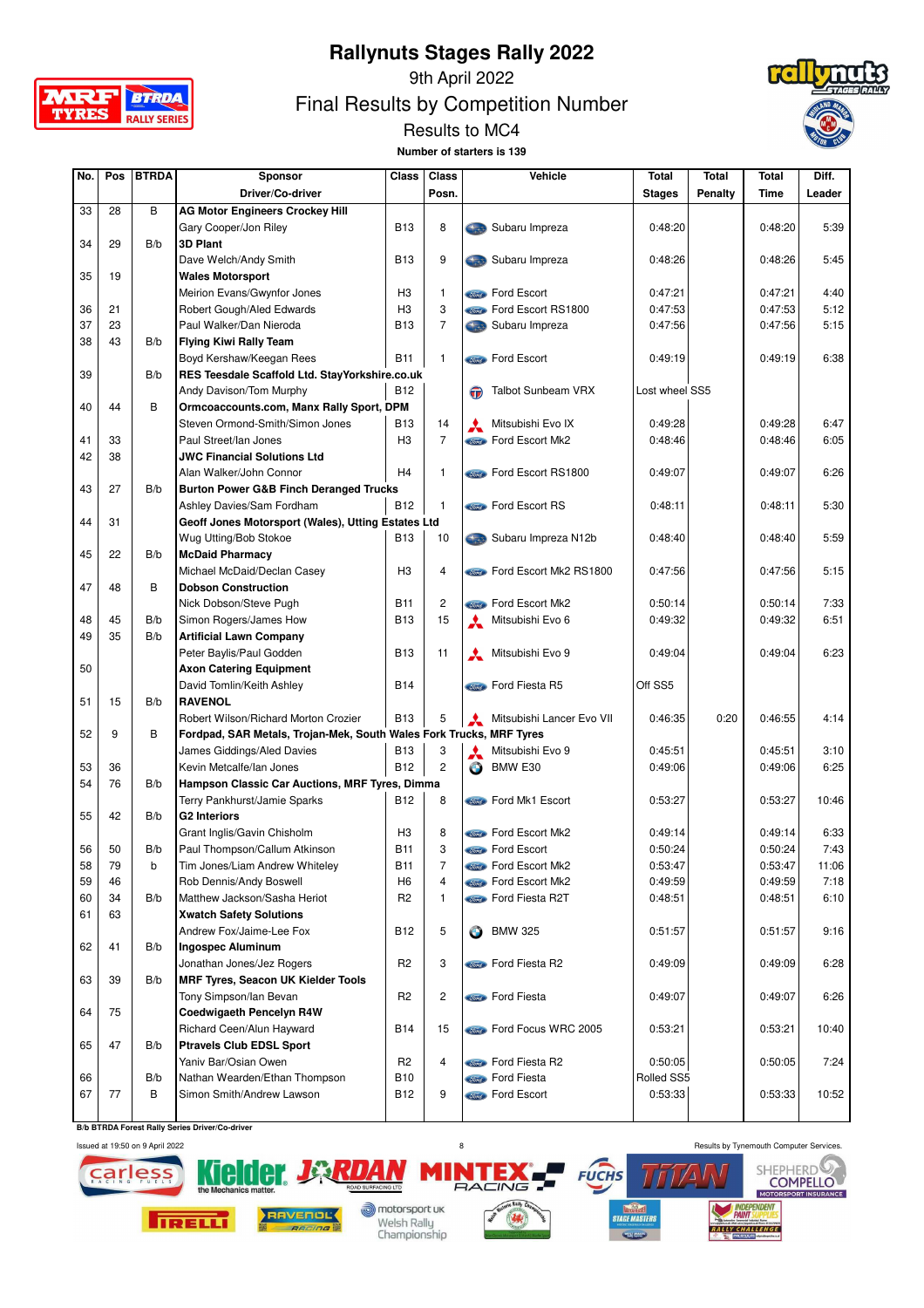

9th April 2022

Final Results by Competition Number





| No. | Pos | <b>BTRDA</b> | Sponsor                                                                                 | <b>Class</b>   | <b>Class</b>   |            | Vehicle                        | <b>Total</b>          | <b>Total</b>             | Total   | Diff.  |
|-----|-----|--------------|-----------------------------------------------------------------------------------------|----------------|----------------|------------|--------------------------------|-----------------------|--------------------------|---------|--------|
|     |     |              | Driver/Co-driver                                                                        |                | Posn.          |            |                                | <b>Stages</b>         | <b>Penalty</b>           | Time    | Leader |
| 68  | 108 | B/b          | <b>Jason Lepley Motorsport</b>                                                          |                |                |            |                                |                       |                          |         |        |
|     |     |              |                                                                                         |                |                |            |                                |                       |                          |         |        |
|     |     |              | James Lepley/Arwel Jenkins                                                              | H <sub>3</sub> | 14             |            | <b>Como Ford Escort</b>        | 1:55:34               |                          | 1:55:34 | 72:53  |
| 69  | 53  | B/b          | Yokohama Tyres, Jaspers Bakeries, The Milk Stop, Raceday Magnets                        |                |                |            |                                |                       |                          |         |        |
|     |     |              | Billy Grew/Simon John Rogers                                                            | R <sub>2</sub> | 5              |            | <b>Come</b> Ford Fiesta R2     | 0:50:53               |                          | 0:50:53 | 8:12   |
| 70  |     |              | Jones Brother's & Bradley Motorsport                                                    |                |                |            |                                |                       |                          |         |        |
|     |     |              | Dan Jones/Cyril Jones                                                                   | <b>B10</b>     |                | GO.        | Vauxhall Nova                  |                       | Broken shaft - after SS5 |         |        |
| 71  | 56  |              | Philip Jones/Ryan Griffiths                                                             | <b>B11</b>     | $\overline{4}$ |            | <b>Component Ford Escort</b>   | 0:51:06               |                          | 0:51:06 | 8:25   |
| 72  |     |              | Peter Hinton/Lewis Sim                                                                  | H <sub>4</sub> |                |            | <b>Come</b> Ford Escort        | <b>Retired SS4</b>    |                          |         |        |
| 73  | 61  |              | Presteigne Tyre Services Ltd Discover Parks Ltd                                         |                |                |            |                                |                       |                          |         |        |
|     |     |              | Liam Griffiths/Daniel James                                                             | <b>B11</b>     | 5              |            | Ford Fiesta ST                 | 0:51:50               |                          | 0:51:50 | 9:09   |
| 74  |     |              | <b>ERA Motorsport Motul</b>                                                             |                |                |            |                                |                       |                          |         |        |
|     |     |              | Kyle Tilley/Martin Brady                                                                | H <sub>3</sub> |                |            | <b>Come</b> Ford Escort        | Retired after MC3     |                          |         |        |
| 75  | 51  |              | RED Preparation & Fabrication, Select Security Services, Pirelli, Tottington Motor Comp |                |                |            |                                |                       |                          |         |        |
|     |     |              | Peter Littler/Andy Marchbank                                                            | H <sub>3</sub> | 9              |            | <b>Come</b> Ford Escort RS1800 | 0:50:25               |                          | 0:50:25 | 7:44   |
| 76  | 58  | B/b          | Scott Sloan/David Sloan                                                                 | R <sub>2</sub> | 6              | 憗          | Peugeot 208                    | 0:51:23               |                          | 0:51:23 | 8:42   |
| 77  |     |              | <b>Hartpury Farms</b>                                                                   |                |                |            |                                |                       |                          |         |        |
|     |     |              | Geoff Phelps/Colin Jenkins                                                              | <b>B11</b>     |                |            | <b>Component</b> Ford Escort   | Broken diff after SS3 |                          |         |        |
| 78  | 74  |              | <b>G J Price Transport</b>                                                              |                |                |            |                                |                       |                          |         |        |
|     |     |              | David Jones/Glyn Price                                                                  | <b>B12</b>     | $\overline{7}$ | $\bigodot$ | BMW E30                        | 0:53:19               |                          | 0:53:19 | 10:38  |
| 79  | 64  | B/b          | Waste Busters, Metal Formations Ltd, MB Motors                                          |                |                |            |                                |                       |                          |         |        |
|     |     |              | John Gribbins/Colin Blunt                                                               | <b>B11</b>     | 6              |            | <b>Compact Ford Escort RS</b>  | 0:51:59               |                          | 0:51:59 | 9:18   |
| 80  |     |              | Alun Horn/lan Beamond                                                                   | <b>B11</b>     |                |            | <b>Come</b> Ford Escort        | <b>Retired SS5</b>    |                          |         |        |
|     |     |              |                                                                                         |                |                |            |                                |                       |                          |         |        |
| 81  |     |              | <b>Presteigne Tyre Services</b>                                                         |                |                |            |                                |                       |                          |         |        |
|     |     |              | Callum Griffiths/William Lewis                                                          | <b>B11</b>     |                |            | <b>Compose</b> Ford Fiesta ST  | Retired after SS2     |                          |         |        |
| 82  | 82  |              | Philip Clarke/Richard Bonner                                                            | H <sub>3</sub> | 11             |            | <b>Come</b> Ford Escort        | 0:54:12               |                          | 0:54:12 | 11:31  |
| 83  | 62  |              | Michael Sawyer/Gareth Price                                                             | <b>B12</b>     | $\overline{4}$ |            | DATSUN Datsun 1600             | 0:51:50               |                          | 0:51:50 | 9:09   |
| 84  | 70  |              | Stephen Ward/Philip Sandham                                                             | H <sub>6</sub> | 5              |            | <b>Come</b> Ford Escort Mk2    | 0:52:59               |                          | 0:52:59 | 10:18  |
| 85  | 84  |              | Stuart Anderson/Kenny Owen                                                              | H <sub>3</sub> | 12             | G)         | Vauxhall Chevette HSR GP4      | 0:54:30               |                          | 0:54:30 | 11:49  |
| 86  |     |              | Alan Desbois/Peter Littlefield                                                          | <b>B10</b>     |                | 饗          | Peugeot 306 RWD                | Retired SS3           |                          |         |        |
| 88  | 73  | B/b          | <b>Britpart</b>                                                                         |                |                |            |                                |                       |                          |         |        |
|     |     |              | Tim Phelps/Elwyn Manuel                                                                 | <b>B12</b>     | 6              |            | <b>Come</b> Ford Escort Mk2    | 0:53:06               |                          | 0:53:06 | 10:25  |
| 89  |     |              | <b>Tim Bevan Rallying</b>                                                               |                |                |            |                                |                       |                          |         |        |
|     |     |              | Matthew Honeyborne/Stu Thomas                                                           | <b>B12</b>     |                |            | BMW 328 Coupe                  | <b>Retired SS5</b>    |                          |         |        |
| 90  | 72  |              | Ron Morgan/Marc Clatworthy                                                              | H <sub>3</sub> | 10             |            | Ford Escort Mk2                | 0:53:02               |                          | 0:53:02 | 10:21  |
| 91  | 91  |              | <b>Car Spares Cheshunt Ltd</b>                                                          |                |                |            |                                |                       |                          |         |        |
|     |     |              | <b>Richard Warne/Chris Deal</b>                                                         | <b>B11</b>     | 8              |            | Ford Escort Mk2                | 0:54:50               |                          | 0:54:50 | 12:09  |
| 92  | 66  | B/b          | <b>Ignition Motorsport</b>                                                              |                |                |            |                                |                       |                          |         |        |
|     |     |              | Colin Minton/Bryan Hull                                                                 | <b>B14</b>     | 14             |            | <b>Compo</b> Ford Fiesta       | 0:52:18               |                          | 0:52:18 | 9:37   |
| 93  | 86  |              | Martin Walters/Marie Fletcher                                                           | <b>B10</b>     | $\overline{c}$ | (M)        | Honda Civic                    | 0:54:37               |                          | 0:54:37 | 11:56  |
| 94  |     |              | <b>Fleetsmart</b>                                                                       |                |                |            |                                |                       |                          |         |        |
|     |     |              | Stephen Waugh/Keiron Bowness                                                            | B10            |                |            | <b>M</b> Honda Civic           | OTL at MC2            |                          |         |        |
| 95  |     | В            | <b>Gallant Race-Keeper</b>                                                              |                |                |            |                                |                       |                          |         |        |
|     |     |              | Jonathan Lightbody/Mark Swallow                                                         | <b>B13</b>     |                |            | Subaru Impreza                 | Retired after SS5     |                          |         |        |
|     |     |              |                                                                                         |                |                |            |                                |                       |                          |         |        |
| 96  | 80  | B/b          | <b>Transport-Able Logistics</b>                                                         |                |                |            |                                |                       |                          |         |        |
|     |     |              | Charlie Wright/Ashley Ramsey                                                            | <b>B10</b>     | 1              | 敎          | Peugeot 106 GTi                | 0:53:48               |                          | 0:53:48 | 11:07  |
| 97  | 99  |              | Minster Alarms, Snowden Motorsport, Ian Brown Tyres                                     |                |                |            |                                |                       |                          |         |        |
|     |     |              | Kevin Downes/Dave Jackson                                                               | <b>B13</b>     | 16             | ⋏          | Mitsubishi Lancer Evo 8        | 0:56:56               |                          | 0:56:56 | 14:15  |
| 98  | 100 |              | Pembridge Vehiclel Management Ltd                                                       |                |                |            |                                |                       |                          |         |        |
|     |     |              | Graham Thatcher/Tim Samuel                                                              | <b>B11</b>     | 11             | 絮          | Peugeot 206 GTI                | 0:57:05               |                          | 0:57:05 | 14:24  |
| 99  |     |              | Wil Armitage/Jeremy Pole                                                                | B11            |                | 溪          | Peugeot 306 S16                | Retired SS4           |                          |         |        |
| 100 | 103 |              | <b>Dylan Davies Rallying</b>                                                            |                |                |            |                                |                       |                          |         |        |
|     |     |              | Bob Morris/Dil John                                                                     | <b>B13</b>     | 17             |            | Subaru Impreza                 | 0:57:05               | 2:00                     | 0:59:05 | 16:24  |
| 101 | 95  |              | Paul Morris/Jon Madoc Jones                                                             | <b>B12</b>     | 11             | $\bigodot$ | <b>BMW Compact</b>             | 0:55:46               |                          | 0:55:46 | 13:05  |
| 102 | 93  | в            | Dan Chester/Paul Barbet                                                                 | <b>B12</b>     | 10             | $\bullet$  | BMW E30                        | 0:55:23               |                          | 0:55:23 | 12:42  |
| 103 | 92  |              | Brynli Thomas/Steve Griffith                                                            | <b>B11</b>     | 9              | 敎          | Peugeot 306                    | 0:55:01               |                          | 0:55:01 | 12:20  |
| 104 |     | В            | Rob Aslett/Ashley Aslett                                                                | <b>B13</b>     |                | 52.00      | Subaru Impreza                 | <b>Retired SS5</b>    |                          |         |        |

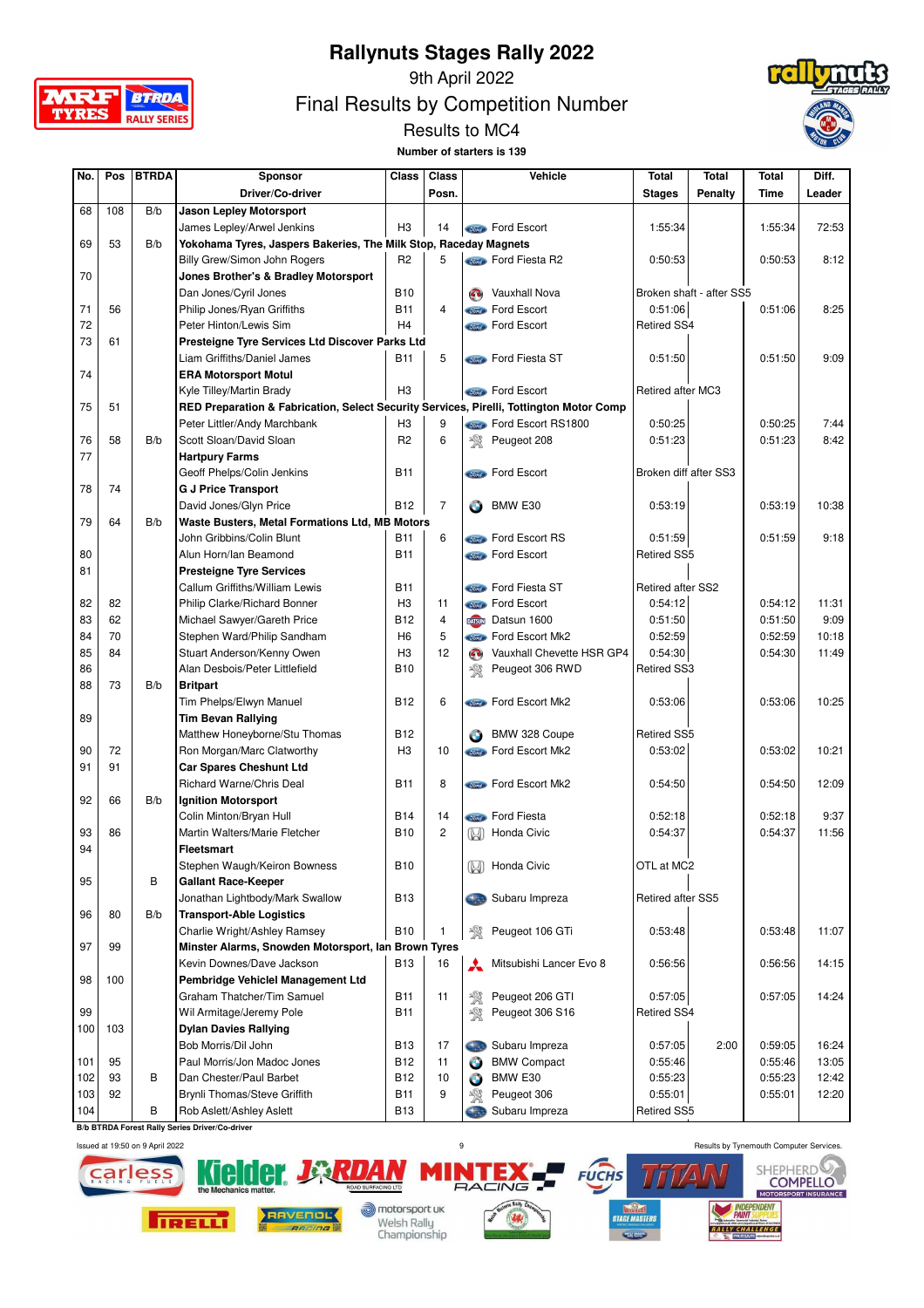

9th April 2022

Final Results by Competition Number



#### Results to MC4

**Number of starters is 139**

| No. | Pos | <b>BTRDA</b> | Sponsor                             | Class          | Class          | Vehicle                        | <b>Total</b>       | <b>Total</b> | <b>Total</b> | Diff.  |
|-----|-----|--------------|-------------------------------------|----------------|----------------|--------------------------------|--------------------|--------------|--------------|--------|
|     |     |              | Driver/Co-driver                    |                | Posn.          |                                | <b>Stages</b>      | Penalty      | <b>Time</b>  | Leader |
| 105 | 96  | B/b          | Robert Bradley/Kevin Booth          | <b>B11</b>     | 10             | <b>Compo Ford Escort</b>       | 0:55:47            |              | 0:55:47      | 13:06  |
| 106 | 98  | B/b          | Redware, Lunicorn Motorsport        |                |                |                                |                    |              |              |        |
|     |     |              | Lucy Wigley/Emma Cooper             | R <sub>2</sub> | $\overline{7}$ | Citroën C2 R2<br>$\hat{\succ}$ | 0:56:35            |              | 0:56:35      | 13:54  |
| 107 |     |              | Michael Jenkins/Scott Dance         | <b>B10</b>     |                | 敎<br>Peugeot 205               | Retired before SS5 |              |              |        |
| 108 | 107 |              | Giles Armitage/Josh Rhodes          | H <sub>3</sub> | 13             | 溪<br>Peugeot 205 GTi           | 1:03:55            | 1:00         | 1:04:55      | 22:14  |
| 109 |     | B/b          | <b>Specialised Engineering</b>      |                |                |                                |                    |              |              |        |
|     |     |              | Steve Loomes/Gemma Webster          | <b>B12</b>     |                | <b>Control</b> Ford Escort Mk1 | Retired after SS1  |              |              |        |
| 110 | 32  |              | <b>Woolacombe Bay Holiday Parks</b> |                |                |                                |                    |              |              |        |
|     |     |              | Rudi Lancaster/Guy Weaver           | H <sub>6</sub> | 3              | Ford Escort RS1800             | 0:48:44            |              | 0:48:44      | 6:03   |
| 131 | 12  |              | Matt Edwards/Hamish Campbell        | H <sub>6</sub> | $\mathbf{1}$   | Fiat Abarth 131<br>(FIRT)      | 0:46:32            |              | 0:46:32      | 3:51   |
|     |     |              |                                     |                |                |                                |                    |              |              |        |
|     |     |              |                                     |                |                |                                |                    |              |              |        |
|     |     |              |                                     |                |                |                                |                    |              |              |        |
|     |     |              |                                     |                |                |                                |                    |              |              |        |
|     |     |              |                                     |                |                |                                |                    |              |              |        |
|     |     |              |                                     |                |                |                                |                    |              |              |        |
|     |     |              |                                     |                |                |                                |                    |              |              |        |
|     |     |              |                                     |                |                |                                |                    |              |              |        |
|     |     |              |                                     |                |                |                                |                    |              |              |        |
|     |     |              |                                     |                |                |                                |                    |              |              |        |
|     |     |              |                                     |                |                |                                |                    |              |              |        |
|     |     |              |                                     |                |                |                                |                    |              |              |        |
|     |     |              |                                     |                |                |                                |                    |              |              |        |
|     |     |              |                                     |                |                |                                |                    |              |              |        |
|     |     |              |                                     |                |                |                                |                    |              |              |        |
|     |     |              |                                     |                |                |                                |                    |              |              |        |
|     |     |              |                                     |                |                |                                |                    |              |              |        |
|     |     |              |                                     |                |                |                                |                    |              |              |        |
|     |     |              |                                     |                |                |                                |                    |              |              |        |
|     |     |              |                                     |                |                |                                |                    |              |              |        |
|     |     |              |                                     |                |                |                                |                    |              |              |        |
|     |     |              |                                     |                |                |                                |                    |              |              |        |
|     |     |              |                                     |                |                |                                |                    |              |              |        |
|     |     |              |                                     |                |                |                                |                    |              |              |        |
|     |     |              |                                     |                |                |                                |                    |              |              |        |
|     |     |              |                                     |                |                |                                |                    |              |              |        |
|     |     |              |                                     |                |                |                                |                    |              |              |        |
|     |     |              |                                     |                |                |                                |                    |              |              |        |
|     |     |              |                                     |                |                |                                |                    |              |              |        |
|     |     |              |                                     |                |                |                                |                    |              |              |        |
|     |     |              |                                     |                |                |                                |                    |              |              |        |
|     |     |              |                                     |                |                |                                |                    |              |              |        |
|     |     |              |                                     |                |                |                                |                    |              |              |        |
|     |     |              |                                     |                |                |                                |                    |              |              |        |
|     |     |              |                                     |                |                |                                |                    |              |              |        |
|     |     |              |                                     |                |                |                                |                    |              |              |        |
|     |     |              |                                     |                |                |                                |                    |              |              |        |
|     |     |              |                                     |                |                |                                |                    |              |              |        |
|     |     |              |                                     |                |                |                                |                    |              |              |        |
|     |     |              |                                     |                |                |                                |                    |              |              |        |
|     |     |              |                                     |                |                |                                |                    |              |              |        |
|     |     |              |                                     |                |                |                                |                    |              |              |        |
|     |     |              |                                     |                |                |                                |                    |              |              |        |
|     |     |              |                                     |                |                |                                |                    |              |              |        |
|     |     |              |                                     |                |                |                                |                    |              |              |        |
|     |     |              |                                     |                |                |                                |                    |              |              |        |

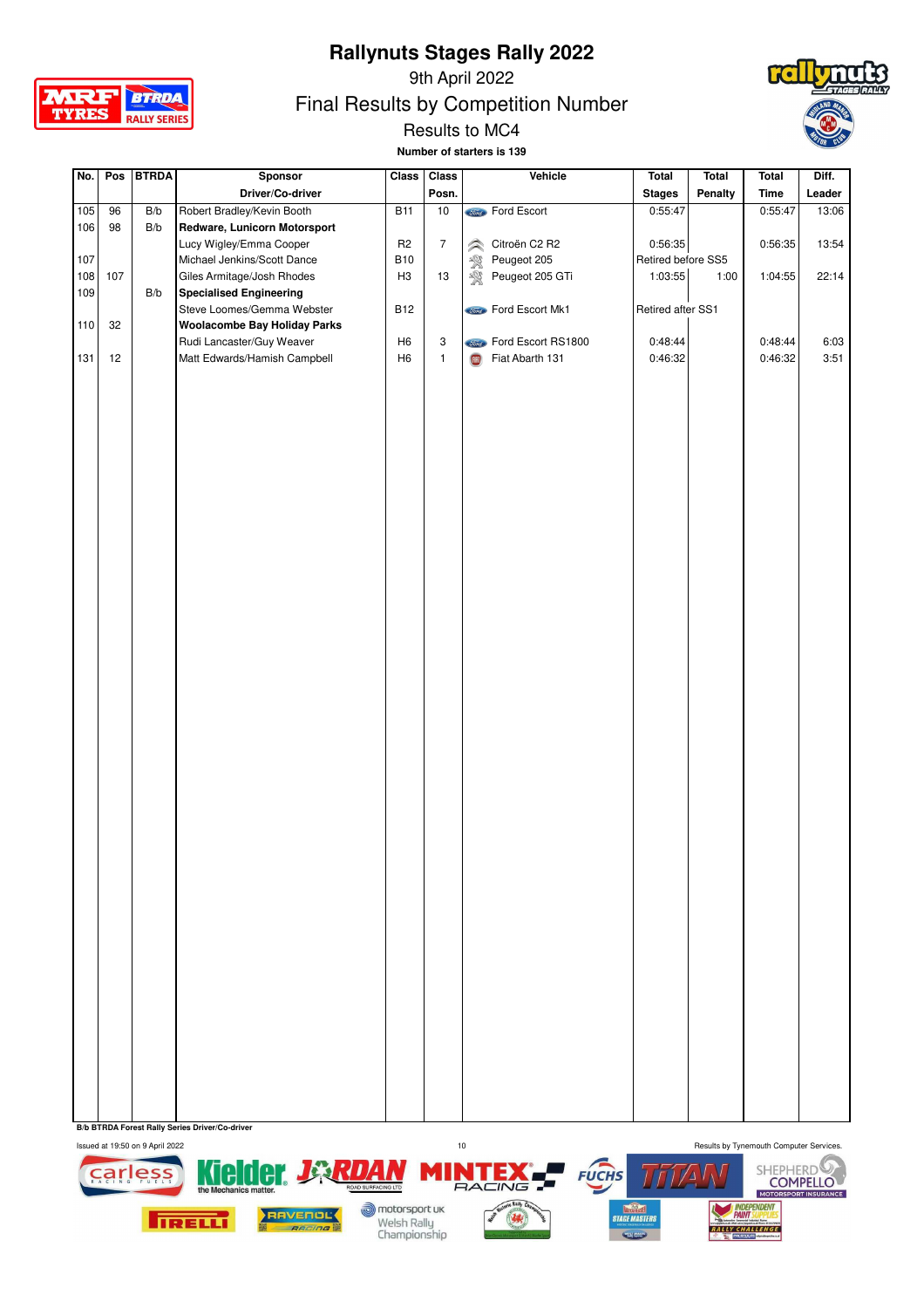

9th April 2022 Final Stage Times



| <b>Myherin 1</b><br>Cwmysgawen 1<br><b>Hafren Main</b><br><b>Hafren Sweet Lamb</b><br>Cwmysgawen 2<br>Myherin 2<br>Dave Brick<br>1400S<br>11:28<br>201<br>B/b<br><b>Retired SS2</b><br>202<br>B/b<br>Jonathan Brace<br>11:29<br>9:05<br>H1/2<br>3:31<br>9:29<br>11:09<br>5:34<br>9:36<br>203<br>11:44<br>9:18<br>3:35<br>11:18<br>5:28<br>David Lloyd Roberts<br>H1/2<br>204<br>Phil Jobson<br>11:59<br>9:26<br>9:56<br>11:38<br>5:33<br>H1/2<br>3:41<br>205<br>12:14<br>9:21<br>10:08<br>5:44<br><b>Hywel Davies</b><br>H1/2<br>3:42<br>11:50<br>206<br>11:49<br>9:25<br>3:36<br>9:38<br>5:39<br>B/b<br>Pete Gorst<br>1400S<br>11:20<br>207<br>13:19<br>9:37<br>10:17<br>11:52<br>5:54<br>Tony Jardine<br>H1/2<br>3:45<br>208<br>12:06<br>9:37<br>3:36<br>5:37<br>David Kirby<br>H1/2<br>9:55<br>11:28<br>209<br><b>Andrew Stokes</b><br>11:42<br>9:10<br>3:34<br>11:14<br>5:34<br>H1/2<br>9:46<br>211<br><b>Adrian Walk</b><br>1400C<br>12:55<br>10:04<br>3:54<br>10:38<br>12:27<br>6:04<br>B/b<br>212<br>B/b<br>12:02<br>9:25<br>3:37<br><b>Gary Scott</b><br>1400S<br>9:48<br>18:50<br><b>Retired after SS5</b><br>213<br>B<br>12:18<br>9:45<br>10:07<br>5:49<br>Lewis Hooper<br>RF1.4<br>3:44<br>11:58<br>9:14<br>3:33<br>214<br>Neal James<br>H1/2<br>11:45<br>9:48<br>11:23<br>5:33<br>215<br>Rikki Proffitt<br>12:13<br>10:12<br><b>Retired SS5</b><br>H1/2<br>9:42<br>3:42<br>216<br><b>David Peters</b><br>12:39<br>9:57<br>3:50<br>10:29<br>12:20<br>H1/2<br>6:09<br>9:53<br>217<br>B/b<br>Ed James<br>1400S<br>12:23<br>3:54<br>12:11<br>6:02<br>10:16<br>10:37<br>218<br>B<br>1400C<br>12:55<br>Retired after SS2<br>Alfie Hammond<br>12:31<br>9:44<br>3:49<br>10:33<br>5:59<br>219<br>B/b<br><b>Richard Garnett</b><br>1400C<br>12:06<br>220<br>RF2.0<br>12:23<br>9:49<br>3:46<br>10:19<br>12:22<br>5:55<br>Simon Stanbury<br>221<br><b>Jack Thorne</b><br>RF2.0<br>12:21<br>9:35<br>3:43<br>9:59<br>11:23<br>5:36<br>222<br>B/b<br>Aaron Rix<br>1400S<br>13:01<br>10:40<br>Retired after SS2<br>223<br><b>Carl Stuttard</b><br>12:43<br>10:03<br>3:47<br>10:32<br>b<br>H1/2<br>12:01<br>Broke sump SS5<br>224<br>B/b<br>lan Barnes<br>12:18<br>9:47<br>3:44<br>10:18<br>12:08<br>5:59<br>H1/2<br>9:29<br>225<br><b>Chris Squires</b><br>12:10<br>3:45<br>10:07<br>11:38<br>5:49<br>H1/2<br>226<br>B/b<br>Paddy Homan<br>12:20<br>10:01<br>4:09<br>11:58<br>6:01<br>1400S<br>10:16<br>227<br>Miles Chamberlain<br>13:11<br>10:26<br>4:20<br>11:11<br>12:53<br>6:24<br>H1/2<br>B<br>Jeremy Wells<br>13:19<br>10:20<br>4:07<br>228<br>H1/2<br>11:00<br>12:33<br>6:17<br>230<br>B/b<br><b>Gethin Price</b><br>12:45<br>10:13<br>Gearbox SS2<br>1400C<br>231<br>B/b<br>Jacob E T Neal<br>RF1.4<br>13:21<br>10:57<br>4:07<br>13:11<br>6:22<br>11:28<br>233<br>13:52<br>4:27<br>6:49<br>Ross Clements<br>1400C<br>11:06<br>11:43<br>13:39<br>14:01<br>10:00<br>234<br>B/b<br><b>Brett Murray</b><br>1400C<br>10:31<br>4:16<br>11:35<br>13:03<br>235<br>b<br>12:10<br>9:44<br>3:50<br>10:16<br>12:08<br>5:58<br>Chris Hellings<br>H1/2<br>B/b<br>Stephen Petch<br>B14<br>19:48<br>8:12<br>Stopped after SS2 (OTL)<br>1 |
|-------------------------------------------------------------------------------------------------------------------------------------------------------------------------------------------------------------------------------------------------------------------------------------------------------------------------------------------------------------------------------------------------------------------------------------------------------------------------------------------------------------------------------------------------------------------------------------------------------------------------------------------------------------------------------------------------------------------------------------------------------------------------------------------------------------------------------------------------------------------------------------------------------------------------------------------------------------------------------------------------------------------------------------------------------------------------------------------------------------------------------------------------------------------------------------------------------------------------------------------------------------------------------------------------------------------------------------------------------------------------------------------------------------------------------------------------------------------------------------------------------------------------------------------------------------------------------------------------------------------------------------------------------------------------------------------------------------------------------------------------------------------------------------------------------------------------------------------------------------------------------------------------------------------------------------------------------------------------------------------------------------------------------------------------------------------------------------------------------------------------------------------------------------------------------------------------------------------------------------------------------------------------------------------------------------------------------------------------------------------------------------------------------------------------------------------------------------------------------------------------------------------------------------------------------------------------------------------------------------------------------------------------------------------------------------------------------------------------------------------------------------------------------------------------------------------------------------------------------------------------------------------------------------------------------------------------------------------------------------------------------------------------------------------------------------------------------------------------------------------------------|
|                                                                                                                                                                                                                                                                                                                                                                                                                                                                                                                                                                                                                                                                                                                                                                                                                                                                                                                                                                                                                                                                                                                                                                                                                                                                                                                                                                                                                                                                                                                                                                                                                                                                                                                                                                                                                                                                                                                                                                                                                                                                                                                                                                                                                                                                                                                                                                                                                                                                                                                                                                                                                                                                                                                                                                                                                                                                                                                                                                                                                                                                                                                               |
|                                                                                                                                                                                                                                                                                                                                                                                                                                                                                                                                                                                                                                                                                                                                                                                                                                                                                                                                                                                                                                                                                                                                                                                                                                                                                                                                                                                                                                                                                                                                                                                                                                                                                                                                                                                                                                                                                                                                                                                                                                                                                                                                                                                                                                                                                                                                                                                                                                                                                                                                                                                                                                                                                                                                                                                                                                                                                                                                                                                                                                                                                                                               |
|                                                                                                                                                                                                                                                                                                                                                                                                                                                                                                                                                                                                                                                                                                                                                                                                                                                                                                                                                                                                                                                                                                                                                                                                                                                                                                                                                                                                                                                                                                                                                                                                                                                                                                                                                                                                                                                                                                                                                                                                                                                                                                                                                                                                                                                                                                                                                                                                                                                                                                                                                                                                                                                                                                                                                                                                                                                                                                                                                                                                                                                                                                                               |
|                                                                                                                                                                                                                                                                                                                                                                                                                                                                                                                                                                                                                                                                                                                                                                                                                                                                                                                                                                                                                                                                                                                                                                                                                                                                                                                                                                                                                                                                                                                                                                                                                                                                                                                                                                                                                                                                                                                                                                                                                                                                                                                                                                                                                                                                                                                                                                                                                                                                                                                                                                                                                                                                                                                                                                                                                                                                                                                                                                                                                                                                                                                               |
|                                                                                                                                                                                                                                                                                                                                                                                                                                                                                                                                                                                                                                                                                                                                                                                                                                                                                                                                                                                                                                                                                                                                                                                                                                                                                                                                                                                                                                                                                                                                                                                                                                                                                                                                                                                                                                                                                                                                                                                                                                                                                                                                                                                                                                                                                                                                                                                                                                                                                                                                                                                                                                                                                                                                                                                                                                                                                                                                                                                                                                                                                                                               |
|                                                                                                                                                                                                                                                                                                                                                                                                                                                                                                                                                                                                                                                                                                                                                                                                                                                                                                                                                                                                                                                                                                                                                                                                                                                                                                                                                                                                                                                                                                                                                                                                                                                                                                                                                                                                                                                                                                                                                                                                                                                                                                                                                                                                                                                                                                                                                                                                                                                                                                                                                                                                                                                                                                                                                                                                                                                                                                                                                                                                                                                                                                                               |
|                                                                                                                                                                                                                                                                                                                                                                                                                                                                                                                                                                                                                                                                                                                                                                                                                                                                                                                                                                                                                                                                                                                                                                                                                                                                                                                                                                                                                                                                                                                                                                                                                                                                                                                                                                                                                                                                                                                                                                                                                                                                                                                                                                                                                                                                                                                                                                                                                                                                                                                                                                                                                                                                                                                                                                                                                                                                                                                                                                                                                                                                                                                               |
|                                                                                                                                                                                                                                                                                                                                                                                                                                                                                                                                                                                                                                                                                                                                                                                                                                                                                                                                                                                                                                                                                                                                                                                                                                                                                                                                                                                                                                                                                                                                                                                                                                                                                                                                                                                                                                                                                                                                                                                                                                                                                                                                                                                                                                                                                                                                                                                                                                                                                                                                                                                                                                                                                                                                                                                                                                                                                                                                                                                                                                                                                                                               |
|                                                                                                                                                                                                                                                                                                                                                                                                                                                                                                                                                                                                                                                                                                                                                                                                                                                                                                                                                                                                                                                                                                                                                                                                                                                                                                                                                                                                                                                                                                                                                                                                                                                                                                                                                                                                                                                                                                                                                                                                                                                                                                                                                                                                                                                                                                                                                                                                                                                                                                                                                                                                                                                                                                                                                                                                                                                                                                                                                                                                                                                                                                                               |
|                                                                                                                                                                                                                                                                                                                                                                                                                                                                                                                                                                                                                                                                                                                                                                                                                                                                                                                                                                                                                                                                                                                                                                                                                                                                                                                                                                                                                                                                                                                                                                                                                                                                                                                                                                                                                                                                                                                                                                                                                                                                                                                                                                                                                                                                                                                                                                                                                                                                                                                                                                                                                                                                                                                                                                                                                                                                                                                                                                                                                                                                                                                               |
|                                                                                                                                                                                                                                                                                                                                                                                                                                                                                                                                                                                                                                                                                                                                                                                                                                                                                                                                                                                                                                                                                                                                                                                                                                                                                                                                                                                                                                                                                                                                                                                                                                                                                                                                                                                                                                                                                                                                                                                                                                                                                                                                                                                                                                                                                                                                                                                                                                                                                                                                                                                                                                                                                                                                                                                                                                                                                                                                                                                                                                                                                                                               |
|                                                                                                                                                                                                                                                                                                                                                                                                                                                                                                                                                                                                                                                                                                                                                                                                                                                                                                                                                                                                                                                                                                                                                                                                                                                                                                                                                                                                                                                                                                                                                                                                                                                                                                                                                                                                                                                                                                                                                                                                                                                                                                                                                                                                                                                                                                                                                                                                                                                                                                                                                                                                                                                                                                                                                                                                                                                                                                                                                                                                                                                                                                                               |
|                                                                                                                                                                                                                                                                                                                                                                                                                                                                                                                                                                                                                                                                                                                                                                                                                                                                                                                                                                                                                                                                                                                                                                                                                                                                                                                                                                                                                                                                                                                                                                                                                                                                                                                                                                                                                                                                                                                                                                                                                                                                                                                                                                                                                                                                                                                                                                                                                                                                                                                                                                                                                                                                                                                                                                                                                                                                                                                                                                                                                                                                                                                               |
|                                                                                                                                                                                                                                                                                                                                                                                                                                                                                                                                                                                                                                                                                                                                                                                                                                                                                                                                                                                                                                                                                                                                                                                                                                                                                                                                                                                                                                                                                                                                                                                                                                                                                                                                                                                                                                                                                                                                                                                                                                                                                                                                                                                                                                                                                                                                                                                                                                                                                                                                                                                                                                                                                                                                                                                                                                                                                                                                                                                                                                                                                                                               |
|                                                                                                                                                                                                                                                                                                                                                                                                                                                                                                                                                                                                                                                                                                                                                                                                                                                                                                                                                                                                                                                                                                                                                                                                                                                                                                                                                                                                                                                                                                                                                                                                                                                                                                                                                                                                                                                                                                                                                                                                                                                                                                                                                                                                                                                                                                                                                                                                                                                                                                                                                                                                                                                                                                                                                                                                                                                                                                                                                                                                                                                                                                                               |
|                                                                                                                                                                                                                                                                                                                                                                                                                                                                                                                                                                                                                                                                                                                                                                                                                                                                                                                                                                                                                                                                                                                                                                                                                                                                                                                                                                                                                                                                                                                                                                                                                                                                                                                                                                                                                                                                                                                                                                                                                                                                                                                                                                                                                                                                                                                                                                                                                                                                                                                                                                                                                                                                                                                                                                                                                                                                                                                                                                                                                                                                                                                               |
|                                                                                                                                                                                                                                                                                                                                                                                                                                                                                                                                                                                                                                                                                                                                                                                                                                                                                                                                                                                                                                                                                                                                                                                                                                                                                                                                                                                                                                                                                                                                                                                                                                                                                                                                                                                                                                                                                                                                                                                                                                                                                                                                                                                                                                                                                                                                                                                                                                                                                                                                                                                                                                                                                                                                                                                                                                                                                                                                                                                                                                                                                                                               |
|                                                                                                                                                                                                                                                                                                                                                                                                                                                                                                                                                                                                                                                                                                                                                                                                                                                                                                                                                                                                                                                                                                                                                                                                                                                                                                                                                                                                                                                                                                                                                                                                                                                                                                                                                                                                                                                                                                                                                                                                                                                                                                                                                                                                                                                                                                                                                                                                                                                                                                                                                                                                                                                                                                                                                                                                                                                                                                                                                                                                                                                                                                                               |
|                                                                                                                                                                                                                                                                                                                                                                                                                                                                                                                                                                                                                                                                                                                                                                                                                                                                                                                                                                                                                                                                                                                                                                                                                                                                                                                                                                                                                                                                                                                                                                                                                                                                                                                                                                                                                                                                                                                                                                                                                                                                                                                                                                                                                                                                                                                                                                                                                                                                                                                                                                                                                                                                                                                                                                                                                                                                                                                                                                                                                                                                                                                               |
|                                                                                                                                                                                                                                                                                                                                                                                                                                                                                                                                                                                                                                                                                                                                                                                                                                                                                                                                                                                                                                                                                                                                                                                                                                                                                                                                                                                                                                                                                                                                                                                                                                                                                                                                                                                                                                                                                                                                                                                                                                                                                                                                                                                                                                                                                                                                                                                                                                                                                                                                                                                                                                                                                                                                                                                                                                                                                                                                                                                                                                                                                                                               |
|                                                                                                                                                                                                                                                                                                                                                                                                                                                                                                                                                                                                                                                                                                                                                                                                                                                                                                                                                                                                                                                                                                                                                                                                                                                                                                                                                                                                                                                                                                                                                                                                                                                                                                                                                                                                                                                                                                                                                                                                                                                                                                                                                                                                                                                                                                                                                                                                                                                                                                                                                                                                                                                                                                                                                                                                                                                                                                                                                                                                                                                                                                                               |
|                                                                                                                                                                                                                                                                                                                                                                                                                                                                                                                                                                                                                                                                                                                                                                                                                                                                                                                                                                                                                                                                                                                                                                                                                                                                                                                                                                                                                                                                                                                                                                                                                                                                                                                                                                                                                                                                                                                                                                                                                                                                                                                                                                                                                                                                                                                                                                                                                                                                                                                                                                                                                                                                                                                                                                                                                                                                                                                                                                                                                                                                                                                               |
|                                                                                                                                                                                                                                                                                                                                                                                                                                                                                                                                                                                                                                                                                                                                                                                                                                                                                                                                                                                                                                                                                                                                                                                                                                                                                                                                                                                                                                                                                                                                                                                                                                                                                                                                                                                                                                                                                                                                                                                                                                                                                                                                                                                                                                                                                                                                                                                                                                                                                                                                                                                                                                                                                                                                                                                                                                                                                                                                                                                                                                                                                                                               |
|                                                                                                                                                                                                                                                                                                                                                                                                                                                                                                                                                                                                                                                                                                                                                                                                                                                                                                                                                                                                                                                                                                                                                                                                                                                                                                                                                                                                                                                                                                                                                                                                                                                                                                                                                                                                                                                                                                                                                                                                                                                                                                                                                                                                                                                                                                                                                                                                                                                                                                                                                                                                                                                                                                                                                                                                                                                                                                                                                                                                                                                                                                                               |
|                                                                                                                                                                                                                                                                                                                                                                                                                                                                                                                                                                                                                                                                                                                                                                                                                                                                                                                                                                                                                                                                                                                                                                                                                                                                                                                                                                                                                                                                                                                                                                                                                                                                                                                                                                                                                                                                                                                                                                                                                                                                                                                                                                                                                                                                                                                                                                                                                                                                                                                                                                                                                                                                                                                                                                                                                                                                                                                                                                                                                                                                                                                               |
|                                                                                                                                                                                                                                                                                                                                                                                                                                                                                                                                                                                                                                                                                                                                                                                                                                                                                                                                                                                                                                                                                                                                                                                                                                                                                                                                                                                                                                                                                                                                                                                                                                                                                                                                                                                                                                                                                                                                                                                                                                                                                                                                                                                                                                                                                                                                                                                                                                                                                                                                                                                                                                                                                                                                                                                                                                                                                                                                                                                                                                                                                                                               |
|                                                                                                                                                                                                                                                                                                                                                                                                                                                                                                                                                                                                                                                                                                                                                                                                                                                                                                                                                                                                                                                                                                                                                                                                                                                                                                                                                                                                                                                                                                                                                                                                                                                                                                                                                                                                                                                                                                                                                                                                                                                                                                                                                                                                                                                                                                                                                                                                                                                                                                                                                                                                                                                                                                                                                                                                                                                                                                                                                                                                                                                                                                                               |
|                                                                                                                                                                                                                                                                                                                                                                                                                                                                                                                                                                                                                                                                                                                                                                                                                                                                                                                                                                                                                                                                                                                                                                                                                                                                                                                                                                                                                                                                                                                                                                                                                                                                                                                                                                                                                                                                                                                                                                                                                                                                                                                                                                                                                                                                                                                                                                                                                                                                                                                                                                                                                                                                                                                                                                                                                                                                                                                                                                                                                                                                                                                               |
|                                                                                                                                                                                                                                                                                                                                                                                                                                                                                                                                                                                                                                                                                                                                                                                                                                                                                                                                                                                                                                                                                                                                                                                                                                                                                                                                                                                                                                                                                                                                                                                                                                                                                                                                                                                                                                                                                                                                                                                                                                                                                                                                                                                                                                                                                                                                                                                                                                                                                                                                                                                                                                                                                                                                                                                                                                                                                                                                                                                                                                                                                                                               |
|                                                                                                                                                                                                                                                                                                                                                                                                                                                                                                                                                                                                                                                                                                                                                                                                                                                                                                                                                                                                                                                                                                                                                                                                                                                                                                                                                                                                                                                                                                                                                                                                                                                                                                                                                                                                                                                                                                                                                                                                                                                                                                                                                                                                                                                                                                                                                                                                                                                                                                                                                                                                                                                                                                                                                                                                                                                                                                                                                                                                                                                                                                                               |
|                                                                                                                                                                                                                                                                                                                                                                                                                                                                                                                                                                                                                                                                                                                                                                                                                                                                                                                                                                                                                                                                                                                                                                                                                                                                                                                                                                                                                                                                                                                                                                                                                                                                                                                                                                                                                                                                                                                                                                                                                                                                                                                                                                                                                                                                                                                                                                                                                                                                                                                                                                                                                                                                                                                                                                                                                                                                                                                                                                                                                                                                                                                               |
|                                                                                                                                                                                                                                                                                                                                                                                                                                                                                                                                                                                                                                                                                                                                                                                                                                                                                                                                                                                                                                                                                                                                                                                                                                                                                                                                                                                                                                                                                                                                                                                                                                                                                                                                                                                                                                                                                                                                                                                                                                                                                                                                                                                                                                                                                                                                                                                                                                                                                                                                                                                                                                                                                                                                                                                                                                                                                                                                                                                                                                                                                                                               |
|                                                                                                                                                                                                                                                                                                                                                                                                                                                                                                                                                                                                                                                                                                                                                                                                                                                                                                                                                                                                                                                                                                                                                                                                                                                                                                                                                                                                                                                                                                                                                                                                                                                                                                                                                                                                                                                                                                                                                                                                                                                                                                                                                                                                                                                                                                                                                                                                                                                                                                                                                                                                                                                                                                                                                                                                                                                                                                                                                                                                                                                                                                                               |
|                                                                                                                                                                                                                                                                                                                                                                                                                                                                                                                                                                                                                                                                                                                                                                                                                                                                                                                                                                                                                                                                                                                                                                                                                                                                                                                                                                                                                                                                                                                                                                                                                                                                                                                                                                                                                                                                                                                                                                                                                                                                                                                                                                                                                                                                                                                                                                                                                                                                                                                                                                                                                                                                                                                                                                                                                                                                                                                                                                                                                                                                                                                               |
|                                                                                                                                                                                                                                                                                                                                                                                                                                                                                                                                                                                                                                                                                                                                                                                                                                                                                                                                                                                                                                                                                                                                                                                                                                                                                                                                                                                                                                                                                                                                                                                                                                                                                                                                                                                                                                                                                                                                                                                                                                                                                                                                                                                                                                                                                                                                                                                                                                                                                                                                                                                                                                                                                                                                                                                                                                                                                                                                                                                                                                                                                                                               |
| 2<br>9:58<br>3:05<br>8:10<br>B/b<br><b>Elliot Payne</b><br>B14<br>7:48<br>9:28<br>4:43                                                                                                                                                                                                                                                                                                                                                                                                                                                                                                                                                                                                                                                                                                                                                                                                                                                                                                                                                                                                                                                                                                                                                                                                                                                                                                                                                                                                                                                                                                                                                                                                                                                                                                                                                                                                                                                                                                                                                                                                                                                                                                                                                                                                                                                                                                                                                                                                                                                                                                                                                                                                                                                                                                                                                                                                                                                                                                                                                                                                                                        |
| 3<br>B<br>9:58<br>7:52<br>2:58<br>9:30<br>6:00<br>Ian Bainbridge<br><b>B14</b><br>8:16                                                                                                                                                                                                                                                                                                                                                                                                                                                                                                                                                                                                                                                                                                                                                                                                                                                                                                                                                                                                                                                                                                                                                                                                                                                                                                                                                                                                                                                                                                                                                                                                                                                                                                                                                                                                                                                                                                                                                                                                                                                                                                                                                                                                                                                                                                                                                                                                                                                                                                                                                                                                                                                                                                                                                                                                                                                                                                                                                                                                                                        |
| 4<br>B/b<br>Perry Gardener<br>7:55<br>3:03<br>8:26<br>9:35<br>4:41<br><b>B14</b><br>10:14                                                                                                                                                                                                                                                                                                                                                                                                                                                                                                                                                                                                                                                                                                                                                                                                                                                                                                                                                                                                                                                                                                                                                                                                                                                                                                                                                                                                                                                                                                                                                                                                                                                                                                                                                                                                                                                                                                                                                                                                                                                                                                                                                                                                                                                                                                                                                                                                                                                                                                                                                                                                                                                                                                                                                                                                                                                                                                                                                                                                                                     |
| 5<br>B/b<br><b>Matthew Hirst</b><br>B14<br>9:43<br>7:43<br>2:59<br>8:08<br>9:27<br>4:41                                                                                                                                                                                                                                                                                                                                                                                                                                                                                                                                                                                                                                                                                                                                                                                                                                                                                                                                                                                                                                                                                                                                                                                                                                                                                                                                                                                                                                                                                                                                                                                                                                                                                                                                                                                                                                                                                                                                                                                                                                                                                                                                                                                                                                                                                                                                                                                                                                                                                                                                                                                                                                                                                                                                                                                                                                                                                                                                                                                                                                       |
| 6<br>B/b<br><b>Richard Hill</b><br><b>B13</b><br>10:20<br>8:15<br>3:11<br>8:34<br>9:51<br>4:57                                                                                                                                                                                                                                                                                                                                                                                                                                                                                                                                                                                                                                                                                                                                                                                                                                                                                                                                                                                                                                                                                                                                                                                                                                                                                                                                                                                                                                                                                                                                                                                                                                                                                                                                                                                                                                                                                                                                                                                                                                                                                                                                                                                                                                                                                                                                                                                                                                                                                                                                                                                                                                                                                                                                                                                                                                                                                                                                                                                                                                |
| $\overline{7}$<br>B/b<br>Russ Thompson<br><b>B13</b><br>10:07<br>8:01<br>3:06<br>8:30<br>9:51<br>4:51                                                                                                                                                                                                                                                                                                                                                                                                                                                                                                                                                                                                                                                                                                                                                                                                                                                                                                                                                                                                                                                                                                                                                                                                                                                                                                                                                                                                                                                                                                                                                                                                                                                                                                                                                                                                                                                                                                                                                                                                                                                                                                                                                                                                                                                                                                                                                                                                                                                                                                                                                                                                                                                                                                                                                                                                                                                                                                                                                                                                                         |
| 8<br><b>Dylan Davies</b><br><b>B14</b><br>10:08<br>7:51<br>3:00<br>8:22<br>4:45<br>9:42                                                                                                                                                                                                                                                                                                                                                                                                                                                                                                                                                                                                                                                                                                                                                                                                                                                                                                                                                                                                                                                                                                                                                                                                                                                                                                                                                                                                                                                                                                                                                                                                                                                                                                                                                                                                                                                                                                                                                                                                                                                                                                                                                                                                                                                                                                                                                                                                                                                                                                                                                                                                                                                                                                                                                                                                                                                                                                                                                                                                                                       |
| 3:07<br>9<br>B/b<br>Tom Llewellin<br><b>B14</b><br>10:19<br>8:11<br>8:30<br>9:52<br>4:43                                                                                                                                                                                                                                                                                                                                                                                                                                                                                                                                                                                                                                                                                                                                                                                                                                                                                                                                                                                                                                                                                                                                                                                                                                                                                                                                                                                                                                                                                                                                                                                                                                                                                                                                                                                                                                                                                                                                                                                                                                                                                                                                                                                                                                                                                                                                                                                                                                                                                                                                                                                                                                                                                                                                                                                                                                                                                                                                                                                                                                      |
| 10<br>B/b<br>lan Joel<br><b>B13</b><br>10:44<br>8:45<br>Turbo issues                                                                                                                                                                                                                                                                                                                                                                                                                                                                                                                                                                                                                                                                                                                                                                                                                                                                                                                                                                                                                                                                                                                                                                                                                                                                                                                                                                                                                                                                                                                                                                                                                                                                                                                                                                                                                                                                                                                                                                                                                                                                                                                                                                                                                                                                                                                                                                                                                                                                                                                                                                                                                                                                                                                                                                                                                                                                                                                                                                                                                                                          |
| 8:26<br>3:53<br>Retired after SS3<br>Pat Naylor<br><b>B13</b><br>10:40<br>11<br>B/b                                                                                                                                                                                                                                                                                                                                                                                                                                                                                                                                                                                                                                                                                                                                                                                                                                                                                                                                                                                                                                                                                                                                                                                                                                                                                                                                                                                                                                                                                                                                                                                                                                                                                                                                                                                                                                                                                                                                                                                                                                                                                                                                                                                                                                                                                                                                                                                                                                                                                                                                                                                                                                                                                                                                                                                                                                                                                                                                                                                                                                           |
| 12<br>В<br><b>B12</b><br>10:19<br><b>Retired SS2</b><br>David Crossen                                                                                                                                                                                                                                                                                                                                                                                                                                                                                                                                                                                                                                                                                                                                                                                                                                                                                                                                                                                                                                                                                                                                                                                                                                                                                                                                                                                                                                                                                                                                                                                                                                                                                                                                                                                                                                                                                                                                                                                                                                                                                                                                                                                                                                                                                                                                                                                                                                                                                                                                                                                                                                                                                                                                                                                                                                                                                                                                                                                                                                                         |
| 13<br>B/b<br><b>B14</b><br>10:27<br>8:21<br>3:09<br>10:06<br>5:03<br><b>Charles Payne</b><br>8:47                                                                                                                                                                                                                                                                                                                                                                                                                                                                                                                                                                                                                                                                                                                                                                                                                                                                                                                                                                                                                                                                                                                                                                                                                                                                                                                                                                                                                                                                                                                                                                                                                                                                                                                                                                                                                                                                                                                                                                                                                                                                                                                                                                                                                                                                                                                                                                                                                                                                                                                                                                                                                                                                                                                                                                                                                                                                                                                                                                                                                             |
| 14<br>B<br><b>Eddie Lewis</b><br><b>B14</b><br>11:01<br>8:49<br>3:22<br>Retired in Service Area                                                                                                                                                                                                                                                                                                                                                                                                                                                                                                                                                                                                                                                                                                                                                                                                                                                                                                                                                                                                                                                                                                                                                                                                                                                                                                                                                                                                                                                                                                                                                                                                                                                                                                                                                                                                                                                                                                                                                                                                                                                                                                                                                                                                                                                                                                                                                                                                                                                                                                                                                                                                                                                                                                                                                                                                                                                                                                                                                                                                                               |
| 10:23<br>15<br><b>B14</b><br>11:29<br>11:25<br>4:11<br>8:50<br>5:06<br>Robert Ceen                                                                                                                                                                                                                                                                                                                                                                                                                                                                                                                                                                                                                                                                                                                                                                                                                                                                                                                                                                                                                                                                                                                                                                                                                                                                                                                                                                                                                                                                                                                                                                                                                                                                                                                                                                                                                                                                                                                                                                                                                                                                                                                                                                                                                                                                                                                                                                                                                                                                                                                                                                                                                                                                                                                                                                                                                                                                                                                                                                                                                                            |
| 16<br>Nick Elliott<br>H <sub>6</sub><br>10:39<br>8:38<br>3:17<br>8:58<br>5:07                                                                                                                                                                                                                                                                                                                                                                                                                                                                                                                                                                                                                                                                                                                                                                                                                                                                                                                                                                                                                                                                                                                                                                                                                                                                                                                                                                                                                                                                                                                                                                                                                                                                                                                                                                                                                                                                                                                                                                                                                                                                                                                                                                                                                                                                                                                                                                                                                                                                                                                                                                                                                                                                                                                                                                                                                                                                                                                                                                                                                                                 |
| 10:33                                                                                                                                                                                                                                                                                                                                                                                                                                                                                                                                                                                                                                                                                                                                                                                                                                                                                                                                                                                                                                                                                                                                                                                                                                                                                                                                                                                                                                                                                                                                                                                                                                                                                                                                                                                                                                                                                                                                                                                                                                                                                                                                                                                                                                                                                                                                                                                                                                                                                                                                                                                                                                                                                                                                                                                                                                                                                                                                                                                                                                                                                                                         |
| 17<br>B/b<br><b>B12</b><br>12:59<br>8:58<br>3:18<br>9:23<br>5:04<br>Rob Wright<br>10:53                                                                                                                                                                                                                                                                                                                                                                                                                                                                                                                                                                                                                                                                                                                                                                                                                                                                                                                                                                                                                                                                                                                                                                                                                                                                                                                                                                                                                                                                                                                                                                                                                                                                                                                                                                                                                                                                                                                                                                                                                                                                                                                                                                                                                                                                                                                                                                                                                                                                                                                                                                                                                                                                                                                                                                                                                                                                                                                                                                                                                                       |
| 18<br>John Caine<br><b>B13</b><br>10:55<br>8:32<br>3:13<br>9:01<br>5:06<br>10:20<br>19<br>B/b<br>Bob Morgan<br><b>B14</b><br>10:50<br>8:33<br>3:12<br>9:01<br>10:14<br>5:00                                                                                                                                                                                                                                                                                                                                                                                                                                                                                                                                                                                                                                                                                                                                                                                                                                                                                                                                                                                                                                                                                                                                                                                                                                                                                                                                                                                                                                                                                                                                                                                                                                                                                                                                                                                                                                                                                                                                                                                                                                                                                                                                                                                                                                                                                                                                                                                                                                                                                                                                                                                                                                                                                                                                                                                                                                                                                                                                                   |

**B/b BTRDA Forest Rally Series Driver/Co-driver**



motorsport uk Welsh Rally<br>Championship





Ά

Issued at 19:50 on 9 April 2022 **11 11 11 Results by Tynemouth Computer Services.** 

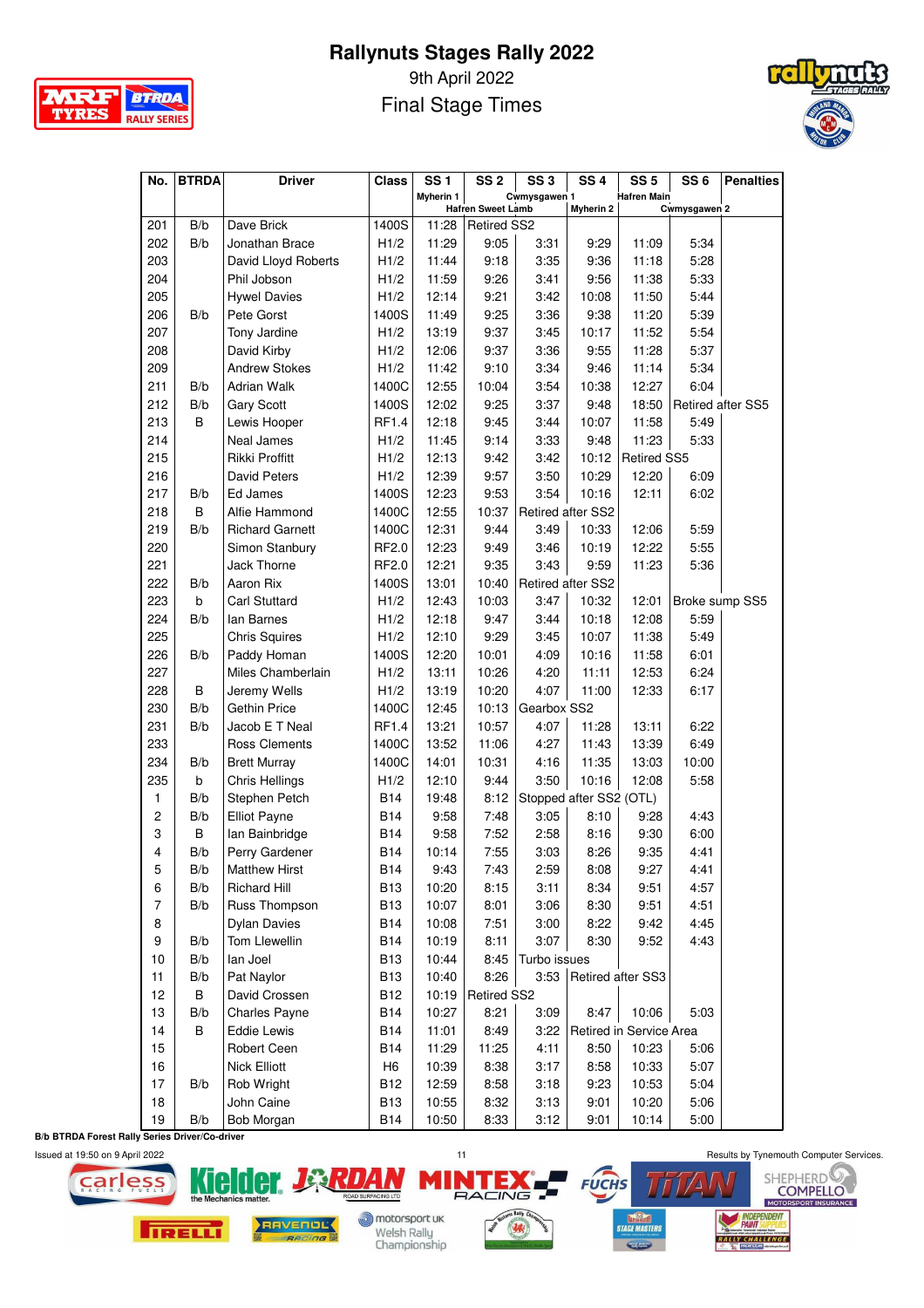

9th April 2022 Final Stage Times



| No.      | <b>BTRDA</b> | <b>Driver</b>                       | <b>Class</b>   | <b>SS1</b>         | SS 2                     | SS <sub>3</sub> | <b>SS4</b>        | SS <sub>5</sub>    | SS <sub>6</sub>      | <b>Penalties</b>         |
|----------|--------------|-------------------------------------|----------------|--------------------|--------------------------|-----------------|-------------------|--------------------|----------------------|--------------------------|
|          |              |                                     |                | <b>Myherin 1</b>   |                          | Cwmysgawen 1    |                   | <b>Hafren Main</b> |                      |                          |
|          |              | Robert Adamson                      | <b>B14</b>     |                    | <b>Hafren Sweet Lamb</b> | 3:15            | Myherin 2<br>9:09 | 10:40              | Cwmysgawen 2<br>5:17 |                          |
| 20<br>21 | B/b          | <b>Trevor Gamble</b>                | <b>B14</b>     | 11:02<br>11:10     | 8:45<br>8:28             |                 | 8:54              |                    | 4:58                 |                          |
| 22       |              |                                     | <b>B14</b>     | 10:53              | 8:31                     | 3:09<br>3:13    | 9:03              | 10:10<br>10:17     | 5:04                 |                          |
| 23       |              | Benjamin Ceen<br>Gunnar Johannesson | <b>B13</b>     | 10:27              | 8:26                     | 3:16            | 8:46              | 10:11              | 5:05                 |                          |
| 24       |              | Lewers Firth                        | <b>B13</b>     | <b>Retired SS1</b> |                          |                 |                   |                    |                      |                          |
| 25       |              | Craig Cameron                       | <b>B13</b>     |                    | Fuel starvation SS1      |                 |                   |                    |                      |                          |
| 26       | B/b          | Darren Craig                        | <b>B13</b>     | 11:16              | 8:43                     | 3:21            | 9:20              | 10:50              | 5:37                 |                          |
| 27       | B            | <b>Roland Llewellin</b>             | <b>B14</b>     | 11:06              | 8:42                     | 3:17            | 9:07              | 10:32              | 5:15                 |                          |
| 28       |              | Roger Chilman                       | H <sub>3</sub> | 10:46              | 8:43                     | 3:18            | 8:57              | 10:41              | 5:09                 |                          |
| 29       |              | <b>Ben Friend</b>                   | H <sub>3</sub> | 10:46              | 8:38                     | 3:19            | 9:39              | 10:35              | 5:11                 |                          |
| 31       |              | <b>Will Onions</b>                  | H <sub>3</sub> | 11:02              | 9:14                     | 3:16            | 9:10              | 10:37              | 5:08                 |                          |
| 32       | B/b          | <b>Scott Renshaw</b>                | <b>B13</b>     | 11:26              | 8:56                     | 3:22            | 9:19              | 10:46              | 5:17                 |                          |
| 33       | B            | Gary Cooper                         | <b>B13</b>     | 11:07              | 8:50                     | 3:24            | 9:12              | 10:38              | 5:09                 |                          |
| 34       | B/b          | Dave Welch                          | <b>B13</b>     | 11:11              | 8:46                     | 3:19            | 9:15              | 10:39              | 5:16                 |                          |
| 35       |              | <b>Meirion Evans</b>                | H <sub>3</sub> | 10:47              | 8:42                     | 3:17            | 8:55              | 10:32              | 5:08                 |                          |
| 36       |              | Robert Gough                        | H <sub>3</sub> | 10:53              | 8:44                     | 3:18            | 9:03              | 10:44              | 5:11                 |                          |
| 37       |              | Paul Walker                         | <b>B13</b>     | 11:02              | 8:49                     | 3:18            | 9:06              | 10:29              | 5:12                 |                          |
| 38       | B/b          | Boyd Kershaw                        | <b>B11</b>     | 11:06              | 8:58                     | 3:25            | 9:13              | 10:51              | 5:46                 |                          |
| 39       | B/b          | Andy Davison                        | <b>B12</b>     | 11:00              | 8:45                     | 3:16            | 9:08              | Lost wheel SS5     |                      |                          |
| 40       | B            | Steven Ormond-Smith                 | <b>B13</b>     | 11:28              | 8:59                     | 3:22            | 9:21              | 10:57              | 5:21                 |                          |
| 41       |              | <b>Paul Street</b>                  | H <sub>3</sub> | 11:12              | 8:55                     | 3:22            | 9:21              | 10:44              | 5:12                 |                          |
| 42       |              | Alan Walker                         | H <sub>4</sub> | 10:58              | 8:54                     | 3:26            | 9:15              | 11:00              | 5:34                 |                          |
| 43       | B/b          | <b>Ashley Davies</b>                | <b>B12</b>     | 10:56              | 8:49                     | 3:19            | 9:10              | 10:43              | 5:14                 |                          |
| 44       |              | Wug Utting                          | B13            | 11:05              | 8:53                     | 3:25            | 9:20              | 10:44              | 5:13                 |                          |
| 45       | B/b          | Michael McDaid                      | H <sub>3</sub> | 10:55              | 8:48                     | 3:21            | 9:03              | 10:39              | 5:10                 |                          |
| 47       | B            | Nick Dobson                         | <b>B11</b>     | 11:34              | 9:09                     | 3:25            | 9:36              | 11:08              | 5:22                 |                          |
| 48       | B/b          | Simon Rogers                        | <b>B13</b>     | 11:28              | 9:31                     | 3:22            | 9:15              | 10:39              | 5:17                 |                          |
| 49       | B/b          | Peter Baylis                        | <b>B13</b>     | 11:25              | 8:48                     | 3:23            | 9:18              | 10:47              | 5:23                 |                          |
| 50       |              | David Tomlin                        | <b>B14</b>     | 11:09              | 8:51                     | 3:20            | 9:06              | Off SS5            |                      |                          |
| 51       | B/b          | Robert Wilson                       | <b>B13</b>     | 10:43              | 8:35                     | 3:15            | 8:47              | 10:15              | 5:00                 | 0:20                     |
| 52       | B            | James Giddings                      | <b>B13</b>     | 10:28              | 8:25                     | 3:14            | 8:38              | 10:07              | 4:59                 |                          |
| 53       |              | Kevin Metcalfe                      | <b>B12</b>     | 11:16              | 9:05                     | 3:22            | 9:19              | 10:50              | 5:14                 |                          |
| 54       | B/b          | <b>Terry Pankhurst</b>              | B12            | 11:14              | 9:13                     | 3:28            | 9:30              | 11:05              | 8:57                 |                          |
| 55       | B/b          | Grant Inglis                        | H <sub>3</sub> | 11:17              | 8:59                     | 3:28            | 9:19              | 10:53              | 5:18                 |                          |
| 56       | B/b          | Paul Thompson                       | <b>B11</b>     | 11:27              | 9:10                     | 3:24            | 9:43              | 11:11              | 5:29                 |                          |
| 58       | b            | Tim Jones                           | B11            | 11:58              | 9:42                     | 3:42            | 10:27             | 11:55              | 6:03                 |                          |
| 59       |              | Rob Dennis                          | H6             | 11:24              | 9:06                     | 3:25            | 9:33              | 11:05              | 5:26                 |                          |
| 60       | B/b          | Matthew Jackson                     | R <sub>2</sub> | 11:05              | 9:13                     | 3:25            | 9:11              | 10:45              | 5:12                 |                          |
| 61       |              | Andrew Fox                          | <b>B12</b>     | 11:17              | 9:18                     | 3:31            | 9:34              | 12:30              | 5:47                 |                          |
| 62       | B/b          | Jonathan Jones                      | R <sub>2</sub> | 11:09              | 9:02                     | 3:24            | 9:13              | 11:01              | 5:20                 |                          |
| 63       | B/b          | Tony Simpson                        | R <sub>2</sub> | 11:06              | 9:11                     | 3:25            | 9:17              | 10:56              | 5:12                 |                          |
| 64       |              | <b>Richard Ceen</b>                 | B14            | 14:56              | 9:04                     | 3:30            | 9:24              | 10:54              | 5:33                 |                          |
| 65       | B/b          | Yaniv Bar                           | R <sub>2</sub> | 11:20              | 9:18                     | 3:31            | 9:23              | 11:09              | 5:24                 |                          |
| 66       | B/b          | Nathan Wearden                      | <b>B10</b>     | 11:35              | 9:21                     | 3:32            | 9:41              | Rolled SS5         |                      |                          |
| 67       | B            | Simon Smith                         | <b>B12</b>     | 12:18              | 9:40                     | 3:40            | 10:18             | 11:45              | 5:52                 |                          |
| 68       | B/b          | James Lepley                        | H <sub>3</sub> | 37:00              | 30:00                    | 23:00           | 9:19              | 10:55              | 5:20                 |                          |
| 69       | B/b          | <b>Billy Grew</b>                   | R <sub>2</sub> | 11:53              | 9:23                     | 3:29            | 9:35              | 11:06              | 5:27                 |                          |
| 70       |              | Dan Jones                           | <b>B10</b>     | 11:51              | 9:29                     | 3:32            | 9:47              | 12:03              |                      | Broken shaft - after SS5 |
| 71       |              | Philip Jones                        | <b>B11</b>     | 11:52              | 9:14                     | 3:30            | 9:44              | 11:14              | 5:32                 |                          |
| 72       |              | Peter Hinton                        | H4             | 12:07              | 9:52                     | 3:48            | Retired SS4       |                    |                      |                          |
| 73       |              | Liam Griffiths                      | <b>B11</b>     | 11:12              | 9:08                     | 3:31            | 9:10              | 12:41              | 6:08                 |                          |

**B/b BTRDA Forest Rally Series Driver/Co-driver**

Times for missed stages are shown as *12:34 .* 



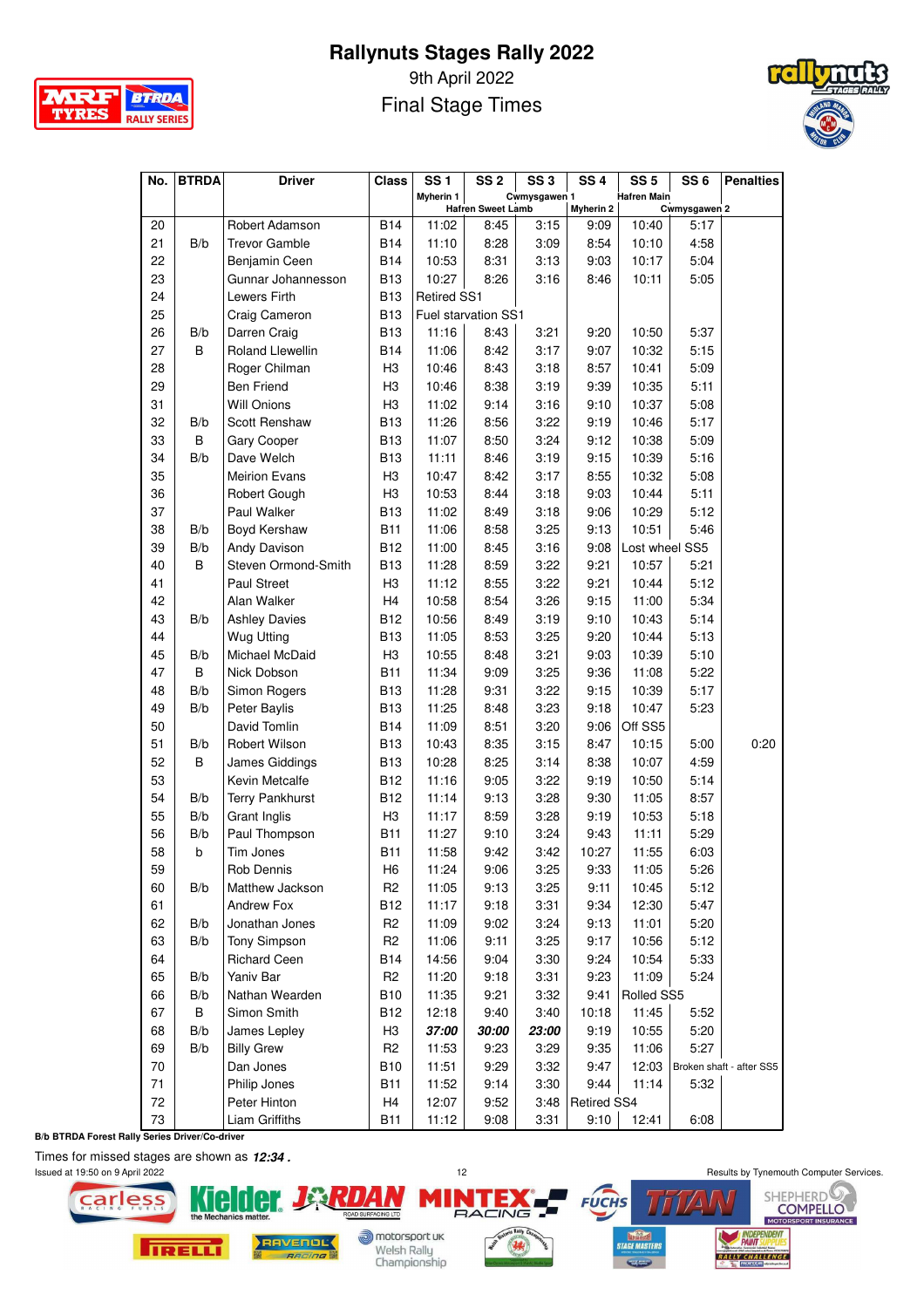

9th April 2022 Final Stage Times



| No. | <b>BTRDA</b> | <b>Driver</b>           | <b>Class</b>   | <b>SS1</b>       | SS 2                             | SS <sub>3</sub>   | SS <sub>4</sub>   | SS <sub>5</sub>       | SS <sub>6</sub>           | <b>Penalties</b>  |
|-----|--------------|-------------------------|----------------|------------------|----------------------------------|-------------------|-------------------|-----------------------|---------------------------|-------------------|
|     |              |                         |                | <b>Myherin 1</b> |                                  | Cwmysgawen 1      |                   | <b>Hafren Main</b>    |                           |                   |
| 74  |              | Kyle Tilley             | H <sub>3</sub> | 11:43            | <b>Hafren Sweet Lamb</b><br>9:23 | 3:34              | <b>Myherin 2</b>  | Retired after MC3     | Cwmysgawen 2              |                   |
| 75  |              | Peter Littler           | H <sub>3</sub> | 11:31            | 9:09                             | 3:27              | 9:40              | 11:12                 | 5:26                      |                   |
| 76  | B/b          | Scott Sloan             | R <sub>2</sub> | 11:43            | 9:24                             | 3:31              | 9:47              | 11:25                 | 5:33                      |                   |
| 77  |              | <b>Geoff Phelps</b>     | B11            | 12:02            | 9:20                             | 3:33              |                   | Broken diff after SS3 |                           |                   |
| 78  |              | David Jones             | B12            | 12:19            | 9:54                             | 3:40              | 10:01             | 11:42                 | 5:43                      |                   |
| 79  | B/b          | John Gribbins           | <b>B11</b>     | 11:56            | 9:16                             | 4:05              | 9:44              | 11:24                 | 5:34                      |                   |
| 80  |              | Alun Horn               | <b>B11</b>     | 11:44            | 9:26                             | 3:30              | 9:50              | <b>Retired SS5</b>    |                           |                   |
| 81  |              | <b>Callum Griffiths</b> | <b>B11</b>     | 12:32            | 10:02                            |                   | Retired after SS2 |                       |                           |                   |
| 82  |              | <b>Philip Clarke</b>    | H <sub>3</sub> | 12:19            | 9:54                             | 3:49              | 10:21             | 11:51                 | 5:58                      |                   |
| 83  |              | Michael Sawyer          | <b>B12</b>     | 12:14            | 9:24                             | 3:31              | 9:45              | 11:25                 | 5:31                      |                   |
| 84  |              | Stephen Ward            | H6             | 12:12            | 9:33                             | 3:37              | 10:21             | 11:38                 | 5:38                      |                   |
| 85  |              | <b>Stuart Anderson</b>  | H <sub>3</sub> | 12:25            | 9:59                             | 3:46              | 10:13             | 12:13                 | 5:54                      |                   |
| 86  |              | Alan Desbois            | <b>B10</b>     | 12:19            | 9:55                             | Retired SS3       |                   |                       |                           |                   |
| 88  | B/b          | <b>Tim Phelps</b>       | <b>B12</b>     | 12:00            | 9:45                             | 3:45              | 9:57              | 11:46                 | 5:53                      |                   |
| 89  |              | Matthew Honeyborne      | <b>B12</b>     | 12:00            | 9:32                             | 3:37              | 9:48              | Retired SS5           |                           |                   |
| 90  |              | Ron Morgan              | H <sub>3</sub> | 12:06            | 9:35                             | 3:44              | 10:06             | 11:39                 | 5:52                      |                   |
| 91  |              | <b>Richard Warne</b>    | <b>B11</b>     | 12:32            | 10:09                            | 3:47              | 10:17             | 12:15                 | 5:50                      |                   |
| 92  | B/b          | Colin Minton            | <b>B14</b>     | 12:05            | 9:24                             | 3:36              | 9:54              | 11:35                 | 5:44                      |                   |
| 93  |              | <b>Martin Walters</b>   | <b>B10</b>     | 12:35            | 9:55                             | 3:40              | 10:19             | 12:17                 | 5:51                      |                   |
| 94  |              | Stephen Waugh           | <b>B10</b>     | 12:11            | 9:46                             | 3:44              | 10:10             | 11:49                 |                           | 5:47   Retired    |
| 95  | B            | Jonathan Lightbody      | <b>B13</b>     | 11:53            | 9:13                             | 23:00             | 9:51              | 11:42                 |                           | Retired after SS5 |
| 96  | B/b          | Charlie Wright          | <b>B10</b>     | 12:25            | 10:04                            | 3:48              | 10:04             | 11:48                 | 5:39                      |                   |
| 97  |              | <b>Kevin Downes</b>     | <b>B13</b>     | 13:06            | 10:19                            | 3:59              | 10:57             | 12:30                 | 6:05                      |                   |
| 98  |              | Graham Thatcher         | <b>B11</b>     | 12:47            | 10:22                            | 3:53              | 11:02             | 12:52                 | 6:09                      |                   |
| 99  |              | Wil Armitage            | <b>B11</b>     | 37:00            | 30:00                            | 23:00             | Retired SS4       |                       |                           |                   |
| 100 |              | <b>Bob Morris</b>       | <b>B13</b>     | 13:00            | 10:27                            | 3:57              | 10:51             | 12:36                 | 6:14                      | 2:00              |
| 101 |              | Paul Morris             | <b>B12</b>     | 12:44            | 10:12                            | 3:57              | 10:27             | 12:23                 | 6:03                      |                   |
| 102 | В            | Dan Chester             | <b>B12</b>     | 12:48            | 10:26                            | 3:57              | 10:11             | 12:01                 | 6:00                      |                   |
| 103 |              | <b>Brynli Thomas</b>    | <b>B11</b>     | 12:26            | 10:03                            | 3:51              | 10:25             | 12:17                 | 5:59                      |                   |
| 104 | B            | <b>Rob Aslett</b>       | <b>B13</b>     | 12:39            | 10:04                            | 3:46              | 10:23             | <b>Retired SS5</b>    |                           |                   |
| 105 | B/b          | Robert Bradley          | <b>B11</b>     | 12:34            | 10:03                            | 3:52              | 10:53             | 12:25                 | 6:00                      |                   |
| 106 | B/b          | Lucy Wigley             | R <sub>2</sub> | 12:57            | 10:20                            | 3:57              | 10:42             | 12:22                 | 6:17                      |                   |
| 107 |              | Michael Jenkins         | B10            | 12:31            | 10:04                            | 3:46              | 10:35             |                       | <b>Retired before SS5</b> |                   |
| 108 |              | Giles Armitage          | H <sub>3</sub> | 14:57            | 11:49                            | 4:26              | 12:08             | 13:56                 | 6:39                      | 1:00              |
| 109 | B/b          | <b>Steve Loomes</b>     | <b>B12</b>     | 16:12            |                                  | Retired after SS1 |                   |                       |                           |                   |
| 110 |              | Rudi Lancaster          | H6             | 11:17            | 8:47                             | 3:24              | 9:14              | 10:46                 | 5:16                      |                   |
| 131 |              | Matt Edwards            | H <sub>6</sub> | 10:42            | 8:35                             | 3:17              | 8:47              | 10:07                 | 5:04                      |                   |
|     |              |                         |                |                  |                                  |                   |                   |                       |                           |                   |
|     |              |                         |                |                  |                                  |                   |                   |                       |                           |                   |
|     |              |                         |                |                  |                                  |                   |                   |                       |                           |                   |
|     |              |                         |                |                  |                                  |                   |                   |                       |                           |                   |
|     |              |                         |                |                  |                                  |                   |                   |                       |                           |                   |
|     |              |                         |                |                  |                                  |                   |                   |                       |                           |                   |
|     |              |                         |                |                  |                                  |                   |                   |                       |                           |                   |
|     |              |                         |                |                  |                                  |                   |                   |                       |                           |                   |
|     |              |                         |                |                  |                                  |                   |                   |                       |                           |                   |
|     |              |                         |                |                  |                                  |                   |                   |                       |                           |                   |
|     |              |                         |                |                  |                                  |                   |                   |                       |                           |                   |
|     |              |                         |                |                  |                                  |                   |                   |                       |                           |                   |
|     |              |                         |                |                  |                                  |                   |                   |                       |                           |                   |

I **B/b BTRDA Forest Rally Series Driver/Co-driver**

Times for missed stages are shown as *12:34 .* 

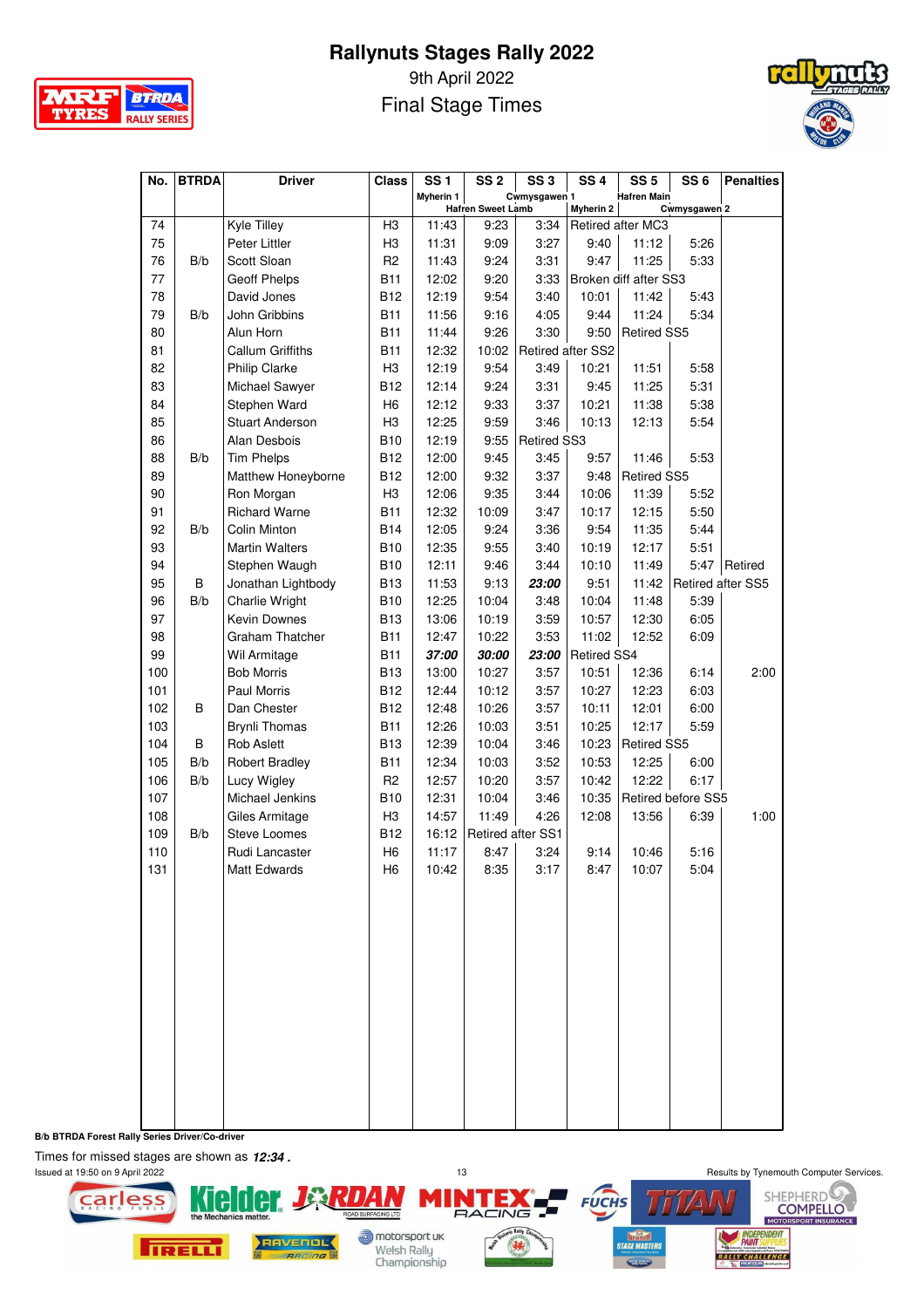

9th April 2022

Final Class Results



| Pos                 |                    | No. BTRDA | Driver/Co-driver                   | Class          | Group          |                                       | Vehicle                      | <b>Total</b>  | Total   | <b>Total</b> | Diff.  |
|---------------------|--------------------|-----------|------------------------------------|----------------|----------------|---------------------------------------|------------------------------|---------------|---------|--------------|--------|
|                     |                    |           |                                    |                | Pos.           |                                       |                              | <b>Stages</b> | Penalty | Time         | Leader |
|                     | Class RF1.4        |           |                                    |                |                |                                       |                              |               |         |              |        |
| 1                   | 213                | B         | Lewis Hooper/Steven Brown          | <b>RF1.4</b>   | 2              | $\bigoplus$                           | Nissan Micra                 | 0:53:41       |         | 0:53:41      |        |
| $\overline{c}$      | 231                | B/b       | Jacob E T Neal/Tom Bishop          | RF1.4          | 4              | O)                                    | Vauxhall Corsa               | 0:59:26       |         | 0:59:26      | 5:45   |
|                     | Class RF2.0        |           |                                    |                |                |                                       |                              |               |         |              |        |
| 1                   | 221                |           | Jack Thorne/Andy Burnell           | RF2.0          | 1              | O                                     | MG ZR                        | 0:52:37       |         | 0:52:37      |        |
| 2                   | 220                |           | Simon Stanbury/Alex Stanbury       | RF2.0          | 3              | <b>OD</b>                             | MG ZR                        | 0:54:34       |         | 0:54:34      | 1:57   |
|                     | <b>Class 1400C</b> |           |                                    |                |                |                                       |                              |               |         |              |        |
| 1                   | 219                | B/b       | Richard Garnett/Stefan Arndt       | 1400C          | 3              | $\color{red} \bigoplus$               | Nissan Micra                 | 0:54:42       |         | 0:54:42      |        |
| $\overline{c}$      | 211                | B/b       | Adrian Walk/Matt Walk              | 1400C          | 5              |                                       | Ford Ka                      | 0:56:02       |         | 0:56:02      | 1:20   |
| 3                   | 233                |           | Ross Clements/Christopher Lear     | 1400C          | 6              | <b>CD</b>                             | MG ZR                        | 1:01:36       |         | 1:01:36      | 6:54   |
| 4                   | 234                | B/b       | <b>Brett Murray/Andrew Murray</b>  | 1400C          | 7              | <b>GB</b>                             | MG ZR                        | 1:03:26       |         | 1:03:26      | 8:44   |
|                     | <b>Class 1400S</b> |           |                                    |                |                |                                       |                              |               |         |              |        |
| 1                   | 206                | B/b       | Pete Gorst/Mark Twiname            | 1400S          | 1              | $\odot$                               | Vauxhall Nova                | 0:51:27       |         | 0:51:27      |        |
| 2                   | 217                | B/b       | Ed James/Charlie Mason             | 1400S          | 2              | $\color{red} \color{black} \bigoplus$ | Nissan Micra Kit Car         | 0:54:39       |         | 0:54:39      | 3:12   |
| 3                   | 226                | B/b       | Paddy Homan/Tom Homan              | 1400S          | 4              |                                       | <b>Compo</b> Ford Puma       | 0:54:45       |         | 0:54:45      | 3:18   |
| Class <sub>R2</sub> |                    |           |                                    |                |                |                                       |                              |               |         |              |        |
| 1                   | 60                 | B/b       | Matthew Jackson/Sasha Heriot       | R <sub>2</sub> | 2              |                                       | Ford Fiesta R2T              | 0:48:51       |         | 0:48:51      |        |
| $\overline{c}$      | 63                 | B/b       | Tony Simpson/lan Bevan             | R <sub>2</sub> | 4              |                                       | <b>Compo</b> Ford Fiesta     | 0:49:07       |         | 0:49:07      | 0:16   |
| 3                   | 62                 | B/b       | Jonathan Jones/Jez Rogers          | R <sub>2</sub> | 5              |                                       | <b>Comp</b> Ford Fiesta R2   | 0:49:09       |         | 0:49:09      | 0:18   |
| 4                   | 65                 | B/b       | Yaniv Bar/Osian Owen               | R <sub>2</sub> | $\overline{7}$ |                                       | Ford Fiesta R2               | 0:50:05       |         | 0:50:05      | 1:14   |
| 5                   | 69                 | B/b       | Billy Grew/Simon John Rogers       | R <sub>2</sub> | 11             |                                       | <b>Come</b> Ford Fiesta R2   | 0:50:53       |         | 0:50:53      | 2:02   |
| 6                   | 76                 | B/b       | Scott Sloan/David Sloan            | R <sub>2</sub> | 13             | 寰                                     | Peugeot 208                  | 0:51:23       |         | 0:51:23      | 2:32   |
| $\overline{7}$      | 106                | B/b       | Lucy Wigley/Emma Cooper            | R <sub>2</sub> | 30             | $\hat{\,\,}$                          | Citroën C2 R2                | 0:56:35       |         | 0:56:35      | 7:44   |
|                     | Class B10          |           |                                    |                |                |                                       |                              |               |         |              |        |
| 1                   | 96                 | B/b       | Charlie Wright/Ashley Ramsey       | <b>B10</b>     | 23             | 寰                                     | Peugeot 106 GTi              | 0:53:48       |         | 0:53:48      |        |
| $\overline{c}$      | 93                 |           | Martin Walters/Marie Fletcher      | <b>B10</b>     | 24             | M                                     | Honda Civic                  | 0:54:37       |         | 0:54:37      | 0:49   |
|                     | Class B11          |           |                                    |                |                |                                       |                              |               |         |              |        |
| -1                  | 38                 | B/b       | Boyd Kershaw/Keegan Rees           | <b>B11</b>     | 6              |                                       | <b>Come</b> Ford Escort      | 0:49:19       |         | 0:49:19      |        |
| $\overline{c}$      | 47                 | B         | Nick Dobson/Steve Pugh             | <b>B11</b>     | 8              |                                       | <b>Come</b> Ford Escort Mk2  | 0:50:14       |         | 0:50:14      | 0:55   |
| 3                   | 56                 | B/b       | Paul Thompson/Callum Atkinson      | <b>B11</b>     | 9              |                                       | <b>Contact Ford Escort</b>   | 0:50:24       |         | 0:50:24      | 1:05   |
| 4                   | 71                 |           | Philip Jones/Ryan Griffiths        | <b>B11</b>     | 12             |                                       | <b>Contact Ford Escort</b>   | 0:51:06       |         | 0:51:06      | 1:47   |
| 5                   | 73                 |           | <b>Liam Griffiths/Daniel James</b> | <b>B11</b>     | 14             |                                       | <b>Come</b> Ford Fiesta ST   | 0:51:50       |         | 0:51:50      | 2:31   |
| 6                   | 79                 | B/b       | John Gribbins/Colin Blunt          | <b>B11</b>     | 17             |                                       | <b>Compa</b> Ford Escort RS  | 0:51:59       |         | 0:51:59      | 2:40   |
| 7                   | 58                 | b         | Tim Jones/Liam Andrew Whiteley     | <b>B11</b>     | 22             |                                       | Ford Escort Mk2              | 0:53:47       |         | 0:53:47      | 4:28   |
| 8                   | 91                 |           | Richard Warne/Chris Deal           | <b>B11</b>     | 25             |                                       | <b>Come</b> Ford Escort Mk2  | 0:54:50       |         | 0:54:50      | 5:31   |
| 9                   | 103                |           | Brynli Thomas/Steve Griffith       | <b>B11</b>     | 26             | 寰                                     | Peugeot 306                  | 0:55:01       |         | 0:55:01      | 5:42   |
| 10                  | 105                | B/b       | Robert Bradley/Kevin Booth         | B11            | 29             |                                       | <b>Cond</b> Ford Escort      | 0:55:47       |         | 0:55:47      | 6:28   |
| 11                  | 98                 |           | Graham Thatcher/Tim Samuel         | <b>B11</b>     | 31             | 啜                                     | Peugeot 206 GTI              | 0:57:05       |         | 0:57:05      | 7:46   |
|                     | Class B12          |           |                                    |                |                |                                       |                              |               |         |              |        |
| $\mathbf{1}$        | 43                 | B/b       | Ashley Davies/Sam Fordham          | <b>B12</b>     | 1              |                                       | Store Ford Escort RS         | 0:48:11       |         | 0:48:11      |        |
| $\overline{c}$      | 53                 |           | Kevin Metcalfe/lan Jones           | <b>B12</b>     | 3              | $\bigodot$                            | BMW E30                      | 0:49:06       |         | 0:49:06      | 0:55   |
| 3                   | 17                 | B/b       | Rob Wright/Mark Fisher             | <b>B12</b>     | 10             |                                       | <b>Come</b> Ford Escort Mk2  | 0:50:35       |         | 0:50:35      | 2:24   |
| 4                   | 83                 |           | Michael Sawyer/Gareth Price        | <b>B12</b>     | 15             |                                       | DATSUN Datsun 1600           | 0:51:50       |         | 0:51:50      | 3:39   |
| 5                   | 61                 |           | Andrew Fox/Jaime-Lee Fox           | <b>B12</b>     | 16             | $\bullet$                             | <b>BMW 325</b>               | 0:51:57       |         | 0:51:57      | 3:46   |
| 6                   | 88                 | B/b       | Tim Phelps/Elwyn Manuel            | <b>B12</b>     | 18             |                                       | Come Ford Escort Mk2         | 0:53:06       |         | 0:53:06      | 4:55   |
| 7                   | 78                 |           | David Jones/Glyn Price             | <b>B12</b>     | 19             | $\bullet$                             | BMW E30                      | 0:53:19       |         | 0:53:19      | 5:08   |
| 8                   | 54                 | B/b       | Terry Pankhurst/Jamie Sparks       | <b>B12</b>     | 20             |                                       | <b>State</b> Ford Mk1 Escort | 0:53:27       |         | 0:53:27      | 5:16   |
| 9                   | 67                 | В         | Simon Smith/Andrew Lawson          | <b>B12</b>     | 21             |                                       | <b>Contact Ford Escort</b>   | 0:53:33       |         | 0:53:33      | 5:22   |
| 10                  | 102                | B         | Dan Chester/Paul Barbet            | <b>B12</b>     | 27             | $\bullet$                             | BMW E30                      | 0:55:23       |         | 0:55:23      | 7:12   |
| 11                  | 101                |           | Paul Morris/Jon Madoc Jones        | B12            | 28             | $\bigodot$                            | <b>BMW Compact</b>           | 0:55:46       |         | 0:55:46      | 7:35   |
|                     |                    |           |                                    |                |                |                                       |                              |               |         |              |        |

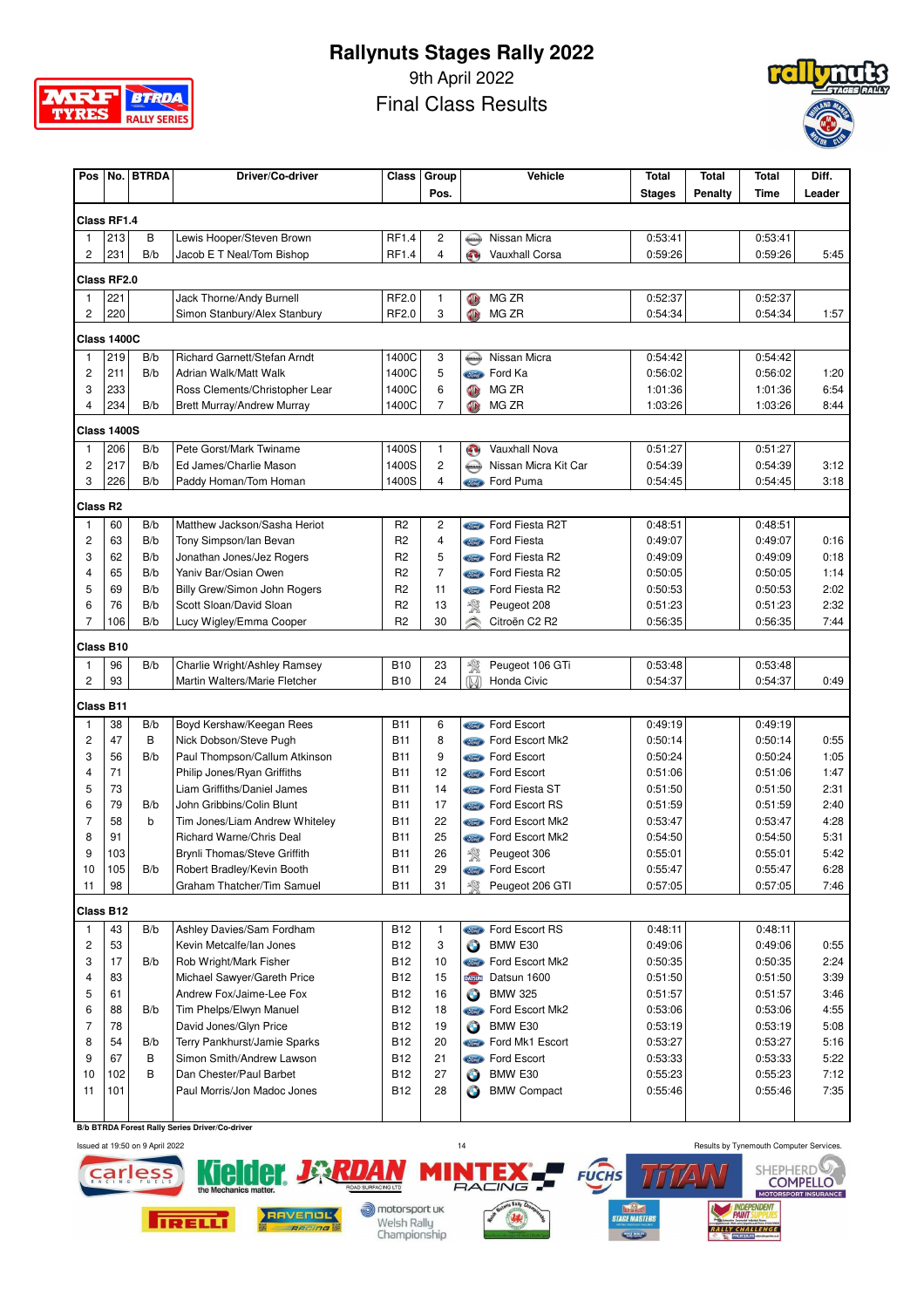

9th April 2022

Final Class Results



| Pos                  | No.            | <b>BTRDA</b> | Driver/Co-driver                                        | Class          | Group          |                            | <b>Vehicle</b>                                         | <b>Total</b>       | Total | Total              | Diff.        |
|----------------------|----------------|--------------|---------------------------------------------------------|----------------|----------------|----------------------------|--------------------------------------------------------|--------------------|-------|--------------------|--------------|
|                      |                | Pos.         |                                                         |                | <b>Stages</b>  | Penalty                    | Time                                                   | Leader             |       |                    |              |
| Class B13            |                |              |                                                         |                |                |                            |                                                        |                    |       |                    |              |
| 1                    | 7              | B/b          | Russ Thompson/Stephen Link                              | <b>B13</b>     | 5              |                            | Mitsubishi Evo 9                                       | 0:44:26            |       | 0:44:26            |              |
| 2                    | 6              | B/b          | <b>Richard Hill/Patrick Cooper</b>                      | <b>B13</b>     | 8              | ⋏                          | Mitsubishi Lancer                                      | 0:45:08            |       | 0:45:08            | 0:42         |
| 3                    | 52             | B            | James Giddings/Aled Davies                              | <b>B13</b>     | 9              | ⋏<br>٨                     | Mitsubishi Evo 9                                       | 0:45:51            |       | 0:45:51            | 1:25         |
| 4                    | 23             |              | Gunnar Karl Johannesson/George Gwynn                    | <b>B13</b>     | 11             | ⋏                          | Mitsubishi Evo X                                       | 0:46:11            |       | 0:46:11            | 1:45         |
| 5                    | 51             | B/b          | Robert Wilson/Richard Morton Crozier                    | <b>B13</b>     | 14             | A                          | Mitsubishi Lancer Evo VII                              | 0:46:35            | 0:20  | 0:46:55            | 2:29         |
| 6                    | 18             |              | John Caine/Andrew Sankey                                | <b>B13</b>     | 16             | Cas                        | Subaru Impreza                                         | 0:47:07            |       | 0:47:07            | 2:41         |
| $\overline{7}$       | 37             |              | Paul Walker/Dan Nieroda                                 | <b>B13</b>     | 17             |                            | Subaru Impreza                                         | 0:47:56            |       | 0:47:56            | 3:30         |
| 8                    | 33             | В            | Gary Cooper/Jon Riley                                   | <b>B13</b>     | 20             |                            | Subaru Impreza                                         | 0:48:20            |       | 0:48:20            | 3:54         |
| 9                    | 34             | B/b          | Dave Welch/Andy Smith                                   | <b>B13</b>     | 21             |                            | Subaru Impreza                                         | 0:48:26            |       | 0:48:26            | 4:00         |
| 10                   | 44             |              | Wug Utting/Bob Stokoe                                   | <b>B13</b>     | 22             | Cast                       | Subaru Impreza N12b                                    | 0:48:40            |       | 0:48:40            | 4:14         |
| 11                   | 49             | B/b          | Peter Baylis/Paul Godden                                | <b>B13</b>     | 23             | $\boldsymbol{\star}$       | Mitsubishi Evo 9                                       | 0:49:04            |       | 0:49:04            | 4:38         |
| 12                   | 32             | B/b          | Scott Renshaw/Tom Spencer                               | <b>B13</b>     | 24             | Cast                       | Subaru Impreza                                         | 0:49:06            |       | 0:49:06            | 4:40         |
| 13                   | 26             | B/b          | Darren Craig/Harry Stubbs                               | <b>B13</b>     | 25             | ٨                          | Mitsubishi Evo IX                                      | 0:49:07            |       | 0:49:07            | 4:41         |
| 14                   | 40             | B            | Steven Ormond-Smith/Simon Jones                         | <b>B13</b>     | 26             | ⋏                          | Mitsubishi Evo IX                                      | 0:49:28            |       | 0:49:28            | 5:02         |
| 15                   | 48             | B/b          | Simon Rogers/James How                                  | <b>B13</b>     | 27             | ⋏                          | Mitsubishi Evo 6                                       | 0:49:32            |       | 0:49:32            | 5:06         |
| 16                   | 97             |              | Kevin Downes/Dave Jackson                               | <b>B13</b>     | 31             | ⋏                          | Mitsubishi Lancer Evo 8                                | 0:56:56            |       | 0:56:56            | 12:30        |
| 17                   | 100            |              | Bob Morris/Dil John                                     | <b>B13</b>     | 32             | Card                       | Subaru Impreza                                         | 0:57:05            | 2:00  | 0:59:05            | 14:39        |
|                      |                |              |                                                         |                |                |                            |                                                        |                    |       |                    |              |
| Class B14<br>1       | 5              | B/b          | Matthew Hirst/Declan Dear                               | <b>B14</b>     | $\mathbf{1}$   |                            | <b>Compo</b> Ford Fiesta R5                            | 0:42:41            |       | 0:42:41            |              |
| 2                    | $\overline{c}$ | B/b          | Elliot Payne/Patrick Walsh                              | <b>B14</b>     | $\overline{c}$ |                            |                                                        | 0:43:12            |       | 0:43:12            | 0:31         |
| 3                    | 8              |              | Dylan Davies/Mark Glennerster                           | <b>B14</b>     | 3              |                            | <b>Stine</b> Ford Fiesta Rally2<br>Škoda R5 Fabia      | 0:43:48            |       | 0:43:48            | 1:07         |
| 4                    | $\overline{4}$ | B/b          | Perry Gardener/Jack Bowen                               | <b>B14</b>     | $\overline{4}$ | $\circledast$              | Come Ford Fiesta R5                                    | 0:43:54            |       | 0:43:54            | 1:13         |
| 5                    | 3              | В            | lan Bainbridge/Tom Woodburn                             | <b>B14</b>     | 6              | $\circledast$              | Škoda Fabia                                            | 0:44:34            |       | 0:44:34            | 1:53         |
| 6                    | 9              | B/b          | Tom Llewellin/Ross Whittock                             | <b>B14</b>     | $\overline{7}$ |                            | Mitsubishi Mirage                                      | 0:44:42            |       | 0:44:42            | 2:01         |
| $\overline{7}$       | 13             | B/b          | Charles Payne/Carl Williamson                           | <b>B14</b>     | 10             | $\boldsymbol{\mathcal{X}}$ | <b>Comp</b> Ford Fiesta Rally2                         | 0:45:53            |       | 0:45:53            | 3:12         |
| 8                    | 21             | B/b          | Trevor Gamble/Phil Kenny                                | <b>B14</b>     | 12             |                            | <b>Come</b> Ford Fiesta Rally 2                        | 0:46:49            |       | 0:46:49            | 4:08         |
| 9                    | 19             | B/b          | Bob Morgan/Ade Williams                                 | <b>B14</b>     | 13             | $\circledast$              | Škoda Fabia R5                                         | 0:46:50            |       | 0:46:50            | 4:09         |
| 10                   | 22             |              | Benjamin Ceen/Caron Tomlinson                           | <b>B14</b>     | 15             |                            | <b>Come</b> Ford Fiesta                                | 0:47:01            |       | 0:47:01            | 4:20         |
| 11                   | 27             | B            | Roland Llewellin/Jamie Edwards                          | <b>B14</b>     | 18             |                            | 50 Hyundai i20 R5                                      | 0:47:59            |       | 0:47:59            | 5:18         |
| 12                   | 20             |              | Robert Adamson/Sion Williams                            | <b>B14</b>     | 19             |                            | <b>Stine</b> Ford Fiesta Rally2                        | 0:48:08            |       | 0:48:08            | 5:27         |
| 13                   | 15             |              | Robert Ceen/Shaun Layland                               | <b>B14</b>     | 28             |                            | <b>Ford Fiesta</b>                                     | 0:51:24            |       | 0:51:24            | 8:43         |
| 14                   | 92             | B/b          | Colin Minton/Bryan Hull                                 | <b>B14</b>     | 29             |                            | <b>Cond</b> Ford Fiesta                                | 0:52:18            |       | 0:52:18            | 9:37         |
| 15                   | 64             |              | Richard Ceen/Alun Hayward                               | <b>B14</b>     | 30             |                            | Come Ford Focus WRC 2005                               | 0:53:21            |       | 0:53:21            | 10:40        |
|                      |                |              |                                                         |                |                |                            |                                                        |                    |       |                    |              |
| Class H1/2           |                |              |                                                         |                |                |                            |                                                        |                    |       |                    |              |
| $\mathbf{1}$         | 202            | B/b          | Jonathan Brace/Paul Spooner                             | H1/2           | 14             |                            | Ford Escort RS1600                                     | 0:50:17            |       | 0:50:17            |              |
| $\overline{2}$       | 203            |              | David Lloyd Roberts/Gerallt Davies                      | H1/2           | 16             |                            | Ford Escort Mk2                                        | 0:50:59            |       | 0:50:59            | 0:42         |
| 3                    | 209            |              | Andrew Stokes/Jonny Tad Evans                           | H1/2           | 17             |                            | <b>Come</b> Ford Escort Mk1<br><b>Sond</b> Ford Escort | 0:51:00            |       | 0:51:00            | 0:43<br>0:59 |
| 4                    | 214            |              | Neal James/Kevin Jones                                  | H1/2           | 18             |                            |                                                        | 0:51:16            |       | 0:51:16            |              |
| 5                    | 204            |              | Phil Jobson/Ken Bowman                                  | H1/2           | 19             |                            | <b>State</b> Ford Escort Mk1                           | 0:52:13            |       | 0:52:13            | 1:56         |
| 6<br>7               | 208<br>225     |              | David Kirby/Martin Corbett                              | H1/2<br>H1/2   | 20<br>21       |                            | <b>Como Ford Escort Mk1 RS1600</b>                     | 0:52:19<br>0:52:58 |       | 0:52:19<br>0:52:58 | 2:02<br>2:41 |
| 8                    | 205            |              | Chris Squires/Shaun Hughes<br>Hywel Davies/Clive Jones  | H1/2           | 23             |                            | <b>Come</b> Ford Escort<br>Ford Escort Mk2             | 0:52:59            |       | 0:52:59            | 2:42         |
| 9                    | 235            |              | Chris Hellings/Glyn Thomas                              |                | 25             |                            | VW Mk1 Golf GTi                                        | 0:54:06            |       |                    | 3:49         |
|                      | 224            | b<br>B/b     |                                                         | H1/2           |                | <b>OB</b>                  |                                                        |                    |       | 0:54:06            | 3:57         |
| 10<br>11             | 207            |              | Ian Barnes/Emma Morrison<br>Tony Jardine/Allan Harryman | H1/2<br>H1/2   | 27<br>29       |                            | <b>Compo</b> Ford Escort Mk1 RS2000<br>Hillman Avenger | 0:54:14<br>0:54:44 |       | 0:54:14<br>0:54:44 | 4:27         |
| 12                   | 216            |              | David Peters/Andrew Richards                            | H1/2           | 30             | $\star$                    | Sond Ford Escort                                       | 0:55:24            |       | 0:55:24            | 5:07         |
| 13                   | 228            | B            | Jeremy Wells/Martin Saunders                            | H1/2           | 31             |                            | <b>Come</b> Ford Escort MkII                           | 0:57:36            |       | 0:57:36            | 7:19         |
| 14                   | 227            |              | Miles Chamberlain/Nick Wilkins                          | H1/2           | 32             |                            | <b>Compte Ford Cortina</b>                             | 0:58:25            |       | 0:58:25            | 8:08         |
|                      |                |              |                                                         |                |                |                            |                                                        |                    |       |                    |              |
| Class H <sub>3</sub> |                |              |                                                         |                |                |                            |                                                        |                    |       |                    |              |
| -1                   | 35             |              | Meirion Evans/Gwynfor Jones                             | H3             | 3              |                            | <b>Come</b> Ford Escort                                | 0:47:21            |       | 0:47:21            |              |
| 2                    | 28             |              | Roger Chilman/Paul Morris                               | H <sub>3</sub> | 4              |                            | <b>Come</b> Ford Escort MkII                           | 0:47:34            |       | 0:47:34            | 0:13         |
| 3                    | 36             |              | Robert Gough/Aled Edwards                               | H3             | 5              |                            | Ford Escort RS1800                                     | 0:47:53            |       | 0:47:53            | 0:32         |
|                      | 45             | B/b          | Michael McDaid/Declan Casey                             | HЗ             | 6              |                            | <b>Come</b> Ford Escort Mk2 RS1800                     | 0:47:56            |       | 0:47:56            | 0:35         |
|                      |                |              | B/b BTRDA Forest Rally Series Driver/Co-driver          |                |                |                            |                                                        |                    |       |                    |              |

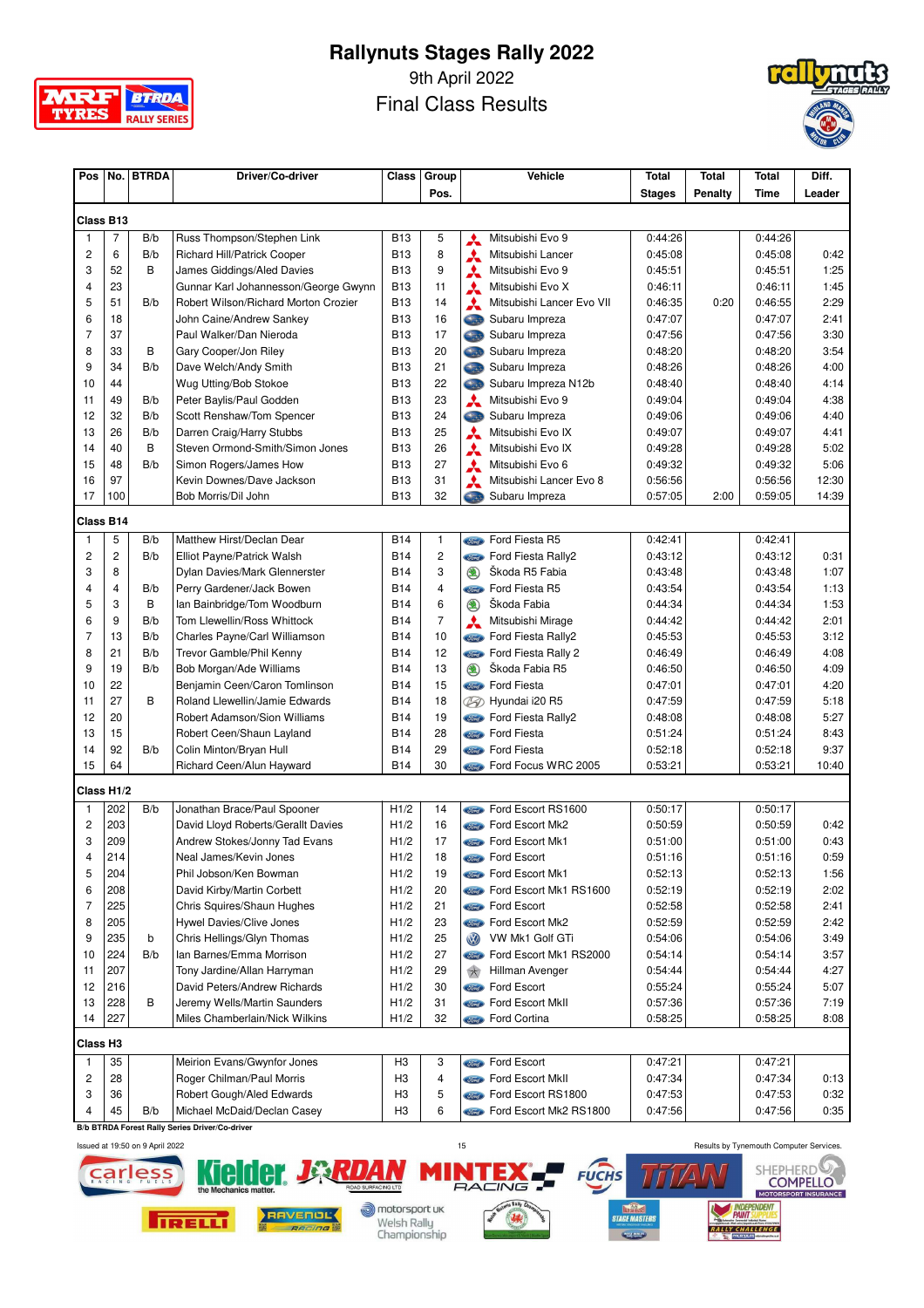

9th April 2022

Final Class Results



| Pos            |     | No. BTRDA                   | Driver/Co-driver             | Class          | Group          |            | Vehicle                     | Total         | <b>Total</b> | <b>Total</b> | Diff.  |
|----------------|-----|-----------------------------|------------------------------|----------------|----------------|------------|-----------------------------|---------------|--------------|--------------|--------|
|                |     |                             |                              |                | Pos.           |            |                             | <b>Stages</b> | Penalty      | <b>Time</b>  | Leader |
|                |     | <b>Class H3 (Continued)</b> |                              |                |                |            |                             |               |              |              |        |
| 5              | 29  |                             | Ben Friend/Cliff Simmons     | H <sub>3</sub> | $\overline{7}$ |            | Sind Ford Escort            | 0:48:08       |              | 0:48:08      | 0:47   |
| 6              | 31  |                             | Will Onions/Dave Williams    | H <sub>3</sub> | 8              |            | Come Ford Escort RS         | 0:48:27       |              | 0:48:27      | 1:06   |
| 7              | 41  |                             | Paul Street/Ian Jones        | H <sub>3</sub> | $10$           |            | <b>Come</b> Ford Escort Mk2 | 0:48:46       |              | 0:48:46      | 1:25   |
| 8              | 55  | B/b                         | Grant Inglis/Gavin Chisholm  | H <sub>3</sub> | 12             |            | <b>Come</b> Ford Escort Mk2 | 0:49:14       |              | 0:49:14      | 1:53   |
| 9              | 75  |                             | Peter Littler/Andy Marchbank | H <sub>3</sub> | 15             |            | Control Escort RS1800       | 0:50:25       |              | 0:50:25      | 3:04   |
| 10             | 90  |                             | Ron Morgan/Marc Clatworthy   | H <sub>3</sub> | 24             |            | Come Ford Escort Mk2        | 0:53:02       |              | 0:53:02      | 5:41   |
| 11             | 82  |                             | Philip Clarke/Richard Bonner | H <sub>3</sub> | 26             |            | <b>Compo</b> Ford Escort    | 0:54:12       |              | 0:54:12      | 6:51   |
| 12             | 85  |                             | Stuart Anderson/Kenny Owen   | H <sub>3</sub> | 28             | $\bullet$  | Vauxhall Chevette HSR GP4   | 0:54:30       |              | 0:54:30      | 7:09   |
| 13             | 108 |                             | Giles Armitage/Josh Rhodes   | H <sub>3</sub> | 33             | 餐          | Peugeot 205 GTi             | 1:03:55       | 1:00         | 1:04:55      | 17:34  |
| 14             | 68  | B/b                         | James Lepley/Arwel Jenkins   | H <sub>3</sub> | 34             |            | Compo Ford Escort           | 1:55:34       |              | 1:55:34      | 68:13  |
|                |     |                             |                              |                |                |            |                             |               |              |              |        |
| Class H4       |     |                             |                              |                |                |            |                             |               |              |              |        |
| $\mathbf{1}$   | 42  |                             | Alan Walker/John Connor      | H4             | 11             |            | Como Ford Escort RS1800     | 0:49:07       |              | 0:49:07      |        |
| Class H6       |     |                             |                              |                |                |            |                             |               |              |              |        |
| $\mathbf{1}$   | 131 |                             | Matt Edwards/Hamish Campbell | H <sub>6</sub> | $\mathbf{1}$   | <b>IBJ</b> | Fiat Abarth 131             | 0:46:32       |              | 0:46:32      |        |
| $\overline{c}$ | 16  |                             | Nick Elliott/Peredur Davies  | H <sub>6</sub> | $\overline{c}$ | <b>IBJ</b> | Fiat Abarth 131             | 0:47:12       |              | 0:47:12      | 0:40   |
| 3              | 110 |                             | Rudi Lancaster/Guy Weaver    | H <sub>6</sub> | 9              |            | Come Ford Escort RS1800     | 0:48:44       |              | 0:48:44      | 2:12   |
| 4              | 59  |                             | Rob Dennis/Andy Boswell      | H <sub>6</sub> | 13             |            | <b>Como</b> Ford Escort Mk2 | 0:49:59       |              | 0:49:59      | 3:27   |
| 5              | 84  |                             | Stephen Ward/Philip Sandham  | H <sub>6</sub> | 22             |            | <b>Come</b> Ford Escort Mk2 | 0:52:59       |              | 0:52:59      | 6:27   |
|                |     |                             |                              |                |                |            |                             |               |              |              |        |
|                |     |                             |                              |                |                |            |                             |               |              |              |        |

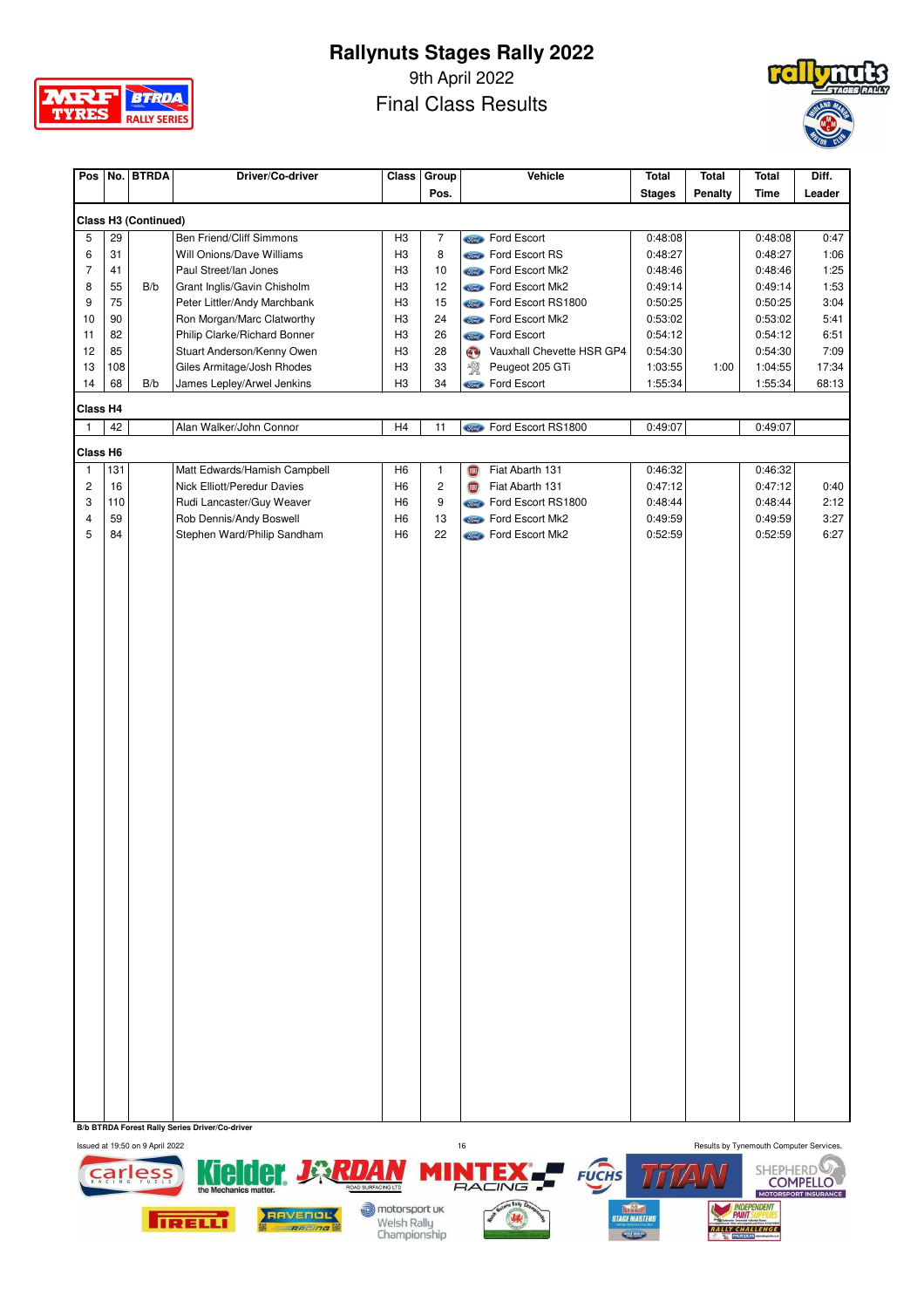

9th April 2022 Final Penalties



|     | No. BTRDA               | Driver/Co-driver                     | <b>Class</b> | Control         | Reason       | Penalty | <b>Total</b> |
|-----|-------------------------|--------------------------------------|--------------|-----------------|--------------|---------|--------------|
| 51  | $\mathsf{B}/\mathsf{b}$ | Robert Wilson/Richard Morton Crozier | <b>B13</b>   | MC1             | Late at MC1  | 0:20    | 0:20         |
| 100 |                         | Bob Morris/Dil John                  | <b>B13</b>   | TC <sub>2</sub> | Early at TC2 | 2:00    | 2:00         |
| 108 |                         | Giles Armitage/Josh Rhodes           | H3           | TC6             | Early at TC6 | 1:00    | 1:00         |
|     |                         |                                      |              |                 |              |         |              |
|     |                         |                                      |              |                 |              |         |              |
|     |                         |                                      |              |                 |              |         |              |
|     |                         |                                      |              |                 |              |         |              |
|     |                         |                                      |              |                 |              |         |              |
|     |                         |                                      |              |                 |              |         |              |
|     |                         |                                      |              |                 |              |         |              |
|     |                         |                                      |              |                 |              |         |              |
|     |                         |                                      |              |                 |              |         |              |
|     |                         |                                      |              |                 |              |         |              |
|     |                         |                                      |              |                 |              |         |              |
|     |                         |                                      |              |                 |              |         |              |
|     |                         |                                      |              |                 |              |         |              |
|     |                         |                                      |              |                 |              |         |              |
|     |                         |                                      |              |                 |              |         |              |
|     |                         |                                      |              |                 |              |         |              |
|     |                         |                                      |              |                 |              |         |              |
|     |                         |                                      |              |                 |              |         |              |
|     |                         |                                      |              |                 |              |         |              |
|     |                         |                                      |              |                 |              |         |              |
|     |                         |                                      |              |                 |              |         |              |
|     |                         |                                      |              |                 |              |         |              |
|     |                         |                                      |              |                 |              |         |              |
|     |                         |                                      |              |                 |              |         |              |
|     |                         |                                      |              |                 |              |         |              |
|     |                         |                                      |              |                 |              |         |              |
|     |                         |                                      |              |                 |              |         |              |
|     |                         |                                      |              |                 |              |         |              |
|     |                         |                                      |              |                 |              |         |              |
|     |                         |                                      |              |                 |              |         |              |
|     |                         |                                      |              |                 |              |         |              |
|     |                         |                                      |              |                 |              |         |              |
|     |                         |                                      |              |                 |              |         |              |
|     |                         |                                      |              |                 |              |         |              |
|     |                         |                                      |              |                 |              |         |              |
|     |                         |                                      |              |                 |              |         |              |
|     |                         |                                      |              |                 |              |         |              |



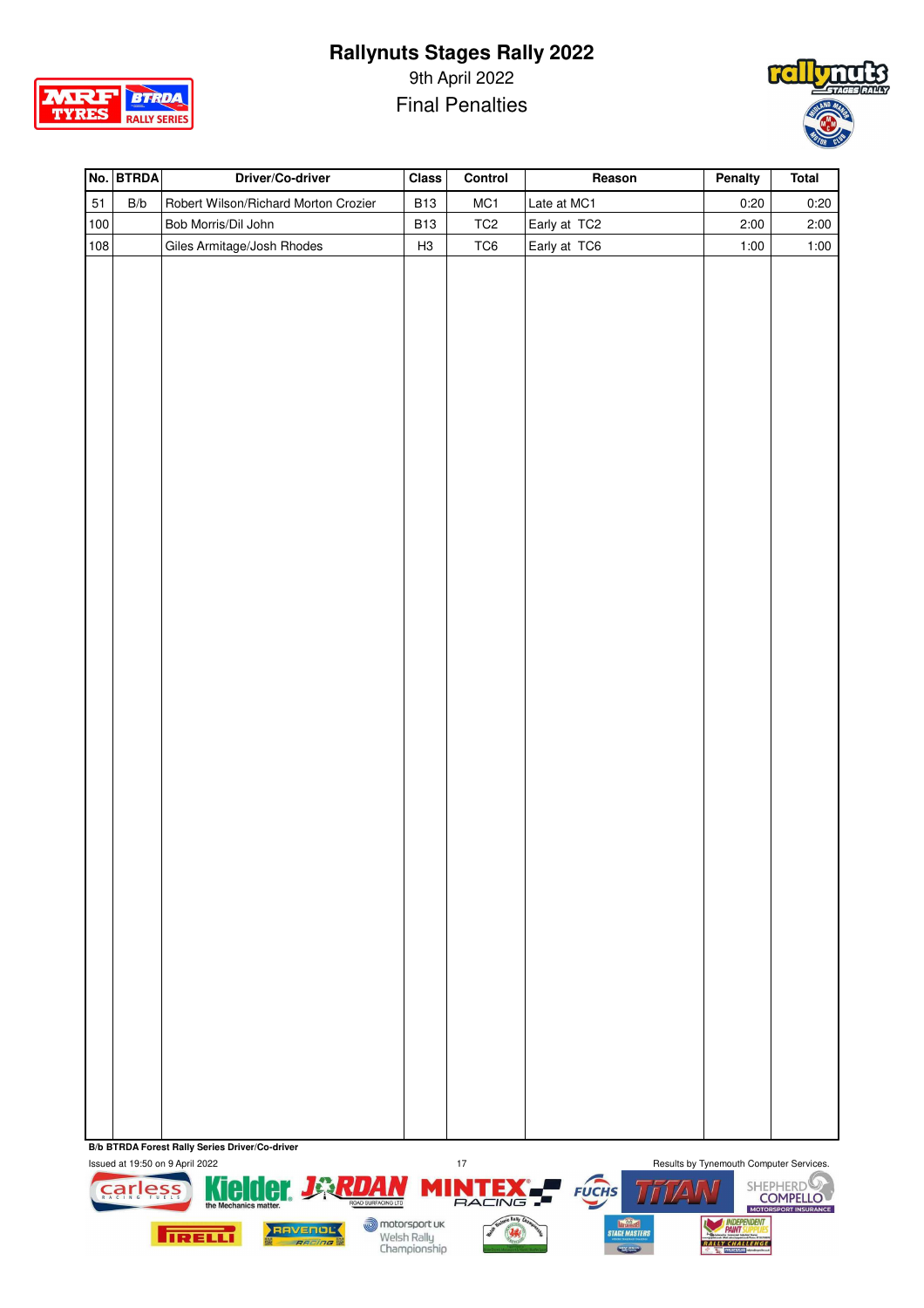

9th April 2022

Final Retirements

Listed by Competition Number



31 Retirements

|     | No. BTRDA | Driver/Co-driver                | Class          |              | <b>Vehicle</b>                 | Location        | Reason                   |
|-----|-----------|---------------------------------|----------------|--------------|--------------------------------|-----------------|--------------------------|
| 201 | B/b       | Dave Brick/Freddy Brick         | 1400S          | $\mathbf{C}$ | Vauxhall Nova                  | Stage 2         | <b>Retired SS2</b>       |
| 212 | B/b       | Gary Scott/James Hedges         | 1400S          |              | Proton Satria                  | TC <sub>6</sub> | <b>Retired after SS5</b> |
| 215 |           | Rikki Proffitt/Graham Wild      | H1/2           | ą,           | Porsche 911S                   | Stage 5         | <b>Retired SS5</b>       |
| 218 | В         | Alfie Hammond/Phil Boyle        | 1400C          |              | Nissan Micra                   | TC <sub>3</sub> | Retired after SS2        |
| 222 | B/b       | Aaron Rix/Abi Haycock           | 1400S          |              | <b>Content</b> Ford Escort Mk2 | TC <sub>3</sub> | <b>Retired after SS2</b> |
| 223 | b         | Carl Stuttard/Hannah McKillop   | H1/2           |              | <b>State</b> Ford Mk2 Escort   | TC <sub>6</sub> | Broke sump SS5           |
| 230 | B/b       | Gethin Price/Matthew Baddeley   | 1400C          |              | Nissan Micra                   | TC <sub>3</sub> | Gearbox SS2              |
| 1   | B/b       | Stephen Petch/Michael Wilkinson | <b>B14</b>     |              | <b>State</b> Ford Fiesta       | TC <sub>3</sub> | Stopped after SS2 (OTL)  |
| 10  | B/b       | Ian Joel/Graeme Wood            | B13            |              | Ford Escort Cosworth           | Stage 2         | Turbo issues             |
| 11  | B/b       | Pat Naylor/Ian Lawrence         | <b>B13</b>     | A            | Mitsubishi Evo 9               | TC3A            | Retired after SS3        |
| 12  | B         | David Crossen/Aileen Kelly      | <b>B12</b>     |              | <b>Stand</b> Ford Mk2          | Stage 2         | <b>Retired SS2</b>       |
| 14  | В         | Eddie Lewis/Max Freeman         | <b>B14</b>     |              | Ford Fiesta R5                 | MC <sub>2</sub> | Retired in Service Area  |
| 24  |           | Lewers Firth/Shaun Lapper       | <b>B13</b>     |              | Subaru Impreza                 | Stage 1         | <b>Retired SS1</b>       |
| 25  |           | Craig Cameron/Dafydd Evans      | <b>B13</b>     |              | Subaru Impreza                 | SS <sub>1</sub> | Fuel starvation SS1      |
| 39  | B/b       | Andy Davison/Tom Murphy         | <b>B12</b>     | $\bigodot$   | Talbot Sunbeam VRX             | Stage 5         | Lost wheel SS5           |
| 50  |           | David Tomlin/Keith Ashley       | <b>B14</b>     |              | <b>Stind</b> Ford Fiesta R5    | Stage 5         | Off SS5                  |
| 66  | B/b       | Nathan Wearden/Ethan Thompson   | B10            |              | <b>State</b> Ford Fiesta       | Stage 5         | Rolled SS5               |
| 70  |           | Dan Jones/Cyril Jones           | B10            | $\mathbf{O}$ | Vauxhall Nova                  | TC <sub>6</sub> | Broken shaft - after SS5 |
| 72  |           | Peter Hinton/Lewis Sim          | H <sub>4</sub> |              | <b>State</b> Ford Escort       | Stage 4         | <b>Retired SS4</b>       |
| 74  |           | Kyle Tilley/Martin Brady        | H <sub>3</sub> |              | <b>Stand</b> Ford Escort       | TC4             | <b>Retired after MC3</b> |
| 77  |           | Geoff Phelps/Colin Jenkins      | <b>B11</b>     |              | <b>Sime</b> Ford Escort        | MC <sub>2</sub> | Broken diff after SS3    |
| 80  |           | Alun Horn/Ian Beamond           | <b>B11</b>     |              | <b>Conta</b> Ford Escort       | Stage 5         | <b>Retired SS5</b>       |
| 81  |           | Callum Griffiths/William Lewis  | <b>B11</b>     |              | <b>Come</b> Ford Fiesta ST     | TC <sub>3</sub> | Retired after SS2        |
| 86  |           | Alan Desbois/Peter Littlefield  | <b>B10</b>     | 溪            | Peugeot 306 RWD                | Stage 3         | <b>Retired SS3</b>       |
| 89  |           | Matthew Honeyborne/Stu Thomas   | <b>B12</b>     | $\bigodot$   | BMW 328 Coupe                  | Stage 5         | <b>Retired SS5</b>       |
| 94  |           | Stephen Waugh/Keiron Bowness    | <b>B10</b>     | $\mathbb{W}$ | Honda Civic                    | MC4             | OTL at MC2               |
| 95  | В         | Jonathan Lightbody/Mark Swallow | <b>B13</b>     |              | Subaru Impreza                 | TC <sub>6</sub> | <b>Retired after SS5</b> |
| 99  |           | Wil Armitage/Jeremy Pole        | B11            | 溪            | Peugeot 306 S16                | Stage 4         | <b>Retired SS4</b>       |
| 104 | B         | Rob Aslett/Ashley Aslett        | <b>B13</b>     | Cas          | Subaru Impreza                 | Stage 5         | <b>Retired SS5</b>       |
| 107 |           | Michael Jenkins/Scott Dance     | B10            | 溪            | Peugeot 205                    | TC <sub>5</sub> | Retired before SS5       |
| 109 | B/b       | Steve Loomes/Gemma Webster      | <b>B12</b>     |              | <b>State</b> Ford Escort Mk1   | TC <sub>2</sub> | <b>Retired after SS1</b> |
|     |           |                                 |                |              |                                |                 |                          |
|     |           |                                 |                |              |                                |                 |                          |
|     |           |                                 |                |              |                                |                 |                          |
|     |           |                                 |                |              |                                |                 |                          |
|     |           |                                 |                |              |                                |                 |                          |
|     |           |                                 |                |              |                                |                 |                          |
|     |           |                                 |                |              |                                |                 |                          |
|     |           |                                 |                |              |                                |                 |                          |
|     |           |                                 |                |              |                                |                 |                          |
|     |           |                                 |                |              |                                |                 |                          |
|     |           |                                 |                |              |                                |                 |                          |
|     |           |                                 |                |              |                                |                 |                          |
|     |           |                                 |                |              |                                |                 |                          |
|     |           |                                 |                |              |                                |                 |                          |
|     |           |                                 |                |              |                                |                 |                          |
|     |           |                                 |                |              |                                |                 |                          |
|     |           |                                 |                |              |                                |                 |                          |
|     |           |                                 |                |              |                                |                 |                          |
|     |           |                                 |                |              |                                |                 |                          |
|     |           |                                 |                |              |                                |                 |                          |
|     |           |                                 |                |              |                                |                 |                          |
|     |           |                                 |                |              |                                |                 |                          |



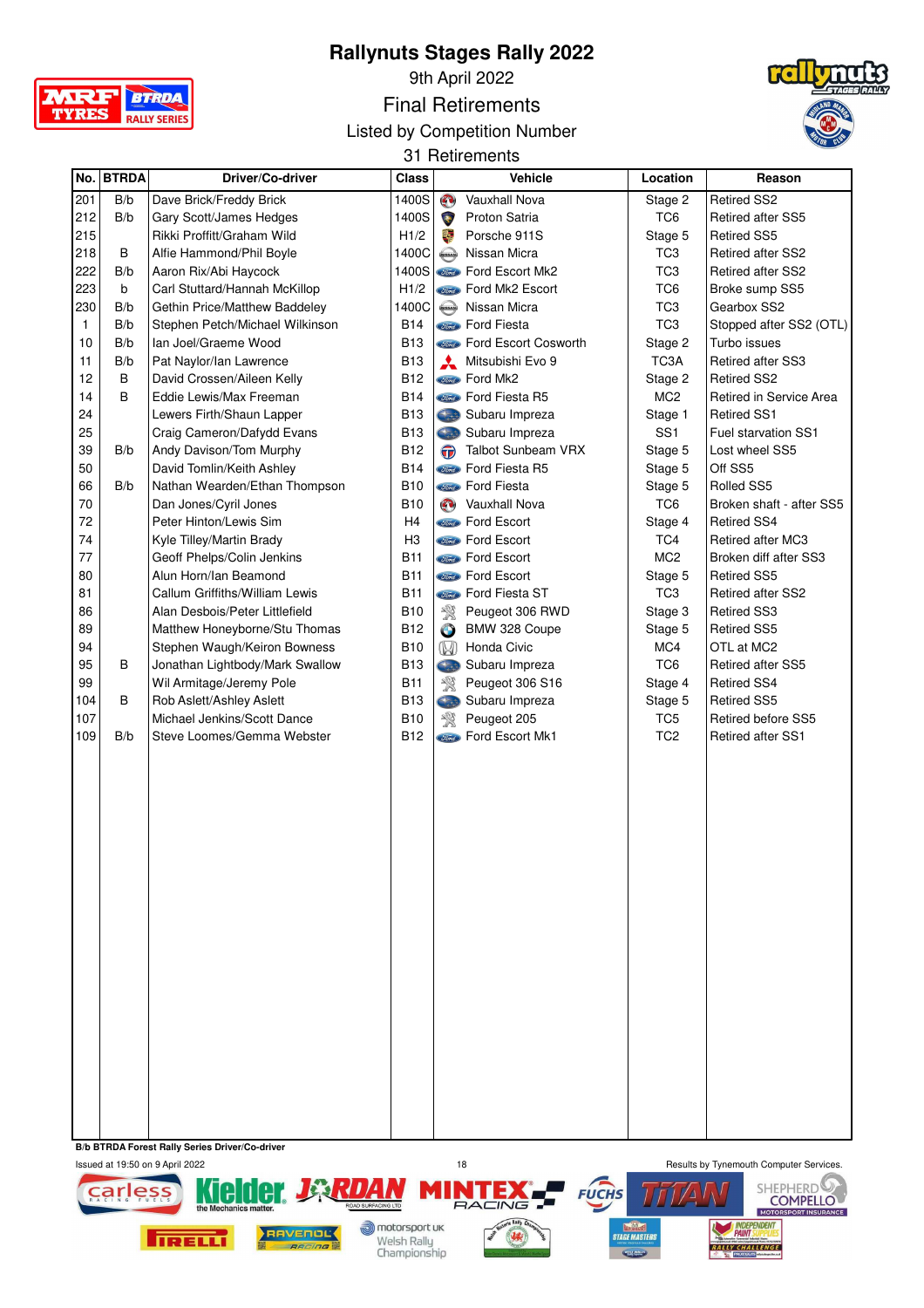

9th April 2022 Final Ten Best Times on Each Stage



| SS 1 Myherin 1 |                   |             | <b>SS 2 Hafren Sweet Lamb</b> |                  |             | SS 3 Cwmysgawen 1 |                  | SS 4 Myherin 2 |       |                  | <b>SS 5 Hafren Main</b> |       |                  |             |
|----------------|-------------------|-------------|-------------------------------|------------------|-------------|-------------------|------------------|----------------|-------|------------------|-------------------------|-------|------------------|-------------|
|                | Fastest 66.13mph  |             |                               | Fastest 55.67mph |             |                   | Fastest 60.27mph |                |       | Fastest 66.76mph |                         |       | Fastest 59.49mph |             |
|                | Length 10.71 mile |             |                               | Length 7.16 mile |             |                   | Length 2.98 mile |                |       | Length 9.05 mile |                         |       | Length 9.37 mile |             |
| No.            | <b>Driver</b>     | <b>Time</b> | No.                           | <b>Driver</b>    | <b>Time</b> | No.               | <b>Driver</b>    | <b>Time</b>    | No.   | <b>Driver</b>    | <b>Time</b>             | No.   | <b>Driver</b>    | <b>Time</b> |
| 5              | Hirst             | 9:43        | 5                             | Hirst            | 7:43        | 3                 | Bainbridge       | 2:58           | 5     | Hirst            | 8:08                    | 5     | <b>Hirst</b>     | 9:27        |
| $2 =$          | Payne             | 9:58        | 2                             | Payne            | 7:48        | 5                 | Hirst            | 2:59           | 2     | Payne            | 8:10                    | 2     | Payne            | 9:28        |
| $3=$           | Bainbridge        | 9:58        | 8                             | Davies           | 7:51        | 8                 | Davies           | 3:00           | 3     | Bainbridge       | 8:16                    | 3     | Bainbridge       | 9:30        |
| 7              | Thompson          | 10:07       | 3                             | Bainbridge       | 7:52        | 4                 | Gardener         | 3:03           | 8     | Davies           | 8:22                    | 4     | Gardener         | 9:35        |
| 8              | Davies            | 10:08       | 4                             | Gardener         | 7:55        | 2                 | Payne            | 3:05           | 4     | Gardener         | 8:26                    | 8     | Davies           | 9:42        |
| 4              | Gardener          | 10:14       | 7                             | Thompson         | 8:01        | $\overline{7}$    | Thompson         | 3:06           | $7 =$ | Thompson         | 8:30                    | $6=$  | Hill             | 9:51        |
| $9 =$          | Llewellin         | 10:19       | 9                             | Llewellin        | 8:11        | 9                 | Llewellin        | 3:07           | $9=$  | Llewellin        | 8:30                    | $7=$  | Thompson         | 9:51        |
| $12 =$         | Crossen           | 10:19       | 1                             | Petch            | 8:12        | $13=$             | Payne            | 3:09           | 6     | Hill             | 8:34                    | 9     | Llewellin        | 9:52        |
| 6              | Hill              | 10:20       | 6                             | Hill             | 8:15        | $21 =$            | Gamble           | 3:09           | 52    | Giddings         | 8:38                    | 13    | Payne            | 10:06       |
| $13=$          | Payne             | 10:27       | 13                            | Payne            | 8:21        | 6                 | Hill             | 3:11           | 23    | Johannessc       | 8:46                    | $52=$ | Giddings         | 10:07       |
|                | SS 6 Cwmysgawen 2 |             |                               |                  |             |                   |                  |                |       |                  |                         |       |                  |             |
|                | Fastest 60.60mph  |             |                               |                  |             |                   |                  |                |       |                  |                         |       |                  |             |
|                | Length 4.73 mile  |             |                               |                  |             |                   |                  |                |       |                  |                         |       |                  |             |
| No.            | <b>Driver</b>     | <b>Time</b> |                               |                  |             |                   |                  |                |       |                  |                         |       |                  |             |
| $4=$           | Gardener          | 4:41        |                               |                  |             |                   |                  |                |       |                  |                         |       |                  |             |
| $5=$           | Hirst             | 4:41        |                               |                  |             |                   |                  |                |       |                  |                         |       |                  |             |
| $2 =$          | Payne             | 4:43        |                               |                  |             |                   |                  |                |       |                  |                         |       |                  |             |
| $9=$           | Llewellin         | 4:43        |                               |                  |             |                   |                  |                |       |                  |                         |       |                  |             |
| 8              | Davies            | 4:45        |                               |                  |             |                   |                  |                |       |                  |                         |       |                  |             |
| 7              | Thompson          | 4:51        |                               |                  |             |                   |                  |                |       |                  |                         |       |                  |             |
| 6              | Hill              | 4:57        |                               |                  |             |                   |                  |                |       |                  |                         |       |                  |             |
| 21             | Gamble            | 4:58        |                               |                  |             |                   |                  |                |       |                  |                         |       |                  |             |
| 52             | Giddings          | 4:59        |                               |                  |             |                   |                  |                |       |                  |                         |       |                  |             |
| $19=$          | Morgan            | 5:00        |                               |                  |             |                   |                  |                |       |                  |                         |       |                  |             |

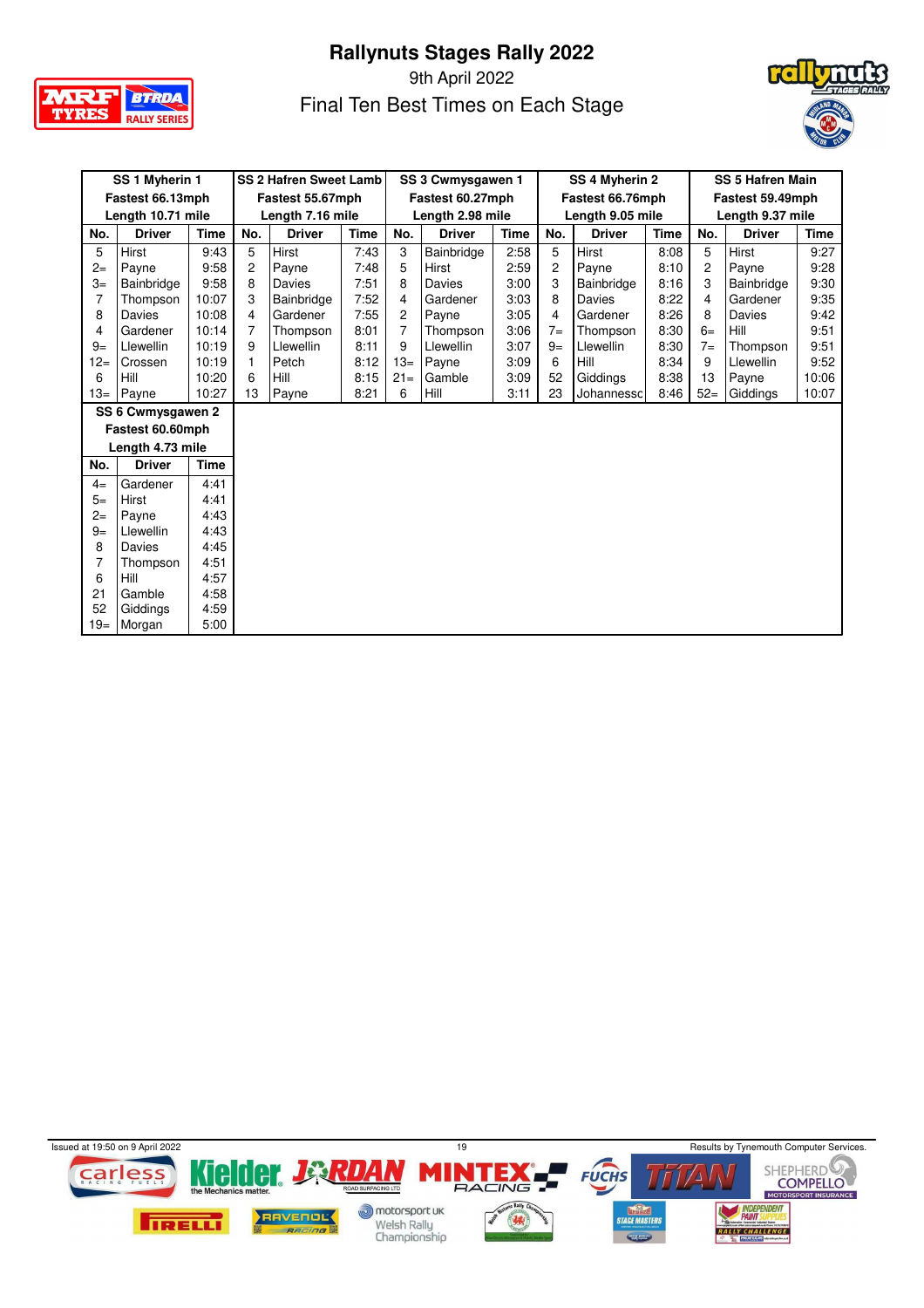

# 9th April 2022



| Final Ten Leading Positions after Each Stage |  |
|----------------------------------------------|--|

| SS 1 Myherin 1 |                   | <b>SS 2 Hafren Sweet Lamb</b> |                |                  | SS 3 Cwmysgawen 1 |                | SS 4 Myherin 2   |              |                | <b>SS 5 Hafren Main</b> |         |                |                  |              |
|----------------|-------------------|-------------------------------|----------------|------------------|-------------------|----------------|------------------|--------------|----------------|-------------------------|---------|----------------|------------------|--------------|
|                | Gravel            |                               |                | Gravel           |                   |                | Gravel           |              |                | Gravel                  |         |                | Gravel           |              |
|                | Length 10.71 mile |                               |                | Length 7.16 mile |                   |                | Length 2.98 mile |              |                | Length 9.05 mile        |         |                | Length 9.37 mile |              |
| No.            | <b>Driver</b>     | <b>Total</b>                  | No.            | <b>Driver</b>    | <b>Total</b>      | No.            | <b>Driver</b>    | <b>Total</b> | No.            | <b>Driver</b>           | Total   | No.            | <b>Driver</b>    | <b>Total</b> |
| 5              | Hirst             | 0:09:43                       | 5              | Hirst            | 0:17:26           | 5              | Hirst            | 0:20:25      | 5              | Hirst                   | 0:28:33 | 5              | Hirst            | 0:38:00      |
| $2=$           | Payne             | 0:09:58                       | $\overline{2}$ | Payne            | 0:17:46           | 3              | Bainbridge       | 0:20:48      | $\overline{2}$ | Payne                   | 0:29:01 | $\overline{c}$ | Payne            | 0:38:29      |
| $3=$           | Bainbridge        | 0:09:58                       | 3              | Bainbridge       | 0:17:50           | $\overline{c}$ | Payne            | 0:20:51      | 3              | Bainbridge              | 0:29:04 | 3              | Bainbridge       | 0:38:34      |
|                | Thompson          | 0:10:07                       | 8              | Davies           | 0:17:59           | 8              | Davies           | 0:20:59      | 8              | Davies                  | 0:29:21 | 8              | Davies           | 0:39:03      |
| 8              | Davies            | 0:10:08                       | $\overline{7}$ | Thompson         | 0:18:08           | 4              | Gardener         | 0:21:12      | 4              | Gardener                | 0:29:38 | 4              | Gardener         | 0:39:13      |
| 4              | Gardener          | 0:10:14                       | 4              | Gardener         | 0:18:09           | $\overline{7}$ | Thompson         | 0:21:14      | 7              | Thompson                | 0:29:44 | 7              | Thompson         | 0:39:35      |
| $9=$           | Llewellin         | 0:10:19                       | 9              | <b>Llewellin</b> | 0:18:30           | 9              | Llewellin        | 0:21:37      | 9              | Llewellin               | 0:30:07 | 9              | Llewellin        | 0:39:59      |
| $12 =$         | Crossen           | 0:10:19                       | 6              | Hill             | 0:18:35           | 6              | Hill             | 0:21:46      | 6              | Hill                    | 0:30:20 | 6              | Hill             | 0:40:11      |
| 6              | Hill              | 0:10:20                       | 13             | Payne            | 0:18:48           | 13             | Payne            | 0:21:57      | 13             | Payne                   | 0:30:44 | 13             | Payne            | 0:40:50      |
| 13=            | Payne             | 0:10:27                       | 23             | Johanness        | 0:18:53           | 52             | Giddings         | 0:22:07      | 52             | Giddings                | 0:30:45 | 52             | Giddings         | 0:40:52      |
|                | SS 6 Cwmysgawen 2 |                               |                |                  |                   |                |                  |              |                |                         |         |                |                  |              |
|                | Gravel            |                               |                |                  |                   |                |                  |              |                |                         |         |                |                  |              |
|                | Length 4.73 mile  |                               |                |                  |                   |                |                  |              |                |                         |         |                |                  |              |
| No.            | <b>Driver</b>     | <b>Total</b>                  |                |                  |                   |                |                  |              |                |                         |         |                |                  |              |
| 5              | <b>Hirst</b>      | 0:42:41                       |                |                  |                   |                |                  |              |                |                         |         |                |                  |              |
| 2              | Payne             | 0:43:12                       |                |                  |                   |                |                  |              |                |                         |         |                |                  |              |
| 8              | Davies            | 0:43:48                       |                |                  |                   |                |                  |              |                |                         |         |                |                  |              |
| 4              | Gardener          | 0:43:54                       |                |                  |                   |                |                  |              |                |                         |         |                |                  |              |
|                | Thompson          | 0:44:26                       |                |                  |                   |                |                  |              |                |                         |         |                |                  |              |
| 3              | Bainbridge        | 0:44:34                       |                |                  |                   |                |                  |              |                |                         |         |                |                  |              |
| 9              | Llewellin         | 0:44:42                       |                |                  |                   |                |                  |              |                |                         |         |                |                  |              |
| 6              | Hill              | 0:45:08                       |                |                  |                   |                |                  |              |                |                         |         |                |                  |              |
| 52             | Giddings          | 0:45:51                       |                |                  |                   |                |                  |              |                |                         |         |                |                  |              |
| 13             | Payne             | 0:45:53                       |                |                  |                   |                |                  |              |                |                         |         |                |                  |              |

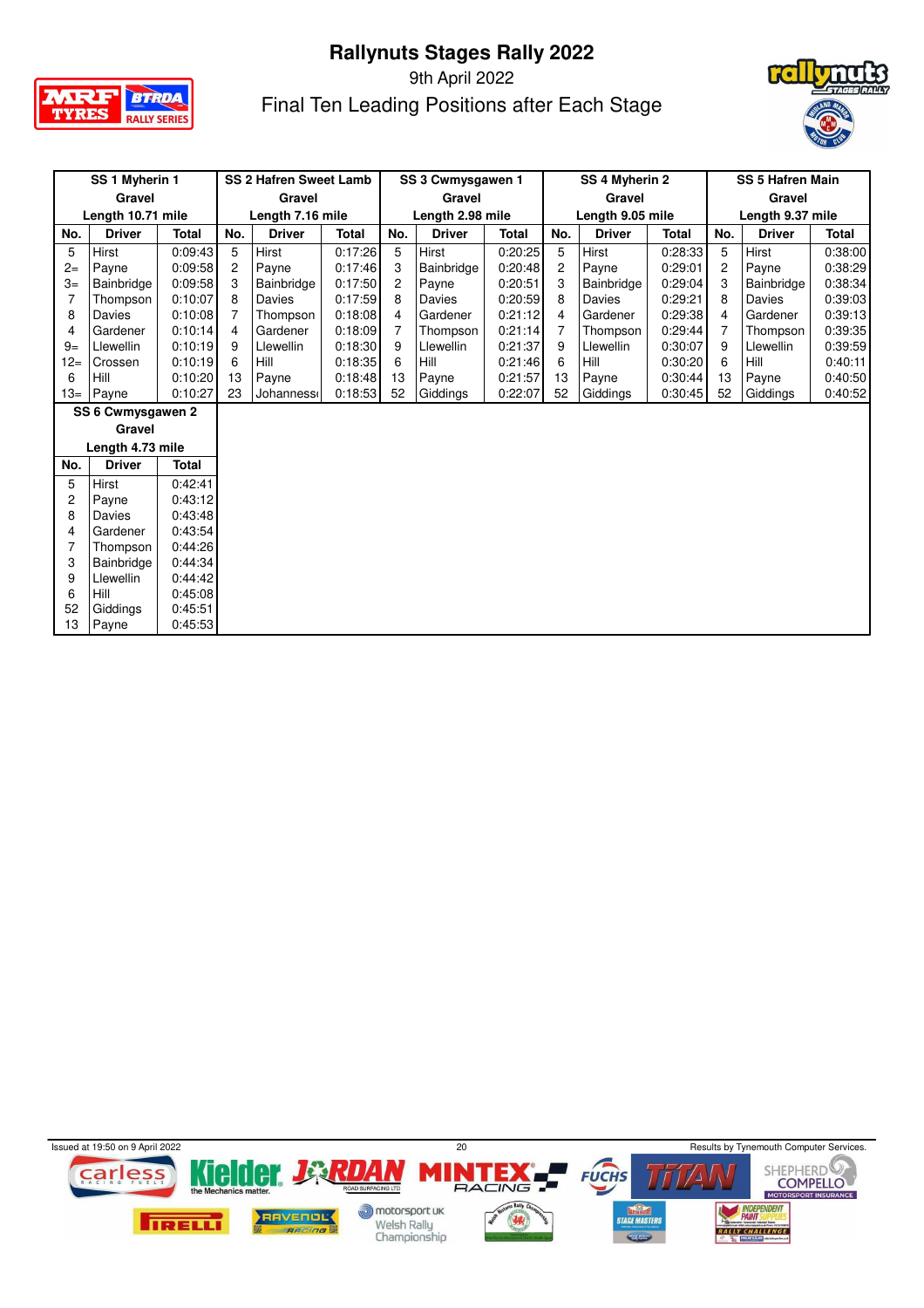

9th April 2022 Final Stage Positions



**Total number of fastest times, second fastest times etc.**

| 5<br>No.<br><b>Driver</b><br>$\mathbf{1}$<br>$\mathbf 2$<br>3<br>4<br>6<br>$\overline{7}$<br>10<br>11<br>8<br>9<br>$\overline{5}$<br><b>Matthew Hirst</b><br>5<br>$\mathbf{1}$<br>$\overline{\phantom{a}}$<br>L.<br>$\mathbb{Z}^2$<br>$\Box$<br>$\sim$<br>L.<br>$\mathbf{r}$<br>L.<br>$\overline{\phantom{a}}$ |                                                                                                                   |                                                      |                          |                                    |                                                      |                                  |                          | 12                             | 13                             | 14                       | 15                                     |                          |                                         |                                            |                                    |                          |
|----------------------------------------------------------------------------------------------------------------------------------------------------------------------------------------------------------------------------------------------------------------------------------------------------------------|-------------------------------------------------------------------------------------------------------------------|------------------------------------------------------|--------------------------|------------------------------------|------------------------------------------------------|----------------------------------|--------------------------|--------------------------------|--------------------------------|--------------------------|----------------------------------------|--------------------------|-----------------------------------------|--------------------------------------------|------------------------------------|--------------------------|
|                                                                                                                                                                                                                                                                                                                |                                                                                                                   |                                                      |                          |                                    |                                                      |                                  |                          |                                |                                |                          |                                        |                          | L.                                      | $\mathbf{r}$                               | $\mathbf{r}$                       | $\overline{a}$           |
| 3                                                                                                                                                                                                                                                                                                              | Ian Bainbridge                                                                                                    | 1                                                    | $\mathbf{1}$             | $\overline{c}$                     | 1                                                    | $\blacksquare$                   | ÷,                       | $\overline{a}$                 | $\sim$                         | ÷,                       | $\blacksquare$                         | $\overline{\phantom{a}}$ | ÷.                                      | ÷,                                         | ÷                                  | $\blacksquare$           |
| 4                                                                                                                                                                                                                                                                                                              | Perry Gardener                                                                                                    | 1                                                    | ÷,                       | $\overline{\phantom{a}}$           | $\overline{c}$                                       | $\overline{c}$                   | $\mathbf{1}$             | ÷,                             | $\sim$                         | ۰                        | $\blacksquare$                         | ÷.                       | $\sim$                                  | ä,                                         |                                    | ä,                       |
| $\overline{\mathbf{c}}$                                                                                                                                                                                                                                                                                        | Elliot Payne                                                                                                      | ÷,                                                   | 4                        | 1                                  | ÷,                                                   | $\mathbf{1}$                     | ÷,                       | $\overline{\phantom{a}}$       | $\sim$                         | ÷,                       | $\overline{\phantom{a}}$               | $\overline{\phantom{a}}$ | $\sim$                                  | ä,                                         | ÷.                                 | $\overline{\phantom{a}}$ |
| 8                                                                                                                                                                                                                                                                                                              | <b>Dylan Davies</b>                                                                                               | $\overline{\phantom{a}}$                             | $\overline{\phantom{a}}$ | $\overline{c}$                     | $\mathbf{1}$                                         | 3                                | $\blacksquare$           | $\overline{\phantom{a}}$       | $\sim$                         | ÷,                       | $\blacksquare$                         | $\overline{\phantom{a}}$ | $\sim$                                  | $\mathbf{r}$                               | L,                                 | $\overline{\phantom{a}}$ |
| 9                                                                                                                                                                                                                                                                                                              | Tom Llewellin                                                                                                     | $\overline{\phantom{a}}$                             | ÷.                       | $\mathbf{1}$                       | ÷,                                                   | $\blacksquare$                   | 1                        | 3                              | 1                              | $\overline{\phantom{a}}$ | $\overline{\phantom{a}}$               | ÷.                       | $\sim$                                  | ä,                                         | L,                                 | ÷,                       |
| $\overline{7}$                                                                                                                                                                                                                                                                                                 | Russ Thompson                                                                                                     | ÷.                                                   | ÷,                       | ÷,                                 | $\mathbf{1}$                                         | $\blacksquare$                   | 5                        | ÷,                             | $\overline{\phantom{a}}$       | $\overline{a}$           | $\sim$                                 | $\overline{\phantom{a}}$ | ÷.                                      | ÷,                                         | L,                                 | ä,                       |
| 6                                                                                                                                                                                                                                                                                                              | <b>Richard Hill</b>                                                                                               | $\overline{\phantom{a}}$                             | ä,                       | ä,                                 | ÷,                                                   | ä,                               | $\mathbf{1}$             | 1                              | $\mathbf{1}$                   | $\overline{c}$           | 1                                      | $\overline{\phantom{a}}$ | $\sim$                                  | ä,                                         | ÷.                                 | ÷.                       |
| 12                                                                                                                                                                                                                                                                                                             | David Crossen                                                                                                     | $\overline{\phantom{a}}$                             | ÷,                       | $\blacksquare$                     | $\overline{\phantom{a}}$                             | $\blacksquare$                   | ÷,                       | 1                              | ä,                             | L.                       | $\overline{\phantom{a}}$               | ÷,                       | $\overline{\phantom{a}}$                | $\blacksquare$                             | ÷,                                 | $\blacksquare$           |
| 21                                                                                                                                                                                                                                                                                                             | <b>Trevor Gamble</b>                                                                                              | ÷,                                                   | ÷,<br>÷,                 | $\overline{\phantom{a}}$           | ÷,                                                   | $\overline{\phantom{a}}$         | $\overline{\phantom{a}}$ | ÷,                             | $\overline{c}$<br>$\mathbf{1}$ | ÷,<br>$\mathbf{1}$       | $\overline{\phantom{a}}$               | ÷,<br>$\mathbf{1}$       | $\mathbf{1}$<br>$\mathbf{1}$            | $\blacksquare$                             | 1<br>L.                            | 1<br>$\overline{a}$      |
| 13<br>$\mathbf{1}$                                                                                                                                                                                                                                                                                             | Charles Payne<br>Stephen Petch                                                                                    | $\overline{\phantom{a}}$<br>$\overline{\phantom{a}}$ | $\overline{\phantom{a}}$ | $\overline{\phantom{a}}$<br>$\sim$ | $\overline{\phantom{a}}$<br>$\overline{\phantom{a}}$ | $\blacksquare$<br>$\blacksquare$ | ÷,<br>÷,                 | ÷,<br>$\overline{\phantom{a}}$ | 1                              | ÷,                       | 2<br>$\overline{\phantom{a}}$          | $\overline{\phantom{a}}$ | $\overline{\phantom{a}}$                | $\frac{1}{2}$<br>÷,                        | ÷.                                 | $\overline{\phantom{a}}$ |
| 52                                                                                                                                                                                                                                                                                                             | James Giddings                                                                                                    | ÷,                                                   | $\blacksquare$           | $\blacksquare$                     | ÷,                                                   | $\blacksquare$                   | ÷,                       | $\overline{\phantom{a}}$       | ÷,                             | $\overline{2}$           | 1                                      | $\mathbf{1}$             | $\mathbf{1}$                            | $\blacksquare$                             | 1                                  | $\blacksquare$           |
| 23                                                                                                                                                                                                                                                                                                             | Gunnar Karl Johannesson                                                                                           | ÷,                                                   | ÷,                       | $\blacksquare$                     | ÷,                                                   | $\blacksquare$                   | $\overline{\phantom{a}}$ | ÷,                             | $\overline{\phantom{a}}$       | ÷,                       | $\overline{c}$                         | $\overline{\phantom{a}}$ | $\mathbf{1}$                            | $\mathbf{1}$                               | L.                                 | ÷,                       |
| 131                                                                                                                                                                                                                                                                                                            | Matt Edwards                                                                                                      | ÷,                                                   | ÷,                       | $\blacksquare$                     | ÷,                                                   | $\overline{\phantom{a}}$         | ÷,                       | ÷,                             | $\overline{\phantom{a}}$       | ÷,                       | $\mathbf{1}$                           | $\mathbf{1}$             | $\Box$                                  | $\mathbf{1}$                               | ÷,                                 | 1                        |
| 19                                                                                                                                                                                                                                                                                                             | <b>Bob Morgan</b>                                                                                                 | ÷,                                                   | $\blacksquare$           | $\overline{\phantom{a}}$           | ÷,                                                   | $\blacksquare$                   | $\overline{\phantom{a}}$ | $\overline{\phantom{a}}$       | $\overline{\phantom{a}}$       | $\overline{\phantom{a}}$ | 1                                      | $\mathbf{1}$             | $\blacksquare$                          | ä,                                         | 1                                  | $\blacksquare$           |
| 51                                                                                                                                                                                                                                                                                                             | Robert Wilson                                                                                                     | $\blacksquare$                                       | ÷,                       | $\overline{\phantom{a}}$           | $\overline{\phantom{a}}$                             | $\overline{\phantom{a}}$         | $\blacksquare$           | $\overline{\phantom{a}}$       | $\overline{\phantom{a}}$       | $\overline{\phantom{a}}$ | 1                                      | $\mathbf{1}$             | $\overline{\phantom{a}}$                | $\blacksquare$                             | L.                                 | $\overline{c}$           |
| 22                                                                                                                                                                                                                                                                                                             | Benjamin Ceen                                                                                                     | ÷,                                                   | $\frac{1}{2}$            | $\overline{\phantom{a}}$           | $\overline{\phantom{a}}$                             | $\overline{\phantom{a}}$         | $\overline{\phantom{a}}$ | $\overline{a}$                 | $\overline{\phantom{a}}$       | $\overline{\phantom{a}}$ | $\blacksquare$                         | $\overline{\phantom{a}}$ | $\mathbf{1}$                            | $\mathbf{1}$                               | ä,                                 | $\mathbf{1}$             |
| 11                                                                                                                                                                                                                                                                                                             | Pat Naylor                                                                                                        | $\overline{\phantom{a}}$                             | ÷,                       | $\overline{\phantom{a}}$           | ÷,                                                   | $\blacksquare$                   | $\blacksquare$           | $\overline{\phantom{a}}$       | $\overline{\phantom{a}}$       | ÷,                       | $\blacksquare$                         | $\blacksquare$           | $\mathbf{1}$                            | ä,                                         | 1                                  | ÷,                       |
| 18                                                                                                                                                                                                                                                                                                             | John Caine                                                                                                        | ÷,                                                   | $\frac{1}{2}$            | $\overline{\phantom{a}}$           | $\overline{\phantom{a}}$                             | $\overline{\phantom{a}}$         | $\overline{\phantom{a}}$ | $\overline{\phantom{a}}$       | $\overline{\phantom{a}}$       | $\overline{\phantom{a}}$ | $\blacksquare$                         | $\blacksquare$           | $\mathbf{1}$                            | $\overline{a}$                             | $\blacksquare$                     | $\blacksquare$           |
| 16                                                                                                                                                                                                                                                                                                             | <b>Nick Elliott</b>                                                                                               | $\blacksquare$                                       | $\frac{1}{2}$            | $\overline{\phantom{a}}$           | $\overline{\phantom{a}}$                             | $\overline{\phantom{a}}$         | $\overline{\phantom{a}}$ | $\overline{\phantom{a}}$       | $\overline{\phantom{a}}$       | $\blacksquare$           | $\overline{\phantom{a}}$               | $\blacksquare$           | $\overline{\phantom{a}}$                | $\mathbf{1}$                               | $\frac{1}{2}$                      | $\blacksquare$           |
| 17                                                                                                                                                                                                                                                                                                             | Rob Wright                                                                                                        | ÷.                                                   | $\sim$                   | $\sim$                             | ÷.                                                   | $\sim$                           | $\bar{a}$                | ×.                             | $\sim$                         | $\overline{a}$           | $\sim$                                 | $\sim$                   | $\sim$                                  | $\mathbf{1}$                               | $\blacksquare$                     | $\blacksquare$           |
| 15                                                                                                                                                                                                                                                                                                             | Robert Ceen                                                                                                       | $\overline{\phantom{a}}$                             | $\sim$                   | $\overline{\phantom{a}}$           | ÷.                                                   | $\sim$                           | $\bar{a}$                | ×.                             | $\sim$                         | ÷,                       | $\mathbf{r}$                           | $\sim$                   | $\sim$                                  | L.                                         | 1                                  | $\overline{\phantom{a}}$ |
| 20                                                                                                                                                                                                                                                                                                             | Robert Adamson                                                                                                    | ÷.                                                   | $\sim$                   | $\overline{\phantom{a}}$           | $\sim$                                               | $\blacksquare$                   | $\overline{a}$           | $\sim$                         | ä,                             | $\overline{a}$           | $\overline{\phantom{a}}$               | ÷.                       | $\overline{\phantom{a}}$                | $\blacksquare$                             | ä,                                 | $\mathbf{1}$             |
|                                                                                                                                                                                                                                                                                                                |                                                                                                                   |                                                      |                          |                                    |                                                      |                                  |                          |                                |                                |                          |                                        |                          |                                         |                                            |                                    |                          |
|                                                                                                                                                                                                                                                                                                                | Note: where more than one competitor has the same stage time, they are all credited with the same stage position. |                                                      |                          |                                    |                                                      |                                  |                          |                                |                                |                          |                                        |                          |                                         |                                            |                                    |                          |
|                                                                                                                                                                                                                                                                                                                | Issued at 19:50 on 9 April 2022                                                                                   |                                                      |                          |                                    |                                                      | 21                               |                          |                                |                                |                          |                                        |                          | Results by Tynemouth Computer Services. |                                            |                                    |                          |
|                                                                                                                                                                                                                                                                                                                | <b>Kielder</b> .<br>arless<br>the Mechanics matter.                                                               |                                                      | <b>E-RDA</b>             | ROAD SURFACING LTD                 | motorsport uk                                        |                                  | <b>RACING -</b>          |                                |                                | <i><b>FUCHS</b></i>      | <b>Marchites!</b>                      |                          |                                         | <b>INDEPENDENT</b><br>PAINT SUPPLIE        | COMPELI<br><b>MOTORSPORT INSUE</b> |                          |
|                                                                                                                                                                                                                                                                                                                | <b>IRELLI</b>                                                                                                     | <b>RAVENOL</b><br><b>RACING</b>                      |                          |                                    | Welsh Rally<br>Championship                          |                                  |                          |                                |                                |                          | <b>STAGE MASTERS</b><br><b>CONTROL</b> |                          |                                         | <b>RALLY CHALLENGE</b><br>PRESERVES MANAGE |                                    |                          |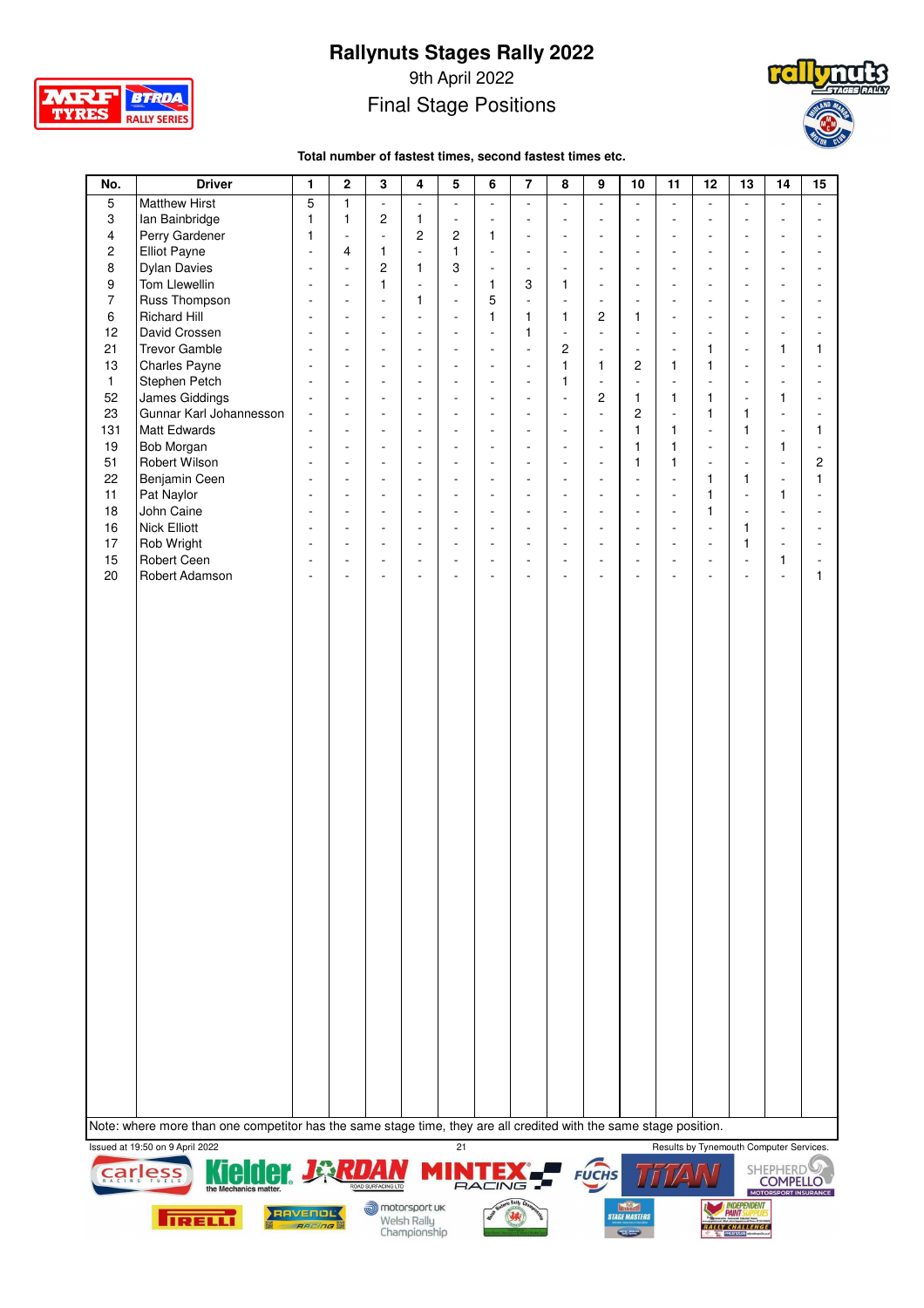9th April 2022

Final Time Chart

**Competitors in order of time taken on each stage**

| Posn                    |                |             |                         |                                    |                |      |                         | Stage       |                |               |                |                |  |
|-------------------------|----------------|-------------|-------------------------|------------------------------------|----------------|------|-------------------------|-------------|----------------|---------------|----------------|----------------|--|
|                         |                | 1 Myherin 1 |                         | 2 Hafren Sweet Lamb 3 Cwmysgawen 1 |                |      |                         | 4 Myherin 2 |                | 5 Hafren Main |                | 6 Cwmysgawen 2 |  |
| $\mathbf{1}$            | 5              | 9:43        | 5                       | 7:43                               | 3              | 2:58 | 5                       | 8:08        | 5              | 9:27          | $4=$           | 4:41           |  |
| $\overline{c}$          | $2 =$          | 9:58        | $\overline{\mathbf{c}}$ | 7:48                               | 5              | 2:59 | $\overline{\mathbf{c}}$ | 8:10        | $\overline{c}$ | 9:28          | $5=$           | 4:41           |  |
| 3                       | $3=$           | 9:58        | 8                       | 7:51                               | 8              | 3:00 | 3                       | 8:16        | 3              | 9:30          | $2 =$          | 4:43           |  |
| $\overline{\mathbf{4}}$ | $\overline{7}$ | 10:07       | 3                       | 7:52                               | 4              | 3:03 | 8                       | 8:22        | 4              | 9:35          | $9=$           | 4:43           |  |
| 5                       | 8              | 10:08       | 4                       | 7:55                               | $\overline{c}$ | 3:05 | 4                       | 8:26        | 8              | 9:42          | 8              | 4:45           |  |
| 6                       | 4              | 10:14       | $\overline{7}$          | 8:01                               | $\overline{7}$ | 3:06 | $7 =$                   | 8:30        | $6=$           | 9:51          | $\overline{7}$ | 4:51           |  |
| $\overline{7}$          | $9-$           | 10:19       | 9                       | 8:11                               | 9              | 3:07 | $9-$                    | 8:30        | $7 =$          | 9:51          | 6              | 4:57           |  |
| 8                       | $12=$          | 10:19       | $\mathbf{1}$            | 8:12                               | $13=$          | 3:09 | 6                       | 8:34        | 9              | 9:52          | 21             | 4:58           |  |
| 9                       | 6              | 10:20       | 6                       | 8:15                               | $21 =$         | 3:09 | 52                      | 8:38        | 13             | 10:06         | 52             | 4:59           |  |
| 10                      | $13=$          | 10:27       | 13                      | 8:21                               | 6              | 3:11 | 23                      | 8:46        | $52=$          | 10:07         | $19 =$         | 5:00           |  |
| 11                      | $23=$          | 10:27       | 52                      | 8:25                               | 19             | 3:12 | $13=$                   | 8:47        | 131=           | 10:07         | $51 =$         | 5:00           |  |
| 12                      | 52             | 10:28       | $11 =$                  | 8:26                               | $18 =$         | 3:13 | $51 =$                  | 8:47        | 21             | 10:10         | 13             | 5:03           |  |
| 13                      | 16             | 10:39       | $23=$                   | 8:26                               | $22=$          | 3:13 | $131 =$                 | 8:47        | 23             | 10:11         | $17 =$         | 5:04           |  |
| 14                      | 11             | 10:40       | 21                      | 8:28                               | 52             | 3:14 | 15                      | 8:50        | 19             | 10:14         | $22 =$         | 5:04           |  |
| 15                      | 131            | 10:42       | 22                      | 8:31                               | $20=$          | 3:15 | 21                      | 8:54        | 51             | 10:15         | $131 =$        | 5:04           |  |
| 16                      | 51             | 10:43       | 18                      | 8:32                               | $51 =$         | 3:15 | 35                      | 8:55        | 22             | 10:17         | 23             | 5:05           |  |
| 17                      | 10             | 10:44       | 19                      | 8:33                               | $23=$          | 3:16 | 28                      | 8:57        | 18             | 10:20         | $15 =$         | 5:06           |  |
| 18                      | $28=$          | 10:46       | $51 =$                  | 8:35                               | $31 =$         | 3:16 | 16                      | 8:58        | 15             | 10:23         | $18 =$         | 5:06           |  |
| 19                      | $29=$          | 10:46       | $131 =$                 | 8:35                               | $39=$          | 3:16 | $18 =$                  | 9:01        | 37             | 10:29         | 16             | 5:07           |  |
| 20                      | 35             | 10:47       | $16=$                   | 8:38                               | $16=$          | 3:17 | $19 =$                  | 9:01        | $27 =$         | 10:32         | $31 =$         | 5:08           |  |
| 21                      | 19             | 10:50       | $29=$                   | 8:38                               | $27 =$         | 3:17 | $22=$                   | 9:03        | $35=$          | 10:32         | $35=$          | 5:08           |  |
| 22                      | $22=$          | 10:53       | $27=$                   | 8:42                               | $35=$          | 3:17 | $36=$                   | 9:03        | 16             | 10:33         | $28=$          | 5:09           |  |
| 23                      | $36=$          | 10:53       | $35=$                   | 8:42                               | $131 =$        | 3:17 | $45=$                   | 9:03        | 29             | 10:35         | $33=$          | 5:09           |  |
| 24                      | $18 =$         | 10:55       | $26=$                   | 8:43                               | $17=$          | 3:18 | $37=$                   | 9:06        | 31             | 10:37         | 45             | 5:10           |  |
| 25                      | $45=$          | 10:55       | $28 =$                  | 8:43                               | $28=$          | 3:18 | $50=$                   | 9:06        | 33             | 10:38         | $29=$          | 5:11           |  |
| 26                      | 43             | 10:56       | 36                      | 8:44                               | $36=$          | 3:18 | 27                      | 9:07        | $34=$          | 10:39         | $36=$          | 5:11           |  |
| 27                      | 42             | 10:58       | $10=$                   | 8:45                               | $37=$          | 3:18 | 39                      | 9:08        | $45=$          | 10:39         | $37=$          | 5:12           |  |
| 28                      | 39             | 11:00       | $20 =$                  | 8:45                               | $29=$          | 3:19 | 20                      | 9:09        | $48 =$         | 10:39         | $41 =$         | 5:12           |  |
| 29                      | 14             | 11:01       | $39=$                   | 8:45                               | $34=$          | 3:19 | $31 =$                  | 9:10        | 20             | 10:40         | $60=$          | 5:12           |  |
| 30                      | $20=$          | 11:02       | 34                      | 8:46                               | $43=$          | 3:19 | $43=$                   | 9:10        | 28             | 10:41         | 63=            | 5:12           |  |
| 31                      | $31 =$         | 11:02       | 110                     | 8:47                               | 50             | 3:20 | $73 =$                  | 9:10        | 43             | 10:43         | 44             | 5:13           |  |
| 32                      | $37=$          | 11:02       | $45=$                   | 8:48                               | $26=$          | 3:21 | 60                      | 9:11        | $36=$          | 10:44         | $43=$          | 5:14           |  |
| 33                      | $44=$          | 11:05       | $49=$                   | 8:48                               | $45=$          | 3:21 | 33                      | 9:12        | $41 =$         | 10:44         | $53=$          | 5:14           |  |
| 34                      | $60 =$         | 11:05       | $14=$                   | 8:49                               | $14=$          | 3:22 | $38 =$                  | 9:13        | $44=$          | 10:44         | 27             | 5:15           |  |
| 35                      | $27 =$         | 11:06       | $37=$                   | 8:49                               | $32=$          | 3:22 | $62=$                   | 9:13        | 60             | 10:45         | $34=$          | 5:16           |  |
| 36                      | $38=$          | 11:06       | $43=$                   | 8:49                               | $40=$          | 3:22 | 110                     | 9:14        | $32=$          | 10:46         | $110=$         | 5:16           |  |
| 37                      | $63=$          | 11:06       | 33                      | 8:50                               | $41 =$         | 3:22 | 34=                     | 9:15        | $110=$         | 10:46         | $20=$          | 5:17           |  |
| 38                      | 33             | 11:07       | 50                      | 8:51                               | $48 =$         | 3:22 | $42=$                   | 9:15        | 49             | 10:47         | $32 =$         | 5:17           |  |
| 39                      | $50 =$         | 11:09       | 44                      | 8:53                               | $53=$          | 3:22 | $48 =$                  | 9:15        | $26=$          | 10:50         | $48 =$         | 5:17           |  |
| 40                      | $62 =$         | 11:09       | 42                      | 8:54                               | 49             | 3:23 | 63                      | 9:17        | $53=$          | 10:50         | 55             | 5:18           |  |
| 41                      | 21             | 11:10       | 41                      | 8:55                               | $33=$          | 3:24 | 49                      | 9:18        | 38             | 10:51         | $62 =$         | 5:20           |  |
| 42                      | 34             | 11:11       | 32                      | 8:56                               | $56=$          | 3:24 | $32=$                   | 9:19        | $17=$          | 10:53         | $68 -$         | 5:20           |  |
| 43                      | $41 =$         | 11:12       | $17=$                   | 8:58                               | $62 =$         | 3:24 | $53=$                   | 9:19        | $55=$          | 10:53         | 40             | 5:21           |  |
| 44                      | $73=$          | 11:12       | $38 -$                  | 8:58                               | $110=$         | 3:24 | $55=$                   | 9:19        | 64             | 10:54         | 47             | 5:22           |  |
| 45                      | 54             | 11:14       | $40=$                   | 8:59                               | $38=$          | 3:25 | $68 -$                  | 9:19        | 68             | 10:55         | 49             | 5:23           |  |
| 46                      | $26=$          | 11:16       | $55=$                   | 8:59                               | $44-$          | 3:25 | $26=$                   | 9:20        | 63             | 10:56         | 65             | 5:24           |  |
| 47                      | $53=$          | 11:16       | 62                      | 9:02                               | $47=$          | 3:25 | $44=$                   | 9:20        | 40             | 10:57         | $59=$          | 5:26           |  |
| 48                      | $55=$          | 11:17       | 64                      | 9:04                               | $59-$          | 3:25 | $40=$                   | 9:21        | 42             | 11:00         | $75 =$         | 5:26           |  |
| 49                      | $61 =$         | 11:17       | $202=$                  | 9:05                               | $60 =$         | 3:25 | $41 =$                  | 9:21        | 62             | 11:01         | 69             | 5:27           |  |
| 50                      | $110=$         | 11:17       | $53=$                   | 9:05                               | $63 =$         | 3:25 | $17=$                   | 9:23        | $54=$          | 11:05         | 203            | 5:28           |  |
| 51                      | 65             | 11:20       | 59                      | 9:06                               | 42             | 3:26 | $65 =$                  | 9:23        | $59=$          | 11:05         | 56             | 5:29           |  |
| 52                      | 59             | 11:24       | 73                      | 9:08                               | 75             | 3:27 | 64                      | 9:24        | 69             | 11:06         | 83             | 5:31           |  |
| 53                      | 49             | 11:25       | $47=$                   | 9:09                               | $54=$          | 3:28 | 202                     | 9:29        | 47             | 11:08         | 71             | 5:32           |  |
| 54                      | 32             | 11:26       | $75 =$                  | 9:09                               | $55=$          | 3:28 | 54                      | 9:30        | $202=$         | 11:09         | $204=$         | 5:33           |  |
| 55                      | 56             | 11:27       | $209=$                  | 9:10                               | 69             | 3:29 | 59                      | 9:33        | $65=$          | 11:09         | $214=$         | 5:33           |  |
| 56                      | $201 =$        | 11:28       | $56=$                   | 9:10                               | $64-$          | 3:30 | 61                      | 9:34        | 56             | 11:11         | $64=$          | 5:33           |  |
| 57                      | $40=$          | 11:28       | 63                      | 9:11                               | $71 =$         | 3:30 | 69                      | 9:35        | 75             | $11:12$ 76=   |                | 5:33           |  |
| 58                      | $48 =$         | 11:28       | $54=$                   | 9:13                               | $80=$          | 3:30 | $203=$                  | 9:36        | $209=$         | $11:14$ 202=  |                | 5:34           |  |





motorsport uk Welsh Rally<br>Championship









**ARE** BTRDA **TYRES RALLY SERIES**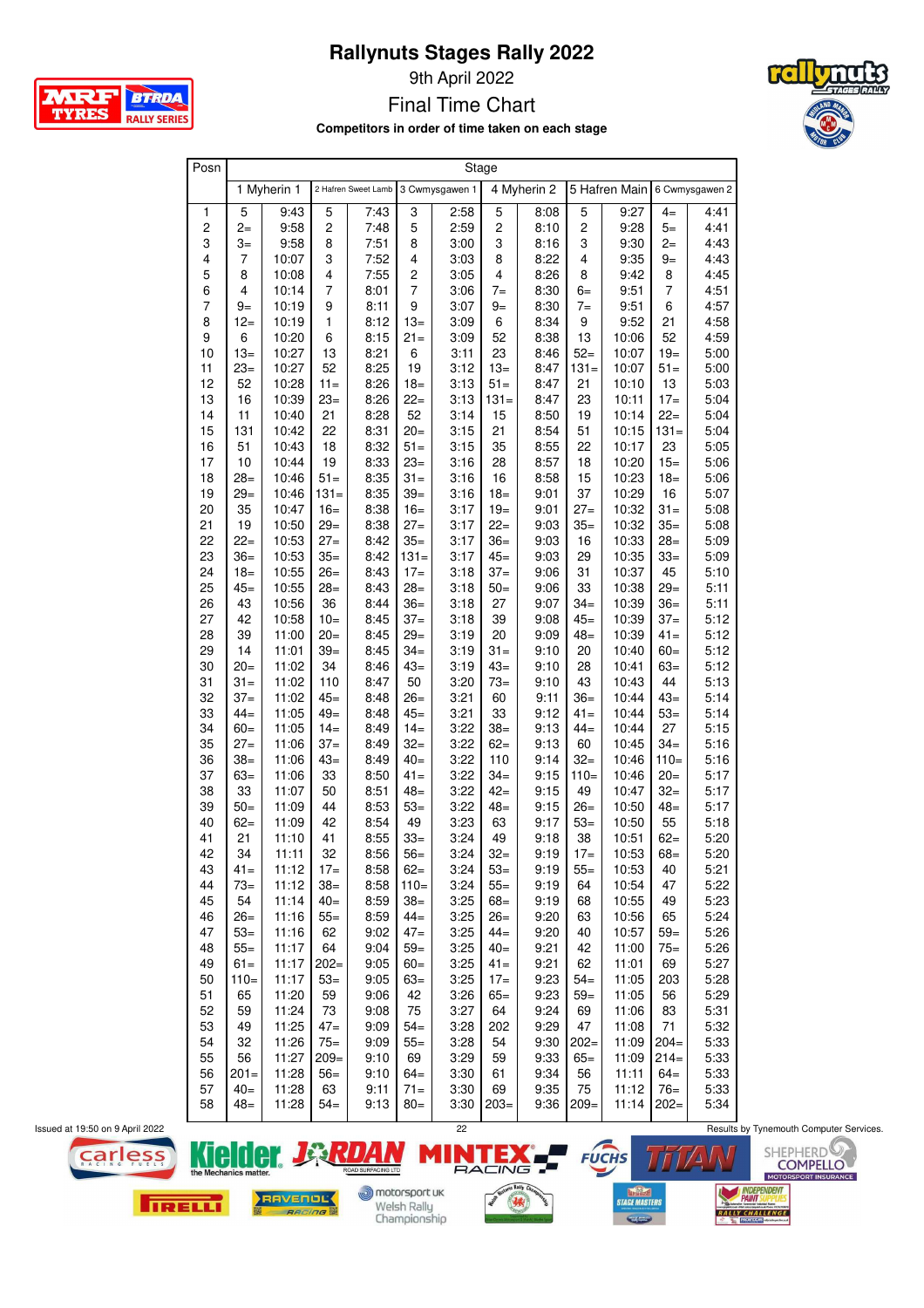9th April 2022

Final Time Chart

**Competitors in order of time taken on each stage**

| Posn     |           |                |              |                     |                  |                | Stage     |                |               |                |                 |                |
|----------|-----------|----------------|--------------|---------------------|------------------|----------------|-----------|----------------|---------------|----------------|-----------------|----------------|
|          |           | 1 Myherin 1    |              | 2 Hafren Sweet Lamb |                  | 3 Cwmysgawen 1 |           | 4 Myherin 2    |               | 5 Hafren Main  |                 | 6 Cwmysgawen 2 |
| 59       | $202=$    | 11:29          | $60 =$       | 9:13                | $202=$           | 3:31           | $47-$     | 9:36           | $71 =$        | 11:14          | $209=$          | 5:34           |
| 60       | $15=$     | 11:29          | $95 =$       | 9:13                | $61 =$           | 3:31           | 206       | 9:38           | 203           | 11:18          | $42 =$          | 5:34           |
| 61       | 75        | 11:31          | $214=$       | 9:14                | $65 =$           | 3:31           | 29        | 9:39           | 206           | 11:20          | $79 =$          | 5:34           |
| 62       | 47        | 11:34          | $31 =$       | 9:14                | $73=$            | 3:31           | 75        | 9:40           | $214=$        | 11:23          | 221             | 5:36           |
| 63       | 66        | 11:35          | $71 =$       | 9:14                | $76=$            | 3:31           | 66        | 9:41           | $221 =$       | 11:23          | $208 =$         | 5:37           |
| 64       | 209       | 11:42          | 79           | 9:16                | $83 =$           | 3:31           | 56        | 9:43           | 79            | 11:24          | $26=$           | 5:37           |
| 65       | $74 =$    | 11:43          | $203=$       | 9:18                | $66=$            | 3:32           | $71 =$    | 9:44           | $76=$         | 11:25          | 84              | 5:38           |
| 66       | $76=$     | 11:43          | $61 =$       | 9:18                | $70 =$           | 3:32           | $79=$     | 9:44           | $83 =$        | 11:25          | $206 =$         | 5:39           |
| 67       | $203=$    | 11:44          | $65=$        | 9:18                | $214=$           | 3:33           | 83        | 9:45           | 208           | 11:28          | $96 =$          | 5:39           |
| 68       | $80=$     | 11:44          | 77           | 9:20                | $77 =$           | 3:33           | 209       | 9:46           | 92            | 11:35          | 78              | 5:43           |
| 69       | 214       | 11:45          | $205=$       | 9:21                | $209=$           | 3:34           | $70 =$    | 9:47           | $204=$        | 11:38          | $205=$          | 5:44           |
| 70       | 206       | 11:49          | $66=$        | 9:21                | $74=$            | 3:34           | $76=$     | 9:47           | $225=$        | 11:38          | $92 =$          | 5:44           |
| 71       | 70        | 11:51          | $69 =$       | 9:23                | 203              | 3:35           | $212=$    | 9:48           | $84 =$        | 11:38          | 38              | 5:46           |
| 72       | 71        | 11:52          | $74=$        | 9:23                | $206=$           | 3:36           | $214=$    | 9:48           | 90            | 11:39          | $61 =$          | 5:47           |
| 73       | $69=$     | 11:53          | $76=$        | 9:24                | $208 =$          | 3:36           | $89=$     | 9:48           | $78 =$        | 11:42          | $94 =$          | 5:47           |
| 74       | $95 =$    | 11:53          | $83 =$       | 9:24                | $92 =$           | 3:36           | 80        | 9:50           | $95 =$        | 11:42          | $213=$          | 5:49           |
| 75       | 79        | 11:56          | $92 =$       | 9:24                | $212=$           | 3:37           | 95        | 9:51           | 67            | 11:45          | $225=$          | 5:49           |
| 76       | 58        | 11:58          | $206 =$      | 9:25                | $84 =$           | 3:37           | 92        | 9:54           | 88            | 11:46          | 91              | 5:50           |
| 77       | 204       | 11:59          | $212=$       | 9:25                | $89 =$           | 3:37           | 208       | 9:55           | 96            | 11:48          | 93              | 5:51           |
| 78       | $88 =$    | 12:00          | $204=$       | 9:26                | $67=$            | 3:40           | 204       | 9:56           | 94            | 11:49          | $67=$           | 5:52           |
| 79       | $89=$     | 12:00          | $80 =$       | 9:26                | $78 =$           | 3:40           | 88        | 9:57           | 205           | 11:50          | $90 =$          | 5:52           |
| 80       | $212=$    | 12:02          | $225=$       | 9:29                | $93=$            | 3:40           | 221       | 9:59           | 82            | 11:51          | 88              | 5:53           |
| 81       | $77=$     | 12:02          | $70 =$       | 9:29                | 204              | 3:41           | 78        | 10:01          | 207           | 11:52          | $207=$          | 5:54           |
| 82       | 92        | 12:05          | 48           | 9:31                | $205 -$          | 3:42           | 96        | 10:04          | 58            | 11:55          | $85 =$          | 5:54           |
| 83       | $208=$    | 12:06          | 89           | 9:32                | $215=$           | 3:42           | 90        | 10:06          | $213=$        | 11:58          | 220             | 5:55           |
| 84       | $90 =$    | 12:06          | 84           | 9:33                | $58=$            | 3:42           | $213=$    | 10:07          | $226=$        | 11:58          | $235=$          | 5:58           |
| 85       | 72        | 12:07          | $221 =$      | 9:35                | 221              | 3:43           | $225=$    | 10:07          | $223=$        | 12:01          | $82 =$          | 5:58           |
| 86       | $225=$    | 12:10          | $90=$        | 9:35                | $213=$           | 3:44           | 205       | 10:08          | $102 =$       | 12:01          | $219=$          | 5:59           |
| 87       | $235=$    | 12:10          | $207=$       | 9:37                | $224=$           | 3:44           | 94        | 10:10          | 70            | 12:03          | $224=$          | 5:59           |
| 88       | 94        | 12:11          | $208 -$      | 9:37                | $90 =$           | 3:44           | 102       | 10:11          | 219           | 12:06          | $103=$          | 5:59           |
| 89       | 84<br>215 | 12:12<br>12:13 | 67<br>$215=$ | 9:40                | $94=$            | 3:44           | 215<br>85 | 10:12<br>10:13 | $224=$        | 12:08          | $3=$<br>$102 =$ | 6:00           |
| 90<br>91 | $205=$    | 12:14          | $58=$        | 9:42<br>9:42        | $207=$<br>$225=$ | 3:45<br>3:45   | $217=$    | 10:16          | $235=$<br>217 | 12:08<br>12:11 | $105 =$         | 6:00<br>6:00   |
| 92       | $83=$     | 12:14          | $219=$       | 9:44                | $88 =$           | 3:45           | $226=$    | 10:16          | 85            | 12:13          | 226             | 6:01           |
| 93       | $213=$    | 12:18          | $235=$       | 9:44                | $220 =$          | 3:46           | $235=$    | 10:16          | 91            | 12:15          | 217             | 6:02           |
| 94       | $224=$    | 12:18          | $213=$       | 9:45                | $85 =$           | 3:46           | $207=$    | 10:17          | $93 =$        | 12:17          | $58=$           | 6:03           |
| 95       | $67=$     | 12:18          | $88 =$       | 9:45                | $104=$           | 3:46           | $91 =$    | 10:17          | $103 =$       | 12:17          | $101 =$         | 6:03           |
| 96       | $78 =$    | 12:19          | 94           | 9:46                | $107 =$          | 3:46           | $224=$    | 10:18          | 216           | 12:20          | 211             | 6:04           |
| 97       | $82 =$    | 12:19          | 224          | 9:47                | $223=$           | 3:47           | $67=$     | 10:18          | $220=$        | 12:22          | 97              | 6:05           |
| 98       | $86=$     | 12:19          | 220          | 9:49                | $91 =$           | 3:47           | $220=$    | 10:19          | $106 =$       | 12:22          | 73              | 6:08           |
| 99       | 226       | 12:20          | 72           | 9:52                | $72 =$           | 3:48           | $93=$     | 10:19          | 101           | 12:23          | $216=$          | 6:09           |
| 100      | 221       | 12:21          | 217          | 9:53                | $96 =$           | 3:48           | $82-$     | 10:21          | 105           | 12:25          | $98 =$          | 6:09           |
| 101      | $217=$    | 12:23          | $78 =$       | 9:54                | $219=$           | 3:49           | $84=$     | 10:21          | 211           | 12:27          | 100             | 6:14           |
| 102      | $220=$    | 12:23          | $82 =$       | 9:54                | $82 =$           | 3:49           | 104       | 10:23          | $61 =$        | 12:30          | $228=$          | 6:17           |
| 103      | $85 =$    | 12:25          | $86=$        | 9:55                | $216=$           | 3:50           | 103       | 10:25          | $97 =$        | 12:30          | $106 =$         | 6:17           |
| 104      | $96 =$    | 12:25          | $93 =$       | 9:55                | $235=$           | 3:50           | $58 =$    | 10:27          | 228           | 12:33          | 231             | 6:22           |
| 105      | 103       | 12:26          | 216          | 9:57                | 103              | 3:51           | $101 =$   | 10:27          | 100           | 12:36          | 227             | 6:24           |
| 106      | $219=$    | 12:31          | 85           | 9:59                | 105              | 3:52           | 216       | 10:29          | 73            | 12:41          | 108             | 6:39           |
| 107      | $107=$    | 12:31          | 226          | 10:01               | $11 =$           | 3:53           | 223       | 10:32          | 98            | 12:52          | 233             | 6:49           |
| 108      | $81 =$    | 12:32          | 81           | 10:02               | $98 =$           | 3:53           | 219       | 10:33          | 227           | 12:53          | 54              | 8:57           |
| 109      | $91 =$    | 12:32          | $223=$       | 10:03               | $211 =$          | 3:54           | 107       | 10:35          | 234           | 13:03          | 234             | 10:00          |
| 110      | 105       | 12:34          | $103=$       | 10:03               | $217=$           | 3:54           | 211       | 10:38          | 231           | 13:11          |                 |                |
| 111      | 93        | 12:35          | $105 =$      | 10:03               | $100=$           | 3:57           | 106       | 10:42          | 233           | 13:39          |                 |                |
| 112      | $216=$    | 12:39          | $211 =$      | 10:04               | $101 =$          | 3:57           | 100       | 10:51          | 108           | 13:56          |                 |                |
| 113      | $104=$    | 12:39          | $96=$        | 10:04               | $102 =$          | 3:57           | 105       | 10:53          | 212           | 18:50          |                 |                |
| 114      | 223       | 12:43          | $104=$       | 10:04               | $106=$           | 3:57           | 97        | 10:57          |               |                |                 |                |
| 115      | 101       | 12:44          | $107 =$      | 10:04               | 97               | 3:59           | 228       | 11:00          |               |                |                 |                |
| 116      | 230       | 12:45          | 91           | 10:09               | 79               | 4:05           | 98        | 11:02          |               |                |                 |                |

**MRF** 

**TYRES** 

BTRDA

**RALLY SERIES** 





motorsport uk Welsh Rally<br>Championship

 $\mathsf{R}$ 







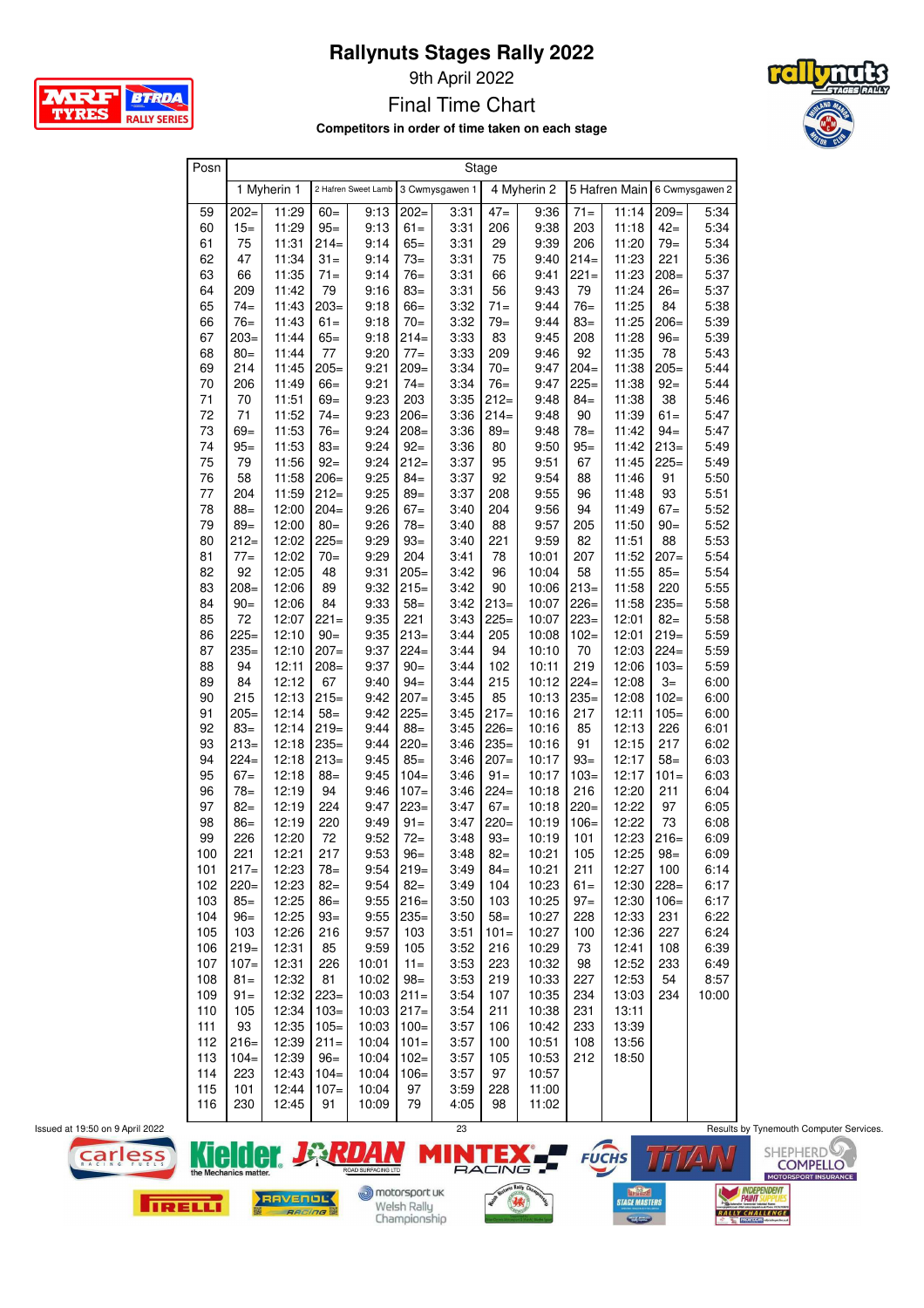9th April 2022



**Competitors in order of time taken on each stage**



| 5 Hafren Main 6 Cwmysgawen 2<br>1 Myherin 1<br>2 Hafren Sweet Lamb 3 Cwmysgawen 1<br>4 Myherin 2<br>117<br>12:47<br>10:12<br>$228=$<br>4:07<br>227<br>11:11<br>98<br>101<br>118<br>102<br>230<br>$231 =$<br>4:07<br>231<br>12:48<br>10:13<br>11:28<br>119<br>$211 =$<br>12:55<br>97<br>10:19<br>226<br>234<br>11:35<br>4:09<br>233<br>120<br>$218=$<br>12:55<br>$228=$<br>10:20<br>15<br>4:11<br>11:43<br>121<br>12:57<br>$106 =$<br>10:20<br>234<br>106<br>4:16<br>108<br>12:08<br>122<br>12:59<br>98<br>10:22<br>227<br>4:20<br>17<br>123<br>100<br>13:00<br>$227=$<br>10:26<br>108<br>4:26<br>124<br>222<br>233<br>4:27<br>13:01<br>$102 =$<br>10:26<br>125<br>13:06<br>10:27<br>23:00<br>97<br>100<br>$68 =$<br>126<br>13:11<br>234<br>23:00<br>227<br>10:31<br>$95 =$<br>13:19<br>218<br>127<br>$207 =$<br>10:37<br>$99 =$<br>23:00<br>128<br>13:19<br>222<br>$228=$<br>10:40<br>129<br>13:21<br>231<br>231<br>10:57<br>130<br>233<br>13:52<br>233<br>11:06<br>131<br>234<br>14:01<br>15<br>11:25<br>132<br>64<br>14:56<br>108<br>11:49<br>133<br>$68 =$<br>30:00<br>108<br>14:57<br>134<br>109<br>16:12<br>$99 =$<br>30:00<br>135<br>$\mathbf{1}$<br>19:48<br>$68 =$<br>136<br>37:00<br>137<br>$99 =$<br>37:00 |
|----------------------------------------------------------------------------------------------------------------------------------------------------------------------------------------------------------------------------------------------------------------------------------------------------------------------------------------------------------------------------------------------------------------------------------------------------------------------------------------------------------------------------------------------------------------------------------------------------------------------------------------------------------------------------------------------------------------------------------------------------------------------------------------------------------------------------------------------------------------------------------------------------------------------------------------------------------------------------------------------------------------------------------------------------------------------------------------------------------------------------------------------------------------------------------------------------------------------|
|                                                                                                                                                                                                                                                                                                                                                                                                                                                                                                                                                                                                                                                                                                                                                                                                                                                                                                                                                                                                                                                                                                                                                                                                                      |
|                                                                                                                                                                                                                                                                                                                                                                                                                                                                                                                                                                                                                                                                                                                                                                                                                                                                                                                                                                                                                                                                                                                                                                                                                      |

Times for missed stages are shown as **12:34.**<br>Issued at 19:50 on 9 April 2022



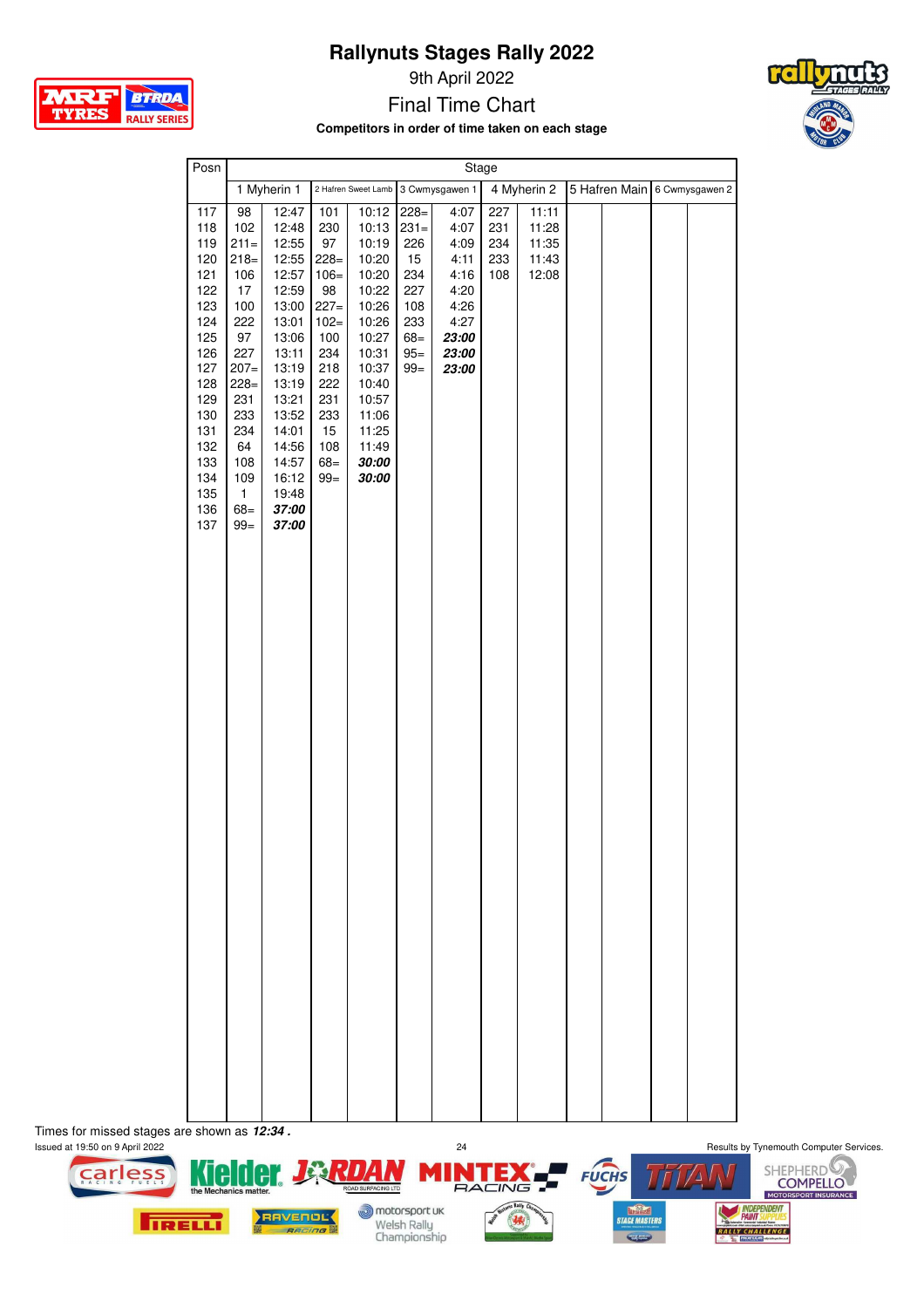

9th April 2022

Final Stage Chart



**Cumulative positions after each stage (including all additional penalties)**

| Posn                    |                |                    |                |                                    |                | Stage              |                         |                    |                         |                    |                         |                    |
|-------------------------|----------------|--------------------|----------------|------------------------------------|----------------|--------------------|-------------------------|--------------------|-------------------------|--------------------|-------------------------|--------------------|
|                         |                | 1 Myherin 1        |                | 2 Hafren Sweet Lamb 3 Cwmysgawen 1 |                |                    |                         | 4 Myherin 2        |                         | 5 Hafren Main      |                         | 6 Cwmysgawen 2     |
| $\mathbf{1}$            | 5              | 0:09:43            | 5              | 0:17:26                            | 5              | 0:20:25            | 5                       | 0:28:33            | 5                       | 0:38:00            | 5                       | 0:42:41            |
| $\boldsymbol{2}$        | $2-$           | 0:09:58            | $\overline{c}$ | 0:17:46                            | 3              | 0:20:48            | $\overline{c}$          | 0:29:01            | $\overline{\mathbf{c}}$ | 0:38:29            | $\overline{\mathbf{c}}$ | 0:43:12            |
| 3                       | $3=$           | 0:09:58            | 3              | 0:17:50                            | $\mathbf 2$    | 0:20:51            | 3                       | 0:29:04            | 3                       | 0:38:34            | 8                       | 0:43:48            |
| $\overline{\mathbf{4}}$ | $\overline{7}$ | 0:10:07            | 8              | 0:17:59                            | 8              | 0:20:59            | 8                       | 0:29:21            | 8                       | 0:39:03            | 4                       | 0:43:54            |
| 5                       | 8              | 0:10:08            | 7              | 0:18:08                            | 4              | 0:21:12            | $\overline{\mathbf{4}}$ | 0:29:38            | 4                       | 0:39:13            | 7                       | 0:44:26            |
| 6                       | $\overline{4}$ | 0:10:14            | 4              | 0:18:09                            | $\overline{7}$ | 0:21:14            | $\overline{7}$          | 0:29:44            | $\overline{7}$          | 0:39:35            | 3                       | 0:44:34            |
| $\overline{7}$          | $9=$           | 0:10:19            | 9              | 0:18:30                            | 9              | 0:21:37            | 9                       | 0:30:07            | 9                       | 0:39:59            | 9                       | 0:44:42            |
| 8                       | $12 =$         | 0:10:19            | 6              | 0:18:35                            | 6              | 0:21:46            | 6                       | 0:30:20            | 6                       | 0:40:11            | 6                       | 0:45:08            |
| 9                       | 6              | 0:10:20            | 13             | 0:18:48                            | 13             | 0:21:57            | 13                      | 0:30:44            | 13                      | 0:40:50            | 52                      | 0:45:51            |
| 10                      | $13=$          | 0:10:27            | 23             | 0:18:53                            | 52             | 0:22:07            | 52                      | 0:30:45            | 52                      | 0:40:52            | 13                      | 0:45:53            |
| 11                      | $23=$          | 0:10:27            | 52             | 0:18:53                            | 23             | 0:22:09            | 23                      | 0:30:55            | 23                      | 0:41:06            | 23                      | 0:46:11            |
| 12                      | 52             | 0:10:28            | 11             | 0:19:06                            | 16             | 0:22:34            | 131                     | 0:31:21            | 131                     | 0:41:28            | 131                     | 0:46:32            |
| 13                      | 16             | 0:10:39            | 16             | 0:19:17                            | 131            | 0:22:34            | 16                      | 0:31:32            | 19                      | 0:41:50            | 21                      | 0:46:49            |
| 14                      | 11             | 0:10:40            | 131            | 0:19:17                            | 19             | 0:22:35            | 19                      | 0:31:36            | 21                      | 0:41:51            | 19                      | 0:46:50            |
| 15                      | 131            | 0:10:42            | 19             | 0:19:23                            | 22             | 0:22:37            | 51                      | 0:31:40            | 51                      | 0:41:55            | 51                      | 0:46:55            |
| 16                      | 10             | 0:10:44            | 29             | 0:19:24                            | 18             | 0:22:40            | 22                      | 0:31:40            | 22                      | 0:41:57            | 22                      | 0:47:01            |
| 17                      | $28=$          | 0:10:46            | 22             | 0:19:24                            | 29             | 0:22:43            | 35                      | 0:31:41            | 18                      | 0:42:01            | 18                      | 0:47:07            |
| 18                      | $29=$          | 0:10:46            | 18             | 0:19:27                            | 35             | 0:22:46            | 18                      | 0:31:41            | 16                      | 0:42:05            | 16                      | 0:47:12            |
| 19                      | 35             | 0:10:47            | 10             | 0:19:29                            | 28             | 0:22:47            | 21                      | 0:31:41            | 35                      | 0:42:13            | 35                      | 0:47:21            |
| 20                      | 19             | 0:10:50            | 28             | 0:19:29                            | 21             | 0:22:47            | 28                      | 0:31:44            | 28                      | 0:42:25            | 28                      | 0:47:34            |
| 21                      | $22 =$         | 0:10:53            | 35             | 0:19:29                            | 51             | 0:22:53            | 36                      | 0:31:58            | 36                      | 0:42:42            | 36                      | 0:47:53            |
| 22                      | $36=$          | 0:10:53            | 36             | 0:19:37                            | 36             | 0:22:55            | 45                      | 0:32:07            | 37                      | 0:42:44            | 45                      | 0:47:56            |
| 23                      | $18=$          | 0:10:55            | 51             | 0:19:38                            | 11             | 0:22:59            | 39                      | 0:32:09            | 27                      | 0:42:44            | 37                      | 0:47:56            |
| 24                      | $45=$          | 0:10:55            | 21             | 0:19:38                            | 39             | 0:23:01            | 20                      | 0:32:11            | 45                      | 0:42:46            | 27                      | 0:47:59            |
| 25                      | 43             | 0:10:56            | 45             | 0:19:43                            | 20             | 0:23:02            | 27                      | 0:32:12            | 20                      | 0:42:51            | 29                      | 0:48:08            |
| 26                      | 42             | 0:10:58            | 43             | 0:19:45                            | 45             | 0:23:04            | 43                      | 0:32:14            | 29                      | 0:42:57            | 20                      | 0:48:08            |
| 27                      | 39             | 0:11:00            | 39             | 0:19:45                            | 43             | 0:23:04            | 37                      | 0:32:15            | 43                      | 0:42:57            | 43                      | 0:48:11            |
| 28                      | 14             | 0:11:01            | 20             | 0:19:47                            | 27             | 0:23:05            | 29                      | 0:32:22            | 34                      | 0:43:10            | 33                      | 0:48:20            |
| 29                      | $20 =$         | 0:11:02            | 27             | 0:19:48                            | 37             | 0:23:09            | 50                      | 0:32:26            | 33                      | 0:43:11            | 34                      | 0:48:26            |
| 30                      | $31 =$         | 0:11:02            | 14             | 0:19:50                            | 14             | 0:23:12            | 34                      | 0:32:31            | 31                      | 0:43:19            | 31                      | 0:48:27            |
| 31                      | $37=$          | 0:11:02            | 37             | 0:19:51                            | 34             | 0:23:16            | 42                      | 0:32:33            | 44                      | 0:43:27            | 44                      | 0:48:40            |
| 32<br>33                | 51<br>$44=$    | 0:11:03<br>0:11:05 | 42<br>33       | 0:19:52<br>0:19:57                 | 42<br>50       | 0:23:18<br>0:23:20 | 33<br>26                | 0:32:33<br>0:32:40 | 110<br>26               | 0:43:28<br>0:43:30 | 110<br>41               | 0:48:44<br>0:48:46 |
| 34                      | $60 =$         | 0:11:05            | 34             | 0:19:57                            | 26             | 0:23:20            | 31                      | 0:32:42            | 42                      | 0:43:33            | 60                      | 0:48:51            |
| 35                      | $27 =$         | 0:11:06            | 44             | 0:19:58                            | 33             | 0:23:21            | 38                      | 0:32:42            | 38                      | 0:43:33            | 49                      | 0:49:04            |
| 36                      | $38 =$         | 0:11:06            | 26             | 0:19:59                            | 44             | 0:23:23            | 110                     | 0:32:42            | 41                      | 0:43:34            | 53                      | 0:49:06            |
| 37                      | $63=$          | 0:11:06            | 50             | 0:20:00                            | 110            | 0:23:28            | 44                      | 0:32:43            | 60                      | 0:43:39            | 32                      | 0:49:06            |
| 38                      | 33             | 0:11:07            | 38             | 0:20:04                            | 38             | 0:23:29            | 62                      | 0:32:48            | 49                      | 0:43:41            | 42                      | 0:49:07            |
| 39                      | $50=$          | 0:11:09            | 110            | 0:20:04                            | 41             | 0:23:29            | 41                      | 0:32:50            | 62                      | 0:43:49            | 63                      | 0:49:07            |
| 40                      | $62 =$         | 0:11:09            | 41             | 0:20:07                            | 31             | 0:23:32            | 60                      | 0:32:54            | 32                      | 0:43:49            | 26                      | 0:49:07            |
| 41                      | 21             | 0:11:10            | 62             | 0:20:11                            | 62             | 0:23:35            | 49                      | 0:32:54            | 53                      | 0:43:52            | 62                      | 0:49:09            |
| 42                      | 34             | 0:11:11            | 49             | 0:20:13                            | 49             | 0:23:36            | 63                      | 0:32:59            | 63                      | 0:43:55            | 55                      | 0:49:14            |
| 43                      | $41 =$         | 0:11:12            | 31             | 0:20:16                            | 63             | 0:23:42            | 73                      | 0:33:01            | 55                      | 0:43:56            | 38                      | 0:49:19            |
| 44                      | $73 =$         | 0:11:12            | 55             | 0:20:16                            | 60             | 0:23:43            | 53                      | 0:33:02            | 40                      | 0:44:07            | 40                      | 0:49:28            |
| 45                      | 54             | 0:11:14            | 63             | 0:20:17                            | 53             | 0:23:43            | 55                      | 0:33:03            | 48                      | 0:44:15            | 48                      | 0:49:32            |
| 46                      | $26=$          | 0:11:16            | 60             | 0:20:18                            | 55             | 0:23:44            | 32                      | 0:33:03            | 54                      | 0:44:30            | 59                      | 0:49:59            |
| 47                      | $53=$          | 0:11:16            | 73             | 0:20:20                            | 32             | 0:23:44            | 40                      | 0:33:10            | 59                      | 0:44:33            | 65                      | 0:50:05            |
| 48                      | $55=$          | 0:11:17            | 53             | 0:20:21                            | 40             | 0:23:49            | 54                      | 0:33:25            | 65                      | 0:44:41            | 47                      | 0:50:14            |
| 49                      | $61 =$         | 0:11:17            | 32             | 0:20:22                            | 73             | 0:23:51            | 59                      | 0:33:28            | 202                     | 0:44:43            | 202                     | 0:50:17            |
| 50                      | $110=$         | 0:11:17            | 54             | 0:20:27                            | 54             | 0:23:55            | 65                      | 0:33:32            | 47                      | 0:44:52            | 56                      | 0:50:24            |
| 51                      | 65             | 0:11:20            | 40             | 0:20:27                            | 59             | 0:23:55            | 202                     | 0:33:34            | 56                      | 0:44:55            | 75                      | 0:50:25            |
| 52                      | 59             | 0:11:24            | 59             | 0:20:30                            | 56             | 0:24:01            | 48                      | 0:33:36            | 75                      | 0:44:59            | 17                      | 0:50:35            |
| 53                      | 49             | 0:11:25            | 202            | 0:20:34                            | 202            | 0:24:05            | 61                      | 0:33:40            | 209                     | 0:45:26            | 69                      | 0:50:53            |
| 54                      | 32             | 0:11:26            | 61             | 0:20:35                            | 61             | 0:24:06            | 56                      | 0:33:44            | 69                      | 0:45:26            | 203                     | 0:50:59            |
| 55                      | 56             | 0:11:27            | 56             | 0:20:37                            | 75             | 0:24:07            | 47                      | 0:33:44            | 203                     | 0:45:31            | 209                     | 0:51:00            |
| 56                      | $201 =$        | 0:11:28            | 65             | 0:20:38                            | 47             | 0:24:08            | 75                      | 0:33:47            | 17                      | 0:45:31            | 71                      | 0:51:06            |
| 57                      | $40=$          | 0:11:28            | 75             | 0:20:40                            | 65             | 0:24:09            | 66                      | 0:34:09            | 71                      | 0:45:34            | 214                     | 0:51:16            |
| 58                      | $48 =$         | 0:11:28            | 47             | 0:20:43                            | 48             | 0:24:21            | 209                     | 0:34:12            | $73\,$                  | 0:45:42            | 76                      | 0:51:23            |

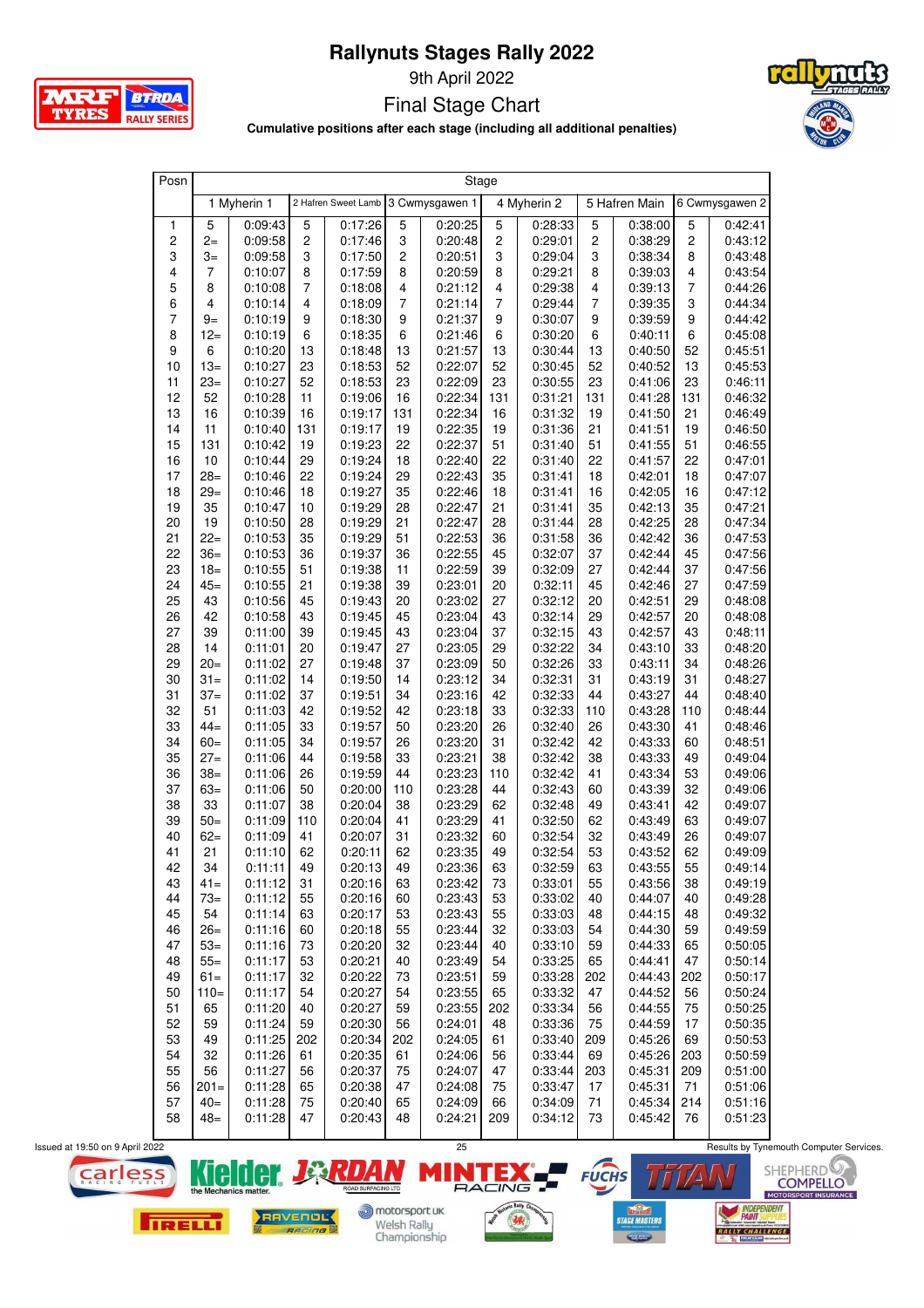

9th April 2022

Final Stage Chart



**Cumulative positions after each stage (including all additional penalties)**

| Posn     | Stage         |                    |          |                                    |           |                    |          |                    |           |                    |           |                    |
|----------|---------------|--------------------|----------|------------------------------------|-----------|--------------------|----------|--------------------|-----------|--------------------|-----------|--------------------|
|          |               | 1 Myherin 1        |          | 2 Hafren Sweet Lamb 3 Cwmysgawen 1 |           |                    |          | 4 Myherin 2        |           | 5 Hafren Main      |           | 6 Cwmysgawen 2     |
| 59       | $202=$        | 0:11:29            | 209      | 0:20:52                            | 209       | 0:24:26            | 203      | 0:34:13            | 214       | 0:45:43            | 15        | 0:51:24            |
| 60       | $15=$         | 0:11:29            | 66       | 0:20:56                            | 66        | 0:24:28            | 214      | 0:34:20            | 206       | 0:45:48            | 206       | 0:51:27            |
| 61       | 75            | 0:11:31            | 48       | 0:20:59                            | 214       | 0:24:32            | 71       | 0:34:20            | 76        | 0:45:50            | 73        | 0:51:50            |
| 62       | 47            | 0:11:34            | 214      | 0:20:59                            | 71        | 0:24:36            | 69       | 0:34:20            | 61        | 0:46:10            | 83        | 0:51:50            |
| 63       | 66            | 0:11:35            | 203      | 0:21:02                            | 203       | 0:24:37            | 76       | 0:34:25            | 15        | 0:46:18            | 61        | 0:51:57            |
| 64       | 209           | 0:11:42            | 74       | 0:21:06                            | 76        | 0:24:38            | 206      | 0:34:28            | 83        | 0:46:19            | 79        | 0:51:59            |
| 65       | $74=$         | 0:11:43            | 71       | 0:21:06                            | 74        | 0:24:40            | 80       | 0:34:30            | 79        | 0:46:25            | 204       | 0:52:13            |
| 66       | $76=$         | 0:11:43            | 95       | 0:21:06                            | 80        | 0:24:40            | 17       | 0:34:38            | 92        | 0:46:34            | 92        | 0:52:18            |
| 67       | $203=$        | 0:11:44            | 76       | 0:21:07                            | 69        | 0:24:45            | 70       | 0:34:39            | 204       | 0:46:40            | 208       | 0:52:19            |
| 68       | $80=$         | 0:11:44            | 80       | 0:21:10                            | 206       | 0:24:50            | 212      | 0:34:52            | 70        | 0:46:42            | 221       | 0:52:37            |
| 69       | 214           | 0:11:45            | 79       | 0:21:12                            | 70        | 0:24:52            | 83       | 0:34:54            | 208       | 0:46:42            | 225       | 0:52:58            |
| 70       | 206           | 0:11:49            | 206      | 0:21:14                            | 77        | 0:24:55            | 89       | 0:34:57            | 221       | 0:47:01            | 84        | 0:52:59            |
| 71       | 70            | 0:11:51            | 69       | 0:21:16                            | 212       | 0:25:04            | 92       | 0:34:59            | 225       | 0:47:09            | 205       | 0:52:59            |
| 72       | 71            | 0:11:52            | 70       | 0:21:20                            | 92        | 0:25:05            | 79       | 0:35:01            | 90        | 0:47:10            | 90        | 0:53:02            |
| 73       | $69 =$        | 0:11:53            | 77       | 0:21:22                            | 204       | 0:25:06            | 204      | 0:35:02            | 88        | 0:47:13            | 88        | 0:53:06            |
| 74       | $95=$         | 0:11:53            | 204      | 0:21:25                            | 89        | 0:25:09            | 208      | 0:35:14            | 205       | 0:47:15            | 78        | 0:53:19            |
| 75       | 79            | 0:11:56            | 212      | 0:21:27                            | 83        | 0:25:09            | 205      | 0:35:25            | 84        | 0:47:21            | 64        | 0:53:21            |
| 76       | 58            | 0:11:58            | 92       | 0:21:29                            | 17        | 0:25:15            | 88       | 0:35:27            | 78        | 0:47:36            | 54        | 0:53:27            |
| 77       | 204           | 0:11:59            | 89       | 0:21:32                            | 79        | 0:25:17            | 90       | 0:35:31            | 94        | 0:47:40            | 67        | 0:53:33            |
| 78       | $88 =$        | 0:12:00            | 205      | 0:21:35                            | 205       | 0:25:17            | 225      | 0:35:31            | 67        | 0:47:41            | 213       | 0:53:41            |
| 79       | $89=$         | 0:12:00            | 83       | 0:21:38                            | 208       | 0:25:19            | 221      | 0:35:38            | 58        | 0:47:44            | 58        | 0:53:47            |
| 80       | $212=$        | 0:12:02            | 225      | 0:21:39                            | 58        | 0:25:22            | 84       | 0:35:43            | 64        | 0:47:48            | 96        | 0:53:48            |
| 81       | $77 =$        | 0:12:02            | 58       | 0:21:40                            | 84        | 0:25:22            | 58       | 0:35:49            | 213       | 0:47:52            | 235       | 0.54:06            |
| 82       | 92            | 0:12:05            | 90       | 0:21:41                            | 225       | 0:25:24            | 215      | 0:35:49            | 235       | 0:48:08            | 82        | 0:54:12            |
| 83       | $208 =$       | 0:12:06            | 208      | 0:21:43                            | 90        | 0:25:25            | 94       | 0:35:51            | 96        | 0:48:09            | 224       | 0.54:14            |
| 84       | $90 =$        | 0:12:06            | 88       | 0:21:45                            | 88        | 0:25:30            | 213      | 0:35:54            | 82        | 0:48:14            | 85        | 0:54:30            |
| 85       | 72            | 0:12:07            | 84       | 0:21:45                            | 215       | 0:25:37            | 78       | 0:35:54            | 224       | 0:48:15            | 220       | 0:54:34            |
| 86       | $225=$        | 0:12:10            | 235      | 0:21:54                            | 67        | 0:25:38            | 15       | 0:35:55            | 85        | 0:48:36            | 93        | 0:54:37            |
| 87       | $235=$        | 0:12:10            | 215      | 0:21:55                            | 221       | 0:25:39            | 67       | 0:35:56            | 217       | 0:48:37            | 217       | 0:54:39            |
| 88       | 94            | 0:12:11            | 221      | 0:21:56                            | 94        | 0:25:41            | 235      | 0:36:00            | 220       | 0:48:39            | 219       | 0.54.42            |
| 89       | 84            | 0:12:12            | 94       | 0:21:57                            | 235       | 0:25:44            | 224      | 0:36:07            | 219       | 0:48:43            | 207       | 0.54:44            |
| 90<br>91 | 215<br>$205=$ | 0:12:13            | 17<br>67 | 0:21:57<br>0:21:58                 | 72<br>213 | 0:25:47<br>0:25:47 | 220      | 0:36:17            | 226       | 0:48:44<br>0:48:46 | 226<br>91 | 0.54.45            |
| 92       | $83 =$        | 0:12:14<br>0:12:14 | 72       | 0:21:59                            | 224       | 0:25:49            | 96<br>82 | 0:36:21<br>0:36:23 | 93<br>207 | 0:48:50            | 103       | 0.54:50<br>0:55:01 |
| 93       | $213=$        | 0:12:18            | 213      | 0:22:03                            | 78        | 0:25:53            | 85       | 0:36:23            | 91        | 0:49:00            | 102       | 0:55:23            |
| 94       | $224=$        | 0:12:18            | 224      | 0:22:05                            | 220       | 0:25:58            | 217      | 0:36:26            | 103       | 0:49:02            | 216       | 0:55:24            |
| 95       | $67=$         | 0:12:18            | 220      | 0:22:12                            | 82        | 0:26:02            | 93       | 0:36:29            | 223       | 0:49:06            | 101       | 0:55:46            |
| 96       | $78 =$        | 0:12:19            | $78 =$   | 0:22:13                            | 219       | 0:26:04            | 219      | 0:36:37            | 216       | 0:49:15            | 105       | 0:55:47            |
| 97       | $82 =$        | 0:12:19            | $82 =$   | 0:22:13                            | 217       | 0:26:10            | 103      | 0:36:45            | 102       | 0:49:23            | 211       | 0:56:02            |
| 98       | $86=$         | 0:12:19            | 86       | 0:22:14                            | 85        | 0:26:10            | 91       | 0:36:45            | 101       | 0:49:43            | 106       | 0:56:35            |
| 99       | 226           | 0:12:20            | 219      | 0:22:15                            | 93        | 0:26:10            | 226      | 0:36:46            | 105       | 0:49:47            | 97        | 0:56:56            |
| 100      | 221           | 0:12:21            | 217      | 0:22:16                            | 96        | 0:26:17            | 104      | 0:36:52            | 211       | 0:49:58            | 98        | 0:57:05            |
| 101      | $217=$        | 0:12:23            | 226      | 0:22:21                            | 103       | 0:26:20            | 64       | 0:36:54            | 106       | 0:50:18            | 228       | 0:57:36            |
| 102      | $220=$        | 0:12:23            | 85       | 0:22:24                            | 107       | 0:26:21            | 216      | 0:36:55            | 97        | 0:50:51            | 227       | 0:58:25            |
| 103      | $85=$         | 0:12:25            | 96       | 0:22:29                            | 216       | 0:26:26            | 107      | 0:36:56            | 98        | 0:50:56            | 100       | 0:59:05            |
| 104      | $96 =$        | 0:12:25            | 103      | 0:22:29                            | 91        | 0:26:28            | 207      | 0:36:58            | 228       | 0:51:19            | 231       | 0:59:26            |
| 105      | 103           | 0:12:26            | 93       | 0:22:30                            | 105       | 0:26:29            | 223      | 0:37:05            | 227       | 0:52:01            | 233       | 1:01:36            |
| 106      | $219=$        | 0:12:31            | 81       | 0:22:34                            | 104       | 0:26:29            | 101      | 0:37:20            | 100       | 0:52:51            | 234       | 1:03:26            |
| 107      | $107 =$       | 0:12:31            | 107      | 0:22:35                            | 226       | 0:26:30            | 105      | 0:37:22            | 231       | 0:53:04            | 108       | 1:04:55            |
| 108      | $81 =$        | 0:12:32            | 216      | 0:22:36                            | 223       | 0:26:33            | 102      | 0:37:22            | 234       | 0:53:26            | 68        | 1:55:34            |
| 109      | $91 =$        | 0:12:32            | 105      | 0:22:37                            | 207       | 0:26:41            | 211      | 0:37:31            | 212       | 0:53:42            |           |                    |
| 110      | 105           | 0:12:34            | 91       | 0:22:41                            | 101       | 0:26:53            | 106      | 0:37:56            | 233       | 0:54:47            |           |                    |
| 111      | 93            | 0:12:35            | 104      | 0:22:43                            | 211       | 0:26:53            | 98       | 0:38:04            | 108       | 0:57:16            |           |                    |
| 112      | $216=$        | 0:12:39            | 223      | 0:22:46                            | 98        | 0:27:02            | 97       | 0:38:21            | 95        | 1:05:39            |           |                    |
| 113      | $104=$        | 0:12:39            | 15       | 0:22:54                            | 15        | 0:27:05            | 228      | 0:38:46            | 68        | 1:50:14            |           |                    |
| 114      | 223           | 0:12:43            | 101      | 0:22:56                            | 102       | 0:27:11            | 227      | 0:39:08            |           |                    |           |                    |
| 115      | 101           | 0:12:44            | 207      | 0:22:56                            | 106       | 0:27:14            | 231      | 0:39:53            |           |                    |           |                    |
| 116      | 230           | $0:12:45$ 230      |          | 0:22:58                            | 97        | 0:27:24            | 100      | 0:40:15            |           |                    |           |                    |